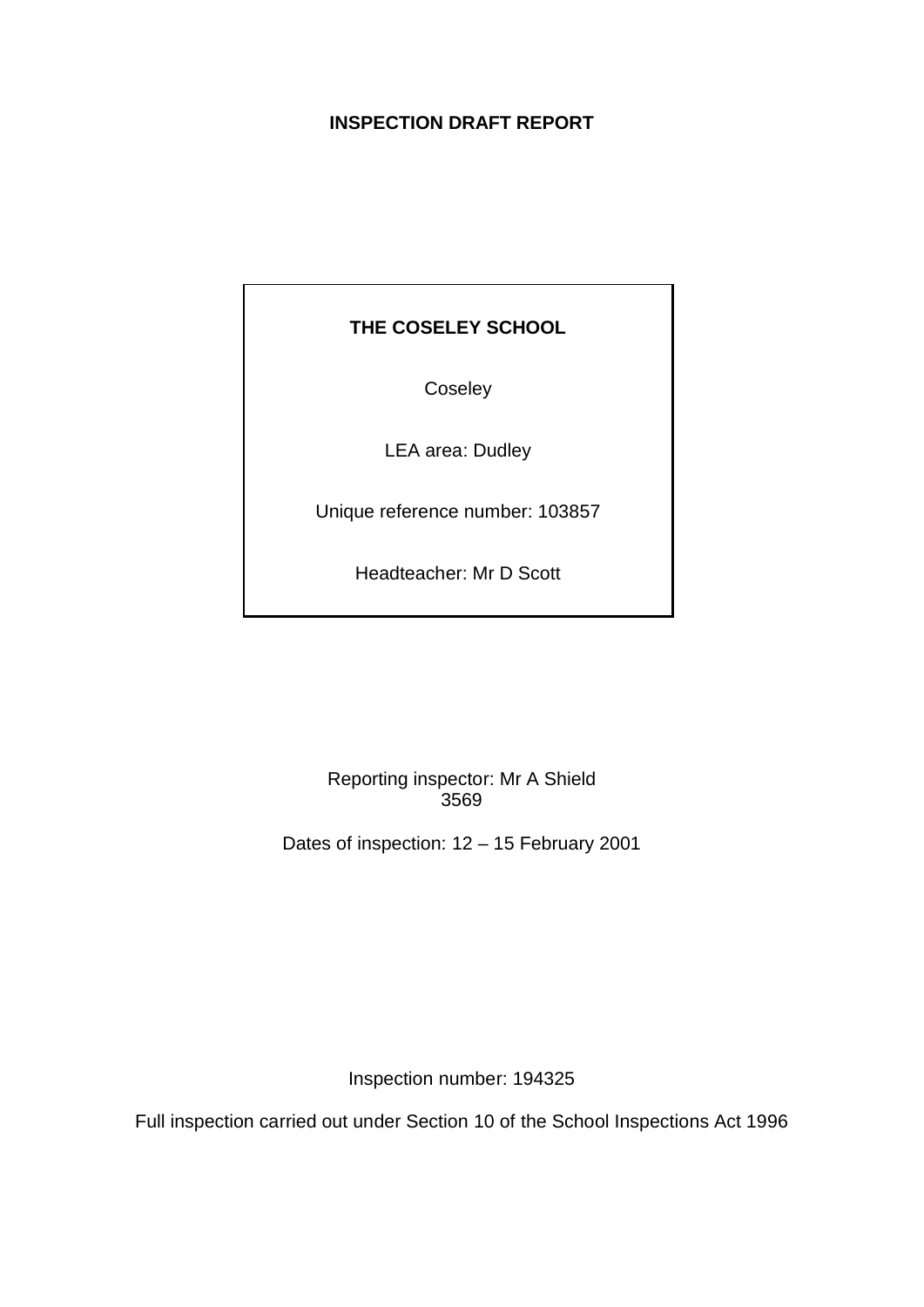## **INFORMATION ABOUT THE SCHOOL**

| Type of school:             | Comprehensive                                             |
|-----------------------------|-----------------------------------------------------------|
| School category:            | Community                                                 |
| Age range of pupils:        | 11 to 16 years                                            |
| Gender of pupils:           | Mixed                                                     |
|                             |                                                           |
| School address:             | Henne Drive<br>Coseley<br><b>Bilston</b><br>West Midlands |
| Postcode:                   | WV14 9JW                                                  |
| Telephone number:           | 01384 816565                                              |
| Fax number:                 | 01384 816566                                              |
|                             |                                                           |
| Appropriate authority:      | The governing body                                        |
| Name of chair of governors: | Mrs S Ridney                                              |
|                             |                                                           |

Date of previous inspection: December 1996

### © Crown copyright 2001

This report may be reproduced in whole or in part for non-commercial educational purposes, provided that all extracts quoted are reproduced verbatim without adaptation and on condition that the source and date thereof are stated.

Further copies of this report are obtainable from the school. Under the School Inspections Act 1996, the school must provide a copy of this report and/or its summary free of charge to certain categories of people. A charge not exceeding the full cost of reproduction may be made for any other copies supplied.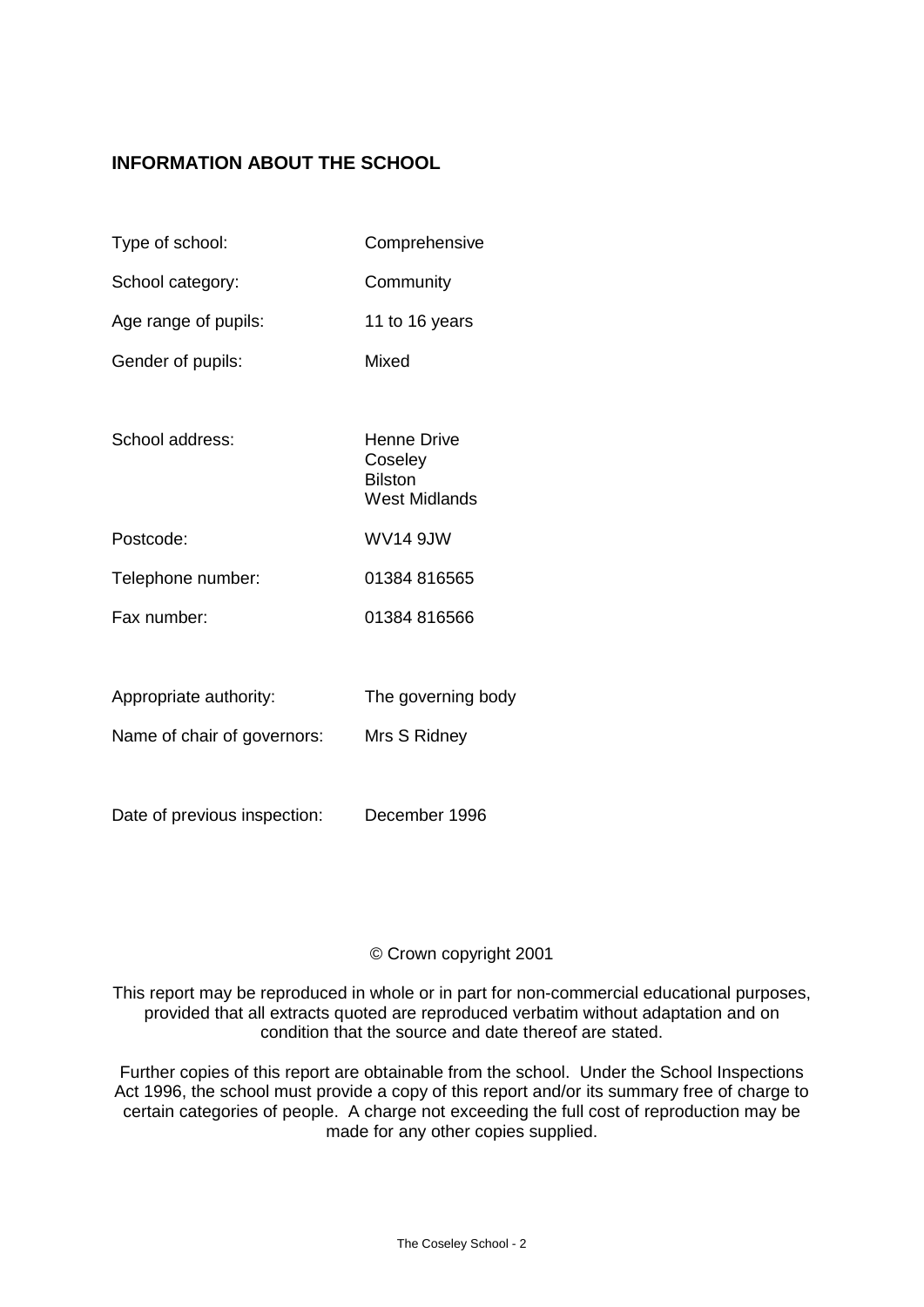# **INFORMATION ABOUT THE INSPECTION TEAM**

| <b>Team members</b>               |                |                | <b>Subject</b><br>responsibilities             | <b>Aspect responsibilities</b>                                                  |
|-----------------------------------|----------------|----------------|------------------------------------------------|---------------------------------------------------------------------------------|
| Mr A Shield<br>3569<br>Registered |                |                | What sort of school is it?                     |                                                                                 |
|                                   |                | inspector      |                                                | The school's results and<br>pupils' achievements                                |
|                                   |                |                |                                                | How well are pupils<br>taught?                                                  |
|                                   |                |                |                                                | How well is the school led<br>and managed?                                      |
|                                   |                |                |                                                | What should the school do<br>to improve further?                                |
| 12775                             | Ms J Goodchild | Lay inspector  |                                                | Pupils' attitudes, values<br>and personal development                           |
|                                   |                |                |                                                | How well does the school<br>care for its pupils?                                |
|                                   |                |                |                                                | How well does the school<br>work in partnership with<br>parents?                |
| 19913                             | Mr R Garrett   | Team inspector | English                                        |                                                                                 |
| 30699                             | Mr A Kemp      | Team inspector | <b>Mathematics</b>                             |                                                                                 |
| 18584                             | Mr M Davis     | Team inspector | Science                                        |                                                                                 |
| 23880                             | Ms O Hall      | Team inspector | Art and design                                 |                                                                                 |
|                                   |                |                | Special educational<br>needs                   |                                                                                 |
| 8552                              | Mr W Hart      | Team inspector | Design and technology                          |                                                                                 |
|                                   |                |                | Information and<br>communication<br>technology |                                                                                 |
| 20247                             | Mr R Parry     | Team inspector | Geography                                      |                                                                                 |
| 22458                             | Mr G McGinn    | Team inspector | History                                        | How good are the<br>curricular and other<br>opportunities offered to<br>pupils? |
| 15396                             | Mr R Bulman    | Team inspector | Modern foreign<br>languages                    |                                                                                 |
|                                   |                |                | Equal opportunities                            |                                                                                 |
| 23323                             | Ms J Harvey    | Team inspector | Music                                          |                                                                                 |
| 31821                             | Mr B McCann    | Team inspector | Physical education                             |                                                                                 |
| 12179                             | Mr L Moscrop   | Team inspector | Religious education                            |                                                                                 |
|                                   |                |                | English as an<br>additional language           |                                                                                 |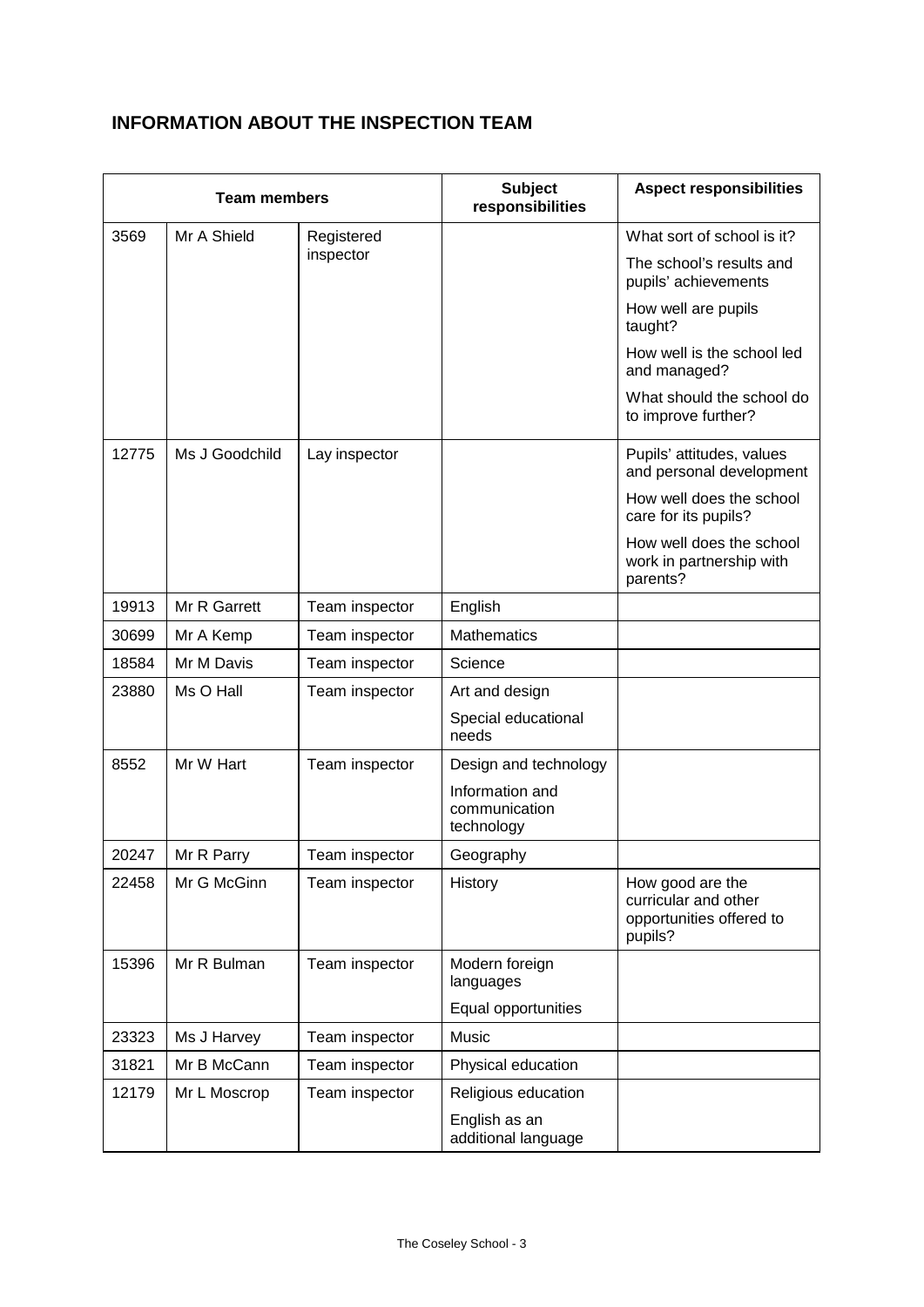The inspection contractor was:

Bench Marque Ltd National Westminster Bank Chambers Victoria Street Burnham-on-Sea Somerset TA8 1AN

Any concerns or complaints about the inspection or the report should be raised with the inspection contractor. Complaints that are not satisfactorily resolved by the contractor should be raised with OFSTED by writing to:

> The Complaints Manager Inspection Quality Division The Office for Standards in Education Alexandra House 33 Kingsway London WC2B 6SE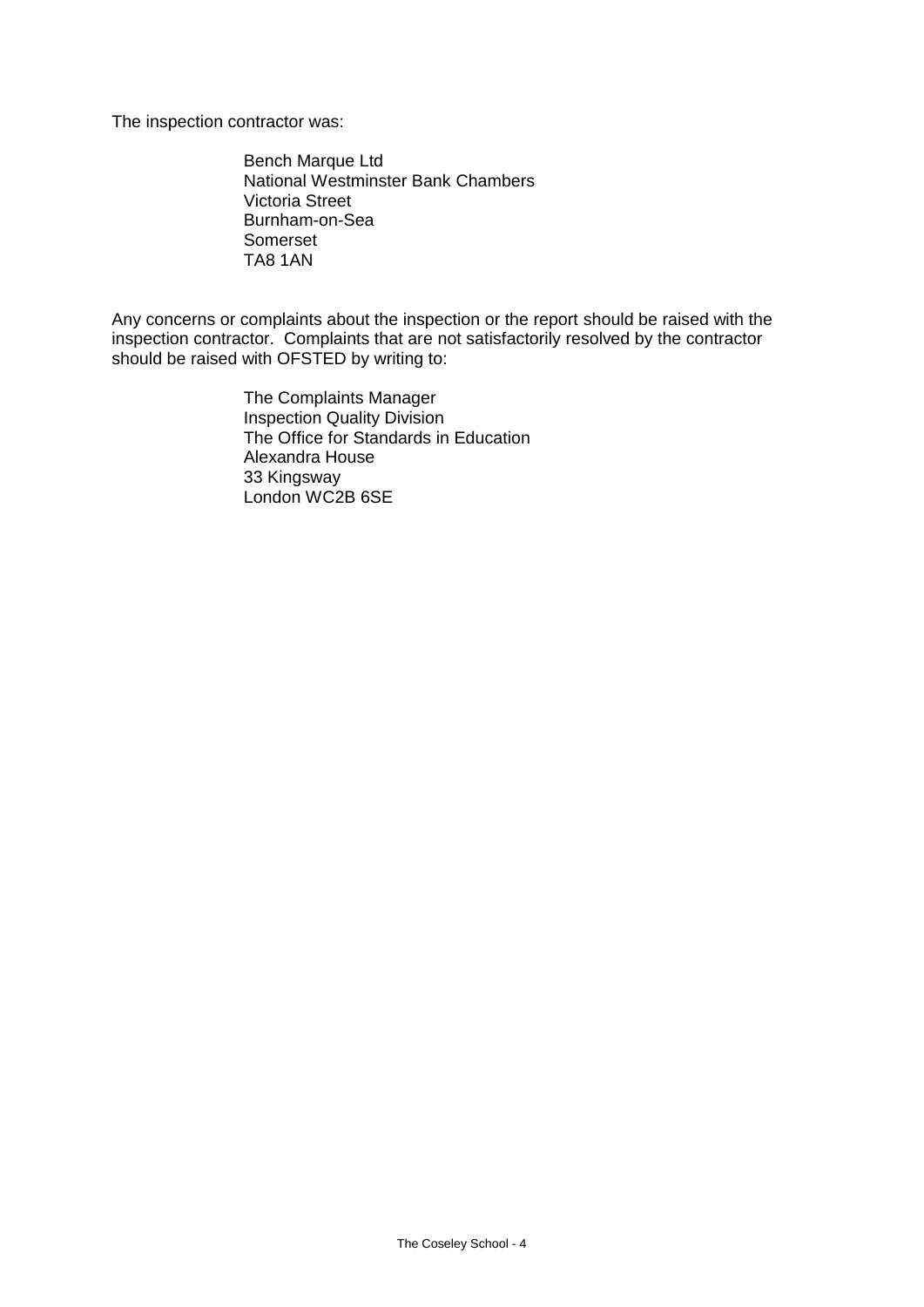# **REPORT CONTENTS**

|                                                                                                                                                                                                                                                                                                                                                                          | Page |
|--------------------------------------------------------------------------------------------------------------------------------------------------------------------------------------------------------------------------------------------------------------------------------------------------------------------------------------------------------------------------|------|
| <b>PART A: SUMMARY OF THE REPORT</b>                                                                                                                                                                                                                                                                                                                                     | 6    |
| Information about the school<br>How good the school is<br>What the school does well<br>What could be improved<br>How the school has improved since its last inspection<br><b>Standards</b><br>Pupils' attitudes and values<br>Teaching and learning<br>Other aspects of the school<br>How well the school is led and managed<br>Parents' and carers' views of the school |      |
| <b>PART B: COMMENTARY</b>                                                                                                                                                                                                                                                                                                                                                |      |
| <b>HOW HIGH ARE STANDARDS?</b>                                                                                                                                                                                                                                                                                                                                           | 11   |
| The school's results and pupils' achievements<br>Pupils' attitudes, values and personal development                                                                                                                                                                                                                                                                      |      |
| <b>HOW WELL ARE PUPILS TAUGHT?</b>                                                                                                                                                                                                                                                                                                                                       | 14   |
| <b>HOW GOOD ARE THE CURRICULAR AND OTHER</b><br><b>OPPORTUNITIES OFFERED TO PUPILS?</b>                                                                                                                                                                                                                                                                                  | 17   |
| <b>HOW WELL DOES THE SCHOOL CARE FOR ITS PUPILS?</b>                                                                                                                                                                                                                                                                                                                     | 21   |
| HOW WELL DOES THE SCHOOL WORK IN<br><b>PARTNERSHIP WITH PARENTS?</b>                                                                                                                                                                                                                                                                                                     | 23   |
| <b>HOW WELL IS THE SCHOOL LED AND MANAGED?</b>                                                                                                                                                                                                                                                                                                                           | 24   |
| WHAT SHOULD THE SCHOOL DO TO IMPROVE FURTHER?                                                                                                                                                                                                                                                                                                                            | 26   |
| <b>PART C: SCHOOL DATA AND INDICATORS</b>                                                                                                                                                                                                                                                                                                                                | 28   |
| <b>PART D: THE STANDARDS AND QUALITY OF TEACHING IN</b><br>AREAS OF THE CURRICULUM, SUBJECTS AND COURSES                                                                                                                                                                                                                                                                 | 32   |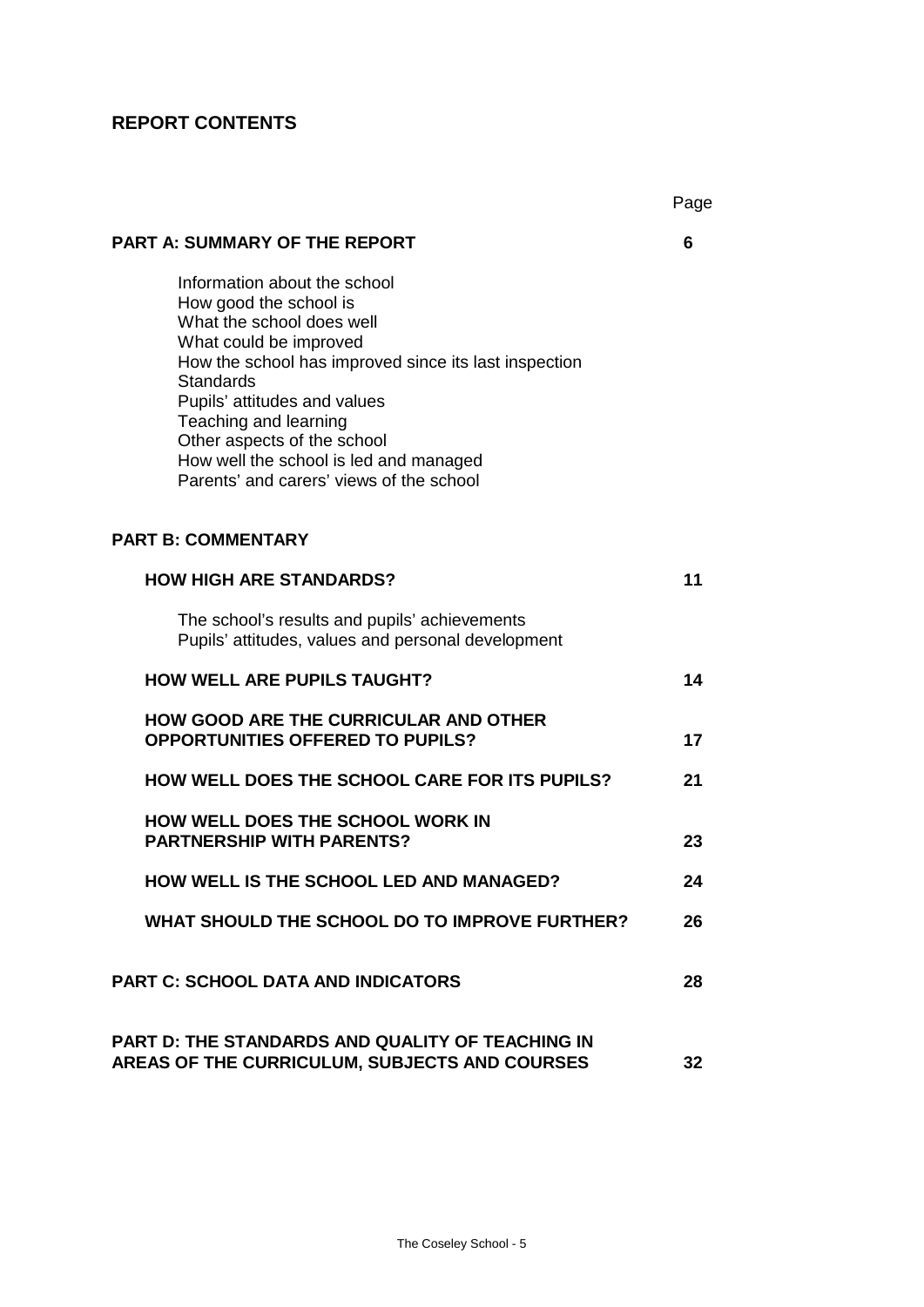## **PART A: SUMMARY OF THE REPORT**

### **INFORMATION ABOUT THE SCHOOL**

The Coseley School is a community mixed comprehensive school for pupils aged 11–16, situated on the borders of Dudley and Wolverhampton. The immediate ward in which the school is situated has above average levels of social deprivation, and pupils are drawn from a wide area including from neighbouring authorities. There are 808 pupils on roll, and the school is over subscribed. There are slightly more boys than girls in the school, although the balance varies from year to year. Attainment on entry is below average in all years. There are 216 pupils on the register of special educational needs; this represents 26 per cent of the school roll, a figure which is above average. Eleven of these have statements of special educational need. The proportion of pupils known to be eligible for free school meals at around 25 per cent is above average. The majority of pupils are of white UK heritage, with relatively small numbers from other ethnic groups. No pupils have English as an additional language.

## **HOW GOOD THE SCHOOL IS**

In many respects the school is providing an effective education. GCSE standards are improving and while they remain below the national average, pupils' achievements overall are satisfactory. Many able pupils do well, but some less able pupils, particularly boys, underachieve. This is because the teaching, satisfactory overall and much of it good, is usually more effective with the more able pupils. The headteacher has created a positive ethos in which the support and care for individuals is uppermost, but management systems are insufficiently rigorous to assure a continuing improvement in standards. The school provides satisfactory value for money.

### **What the school does well**

- Improving standards at GCSE which are well above average when compared with similar schools
- Standards of achievement in physical education, which are high because of consistently good teaching particularly at Key Stage 4
- The school's caring and supportive ethos provides well for pupils' personal development
- Positive attitudes to learning and the good behaviour of most pupils which contribute strongly to their progress
- Offers a comprehensive and coherent programme of careers education and work experience

### **What could be improved**

- Management systems to ensure more consistency in standards of teaching and the pastoral care of pupils
- Reading standards of some pupils in Key Stage 3
- The teaching of less able pupils to ensure they make good progress
- The balance of the curriculum in order to meet the learning needs of all pupils. particularly lower attaining pupils in Years 10 and 11
- Attendance which remains unsatisfactory
- The consistency with which tutors monitor and support the progress of their pupils

*The areas for improvement will form the basis of the governors' action plan.*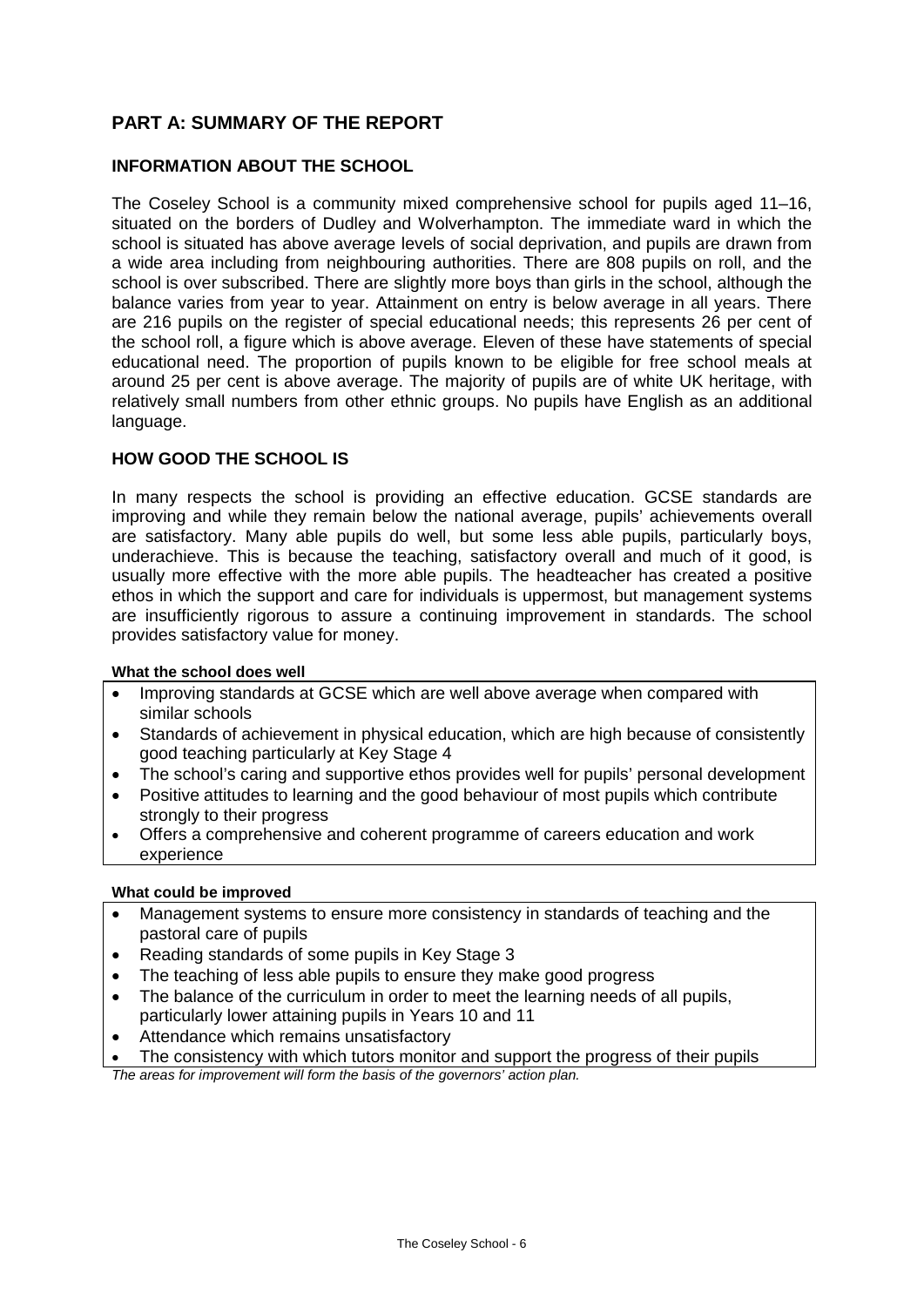### **HOW THE SCHOOL HAS IMPROVED SINCE ITS LAST INSPECTION**

Overall improvement since the last inspection in December 1996 has been good. The school has made strong improvements in GCSE performance, considerably faster than the national trend. This improvement was particularly marked in 2000. National test results at the end of Key Stage 3 have also improved overall since 1995, but have declined in the last three years, largely because of the performance in English. The quality of teaching has improved and in particular the percentage of very good and better teaching is higher than at the time of the last inspection. Attendance has improved but remains obstinately well below average, and the difference between the school's figures and national figures is widening. Most key issues from the previous inspection have been satisfactorily addressed although this is patchy, and management monitoring in particular remains a weakness.

### **STANDARDS**

The table shows the standards achieved by 16-year-olds based on average point scores in GCSE examinations.

|                          |      | compared with | Key  |                    |                                     |             |
|--------------------------|------|---------------|------|--------------------|-------------------------------------|-------------|
| Performance in:          |      | all schools   |      | similar<br>schools | well above average                  | Α<br>B<br>F |
|                          | 1998 | 1999          | 2000 | 2000               | above average<br>average            |             |
| <b>GCSE</b> examinations |      | Е             | D    | Α                  | below average<br>well below average |             |

In 2000, the school's Key Stage 3 test results in English, mathematics and science were well below average. Although recent results in mathematics and science have continued to improve marginally, results in English have declined. As a consequence, although the trend in the school's average points score for all subjects has been above the national trend since 1996, there has been a decline since 1998.

The school's GCSE results of 38 per cent of pupils gaining five or more A\* to C grades in 2000 were below the national average of 47.4 per cent. However this was a considerable improvement on results in previous years and confirms a rising trend, faster than the national trend. The average points score per pupil was well above that achieved by pupils in similar schools. Able pupils made satisfactory progress in relation to their attainment at the age of 14 years, but the progress of less able pupils was not consistently satisfactory. The percentage achieving five or more A\* to G grades in 2000 was also below average, and some of these pupils underachieved during Years 10 and 11. However, pupils taking physical education, information technology, drama and dance did very well, gaining a higher percentage of A\* to C grades than the average nationally. Results in English, mathematics, science, art and design and technology were significantly below average. The targets set by the school for GCSE results in 2000 were too low and were exceeded. Those set for 2001 are both realistic and challenging given the prior attainment of the current Year 11.

In work seen during the inspection, standards are below average at the ages of 14 and 16 years in English, mathematics, science, design and technology, geography, history and religious education. In music, attainment is well below average in Year 9, but average for the small numbers of pupils taking GCSE in Year 11. In art and design and information and communication technology standards are average by the ages of 14 and 16, reflecting good progress and achievements, particularly during Key Stage 3. In both French and German standards are average in Year 9, but remain below average in Year 11. Standards in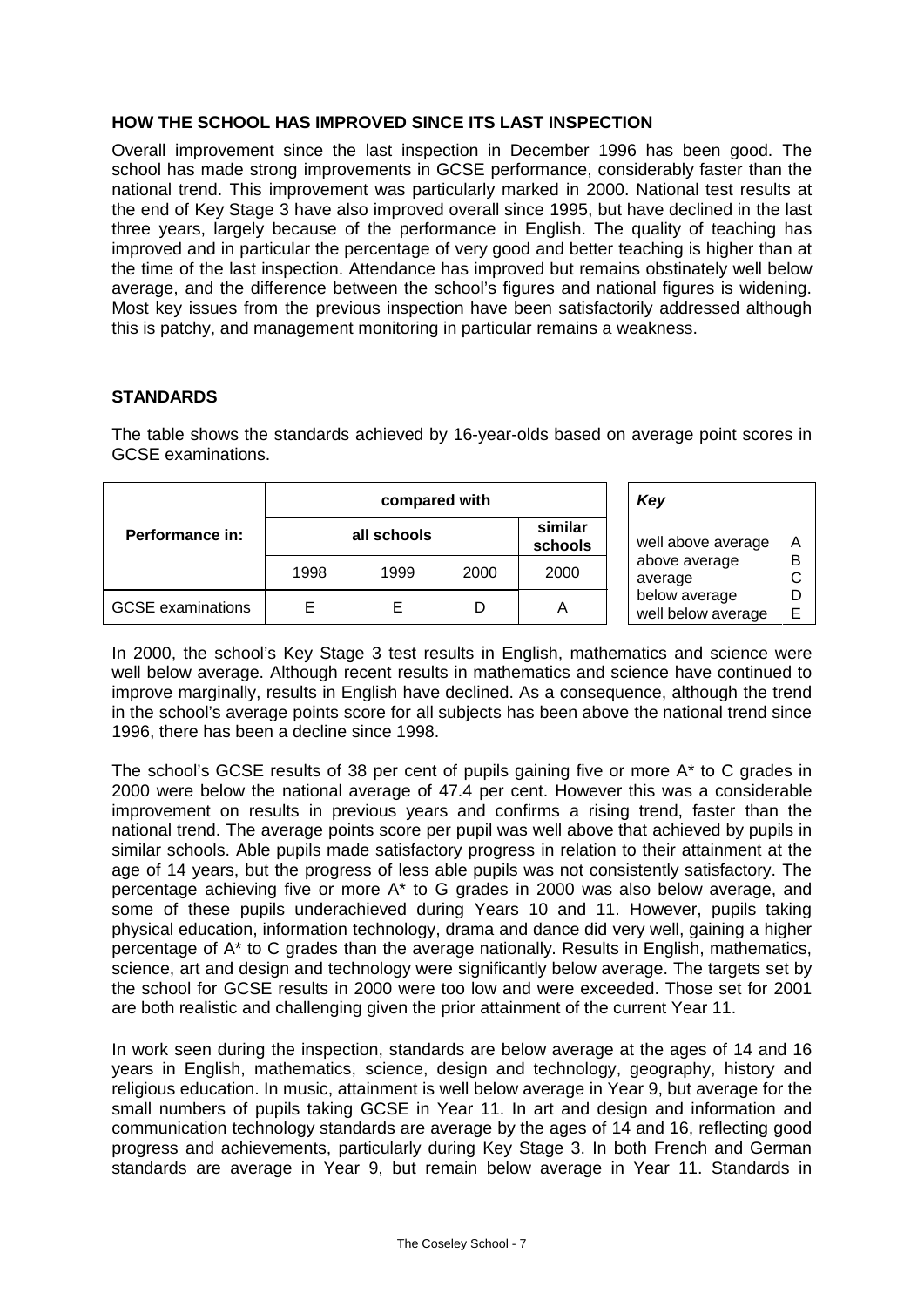physical education are average in Year 9, but above average in Year 11, and pupils achieve well. In religious education, standards are below those expected in the agreed syllabus at the end of both key stages, and pupils' achievements are largely unsatisfactory. Given their attainment on entry, most pupils achieve satisfactorily, but there is some underachievement amongst lower attaining pupils, particularly those whose attendance is poor.

| <b>Aspect</b>                             | <b>Comment</b>                                                                                                                                                                               |
|-------------------------------------------|----------------------------------------------------------------------------------------------------------------------------------------------------------------------------------------------|
| Attitudes to the school                   | Most pupils' attitudes to learning are good, and pupils are able to<br>work without distraction and with sustained interest at their work.                                                   |
| Behaviour, in and out of<br>classrooms    | Good. Most pupils behave responsibly and sensibly in lessons<br>and around the school.                                                                                                       |
| Personal development<br>and relationships | Good. Many teachers have established trusting and productive<br>relationships with pupils. Senior pupils act with maturity and take<br>seriously their opportunities to take responsibility. |
| Attendance                                | Poor. Attendance levels remain well below average and the rate<br>of unauthorised absence is high.                                                                                           |

### **PUPILS' ATTITUDES AND VALUES**

### **TEACHING AND LEARNING**

| <b>Teaching of</b><br>pupils: | aged 11-14 years | aged 14-16 years |  |  |
|-------------------------------|------------------|------------------|--|--|
| Lessons seen<br>overall       | Satisfactory     | Satisfactory     |  |  |

*Inspectors make judgements about teaching in the range: excellent; very good; good; satisfactory; unsatisfactory; poor; very poor. 'Satisfactory' means that the teaching is adequate and strengths outweigh weaknesses.*

Teaching was judged to be at least satisfactory in over 93 per cent of lessons observed during the inspection. Around 20 per cent of lessons were very good or excellent, but teaching was unsatisfactory in around 7 per cent of lessons. The quality of teaching is similar in both key stages, although the percentage of unsatisfactory lessons observed was higher in Key Stage 3 than in Key Stage 4.

The quality of teaching in English, mathematics and science is satisfactory in both key stages. Teaching in other subjects is mostly good and particularly effective in art, geography, history, information and communication technology, modern foreign languages and physical education. Teaching in art and design is very good in Key Stage 3 and in physical education it is very good in Key Stage 4. However there are weaknesses in the teaching of music, which is unsatisfactory at Key Stage 3.

The teaching of literacy and numeracy is satisfactory, although the focus given in different subjects to literacy ranges widely. In particular there is insufficient attention given to the development of reading.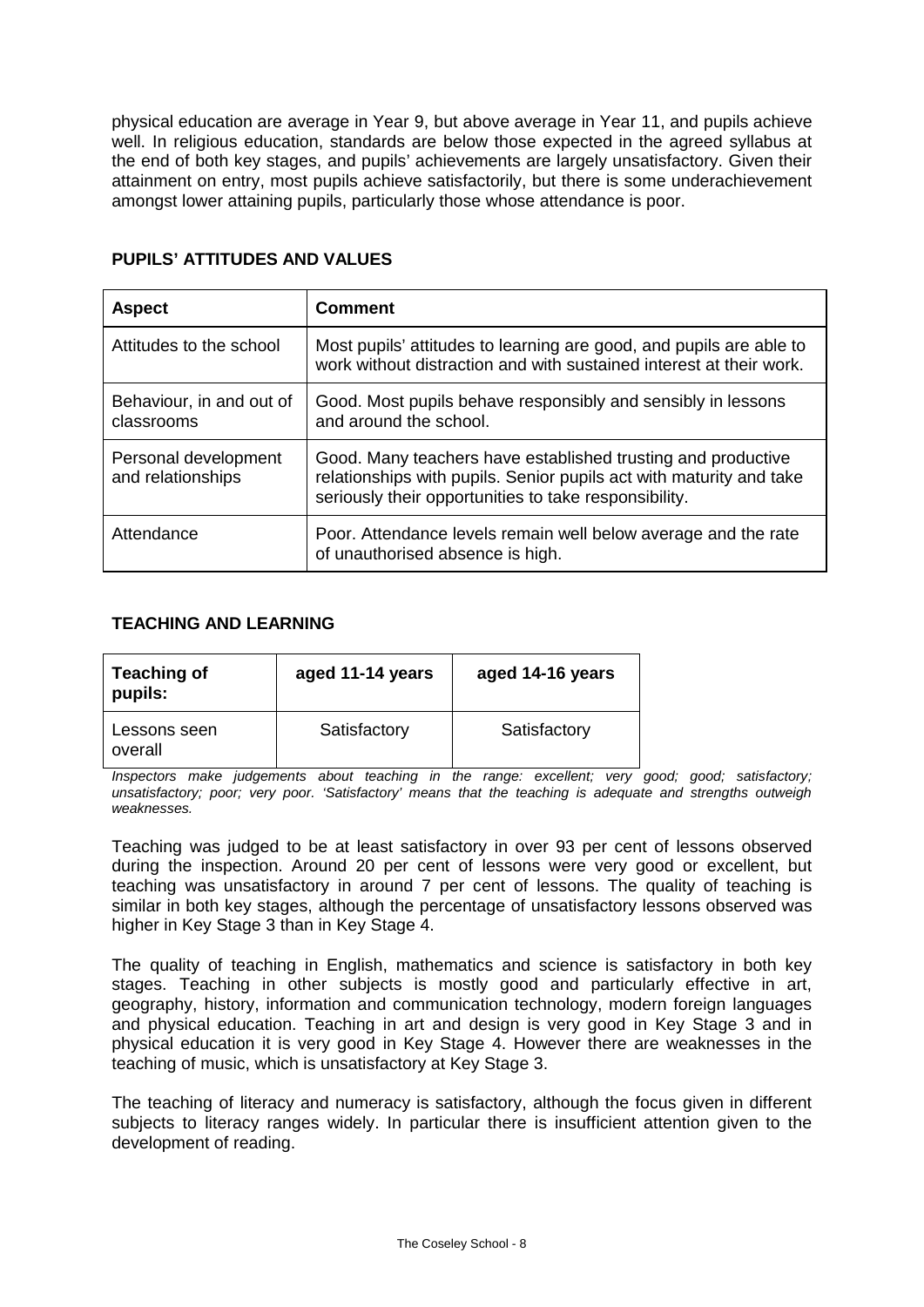Strengths of the teaching include classroom management and control particularly when teachers know the pupils well and have developed good relationships with them. In general, teaching is well planned to meet the needs of all pupils, and the teaching of pupils with special educational needs is good. However this is not consistently so, and at times less able pupils are not sufficiently challenged, or engaged in the learning. Passive learning leads to underachievement. Much of the quality and use of assessment is good, particularly in Key Stage 4. Teachers assess work frequently and tell the pupils how they are getting on, but pupils themselves often do not have the confidence to ask questions and to know how to improve. The quality of learning is satisfactory overall, but many less able pupils lack confidence in their learning and in their ability to achieve. Although many work hard, the pace of learning is slow. The overall learning of some pupils, particularly those in bottom sets, is affected by poor attendance.

| <b>Aspect</b>                                                                                           | <b>Comment</b>                                                                                                                                                                                                                                                                                                                                              |
|---------------------------------------------------------------------------------------------------------|-------------------------------------------------------------------------------------------------------------------------------------------------------------------------------------------------------------------------------------------------------------------------------------------------------------------------------------------------------------|
| The quality and range of<br>the curriculum                                                              | Satisfactory overall, but the time allocation for some subjects is<br>insufficient and the provision for work-related programmes in<br>Years 10 and 11 is underdeveloped. Extra-curricular<br>opportunities are good.                                                                                                                                       |
| Provision for pupils with<br>special educational<br>needs                                               | Satisfactory overall. Pupils are well integrated in mainstream<br>classes and provision for pupils with statements and those on<br>Stage 3 of the special educational needs register is appropriately<br>implemented. However, there is insufficient support for pupils<br>with poor reading skills in Years 7 to 9.                                        |
| Provision for pupils'<br>personal, including<br>spiritual, moral, social<br>and cultural<br>development | Good overall. There are very good opportunities for developing<br>social awareness and taking responsibility. Provision for moral<br>development is good and cultural development satisfactory,<br>although the multicultural dimension is more limited.<br>Opportunities for a greater spiritual awareness are not always<br>taken and are unsatisfactory. |
| How well the school<br>cares for its pupils                                                             | The quality of personal support and guidance is good, and<br>pupils' progress is monitored carefully. Assessment data is<br>beginning to be used effectively to set targets, but not<br>consistently by all subjects and tutors.                                                                                                                            |

## **OTHER ASPECTS OF THE SCHOOL**

The school works hard to involve parents and to work in partnership to ensure that all children achieve their potential.

| HOW WELL THE SCHOOL IS LED AND MANAGED |  |
|----------------------------------------|--|
|----------------------------------------|--|

| <b>Aspect</b>         | <b>Comment</b>                                             |
|-----------------------|------------------------------------------------------------|
| Leadership and        | The headteacher provides a clear direction for the school. |
| management by the     | Management systems are insufficiently rigorous to ensure   |
| headteacher and other | continuing improvement. Subject leadership is at least     |
| key staff             | satisfactory and in many cases good.                       |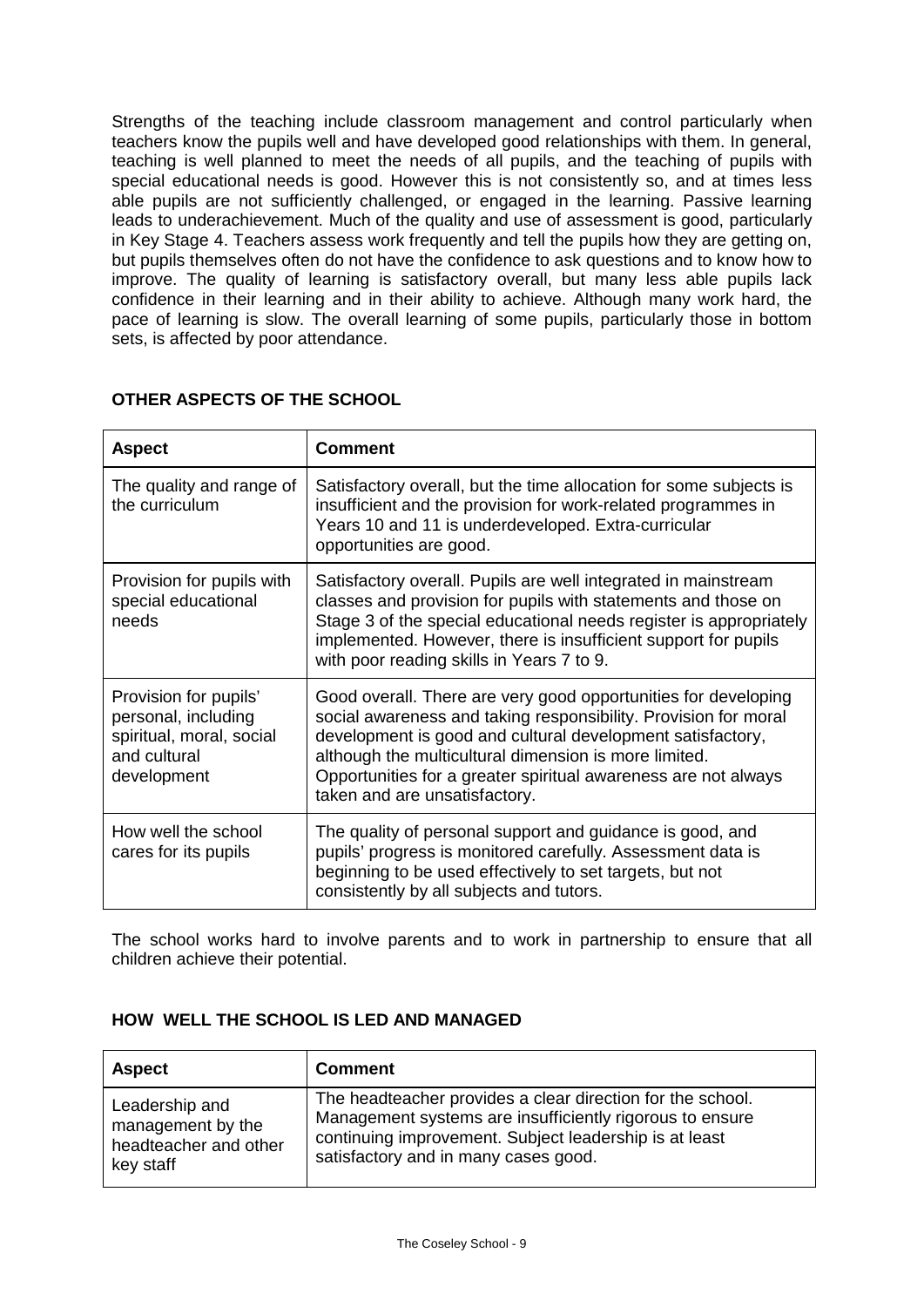| How well the governors<br>fulfil their responsibilities | Governors are committed and well informed, and are<br>increasingly involved. They have a good understanding of the<br>school's strengths and weaknesses. Most statutory requirements<br>are met. They are increasingly confident in their ability both to<br>shape the school's direction and to challenge and question the<br>senior management. |
|---------------------------------------------------------|---------------------------------------------------------------------------------------------------------------------------------------------------------------------------------------------------------------------------------------------------------------------------------------------------------------------------------------------------|
| The school's evaluation<br>of its performance           | Priorities identified in the school development plan are<br>appropriate, but the monitoring of teaching is not rigorous<br>enough and the school's procedures for self-evaluation are not<br>systematic.                                                                                                                                          |
| The strategic use of<br>resources                       | The school seeks to apply best value wherever possible, and<br>resources are mostly used satisfactorily. Educational priorities<br>are considered when the budget is being planned.                                                                                                                                                               |

There are sufficient teaching staff to meet the school's needs, but support staff are limited. Resources are satisfactory, although the library is not well stocked. The quality and number of computers has improved recently, but demand still exceeds supply. Accommodation is satisfactory.

## **PARENTS' AND CARERS' VIEWS OF THE SCHOOL**

| What pleases parents most |                                                                                                                                                                                                                                                                        |           | What parents would like to see improved                                                                   |
|---------------------------|------------------------------------------------------------------------------------------------------------------------------------------------------------------------------------------------------------------------------------------------------------------------|-----------|-----------------------------------------------------------------------------------------------------------|
| $\bullet$<br>$\bullet$    | that their children are expected to work<br>hard and that they are making good<br>progress<br>• that the school is well led and managed<br>that the school provides an interesting<br>range of activities outside of lessons<br>the improving reputation of the school | $\bullet$ | some concerns were expressed about<br>the lack of information received about<br>their children's progress |

Parents are overwhelmingly supportive of the school. Inspectors agree with parents' views. Although reports are satisfactory, comments in some subjects lack detail.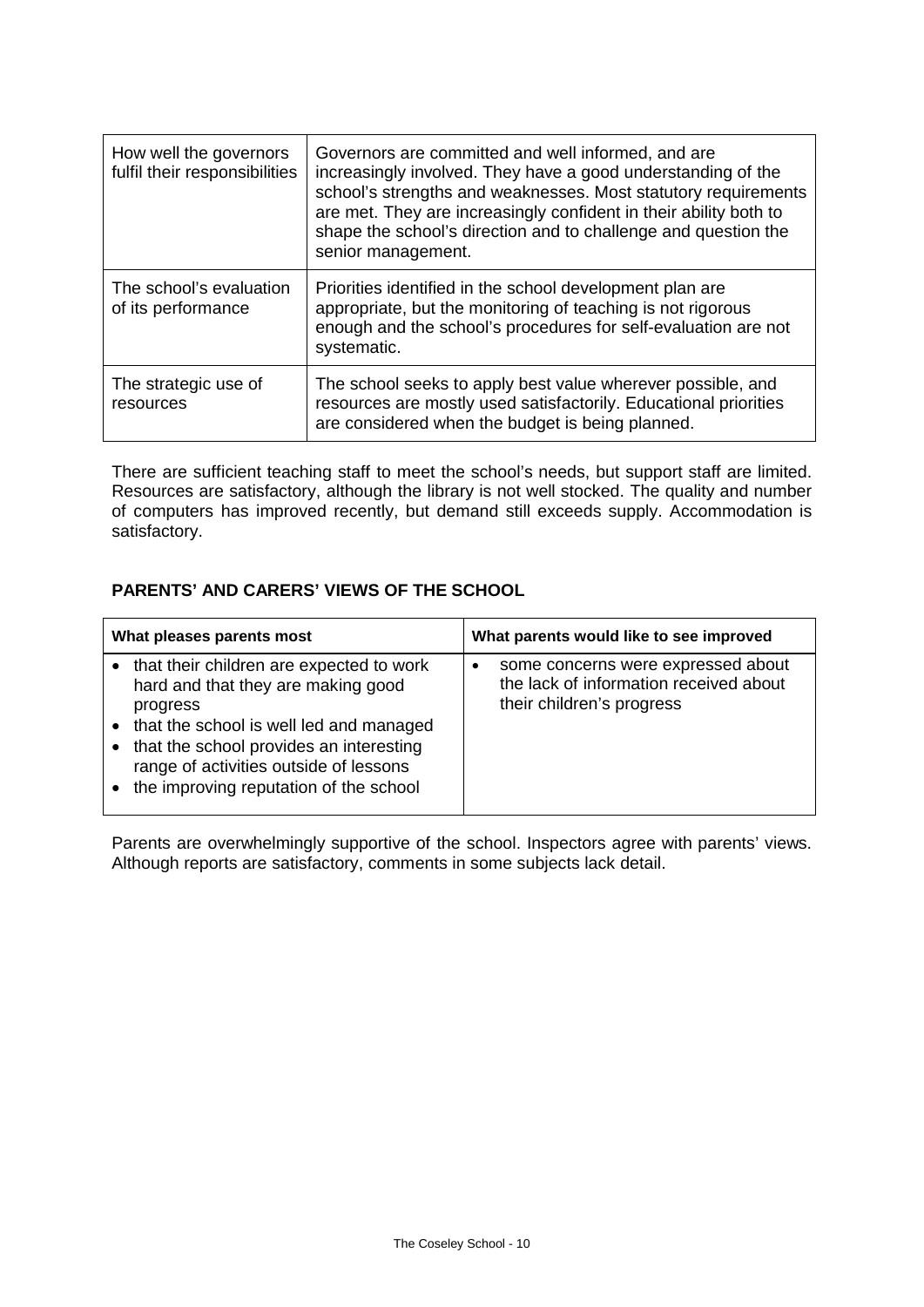## **PART B: COMMENTARY**

### **HOW HIGH ARE STANDARDS?**

### **The school's results and pupils' achievements**

- 1. In 2000, the school's results in English, mathematics and science in national tests at the age of fourteen were well below average. In English results have declined over the last two years, although recent results in mathematics and science have continued to improve marginally. As a consequence, although the trend in the school's average points score for all subjects has been above the national trend since 1996, there has been a decline since 1998. Boys do less well than girls in all three subjects relative to national averages for their age group, and have done so consistently for the last three years.
- 2. The school's GCSE results in 2000 of 38 per cent of pupils gaining five or more A\* to C grades were below the national average of 47.4 per cent. However, this was a considerable improvement on results in previous years and confirms a rising trend, faster than the national trend. The average points score per pupil was well above that achieved by pupils in schools with a similar proportion of pupils eligible for free school meals. The percentage of pupils achieving five or more A\* to G grades in 2000 was also below average, and some of these pupils underachieved during Years 10 and 11. Able pupils made satisfactory progress in relation to their attainment at the age of 14 years, but the progress of less able pupils was not consistently satisfactory. However, pupils taking physical education, information technology, drama and dance did very well, gaining a higher percentage of A\* to C grades than average. Results in English, mathematics, science, art and design and design and technology were significantly below average.
- 3. The targets set by the school for GCSE results in 2000 were set too low and were exceeded. Those set for 2001 are lower than the results achieved in 2000, but are realistic and challenging given the prior attainment of the current Year 11.
- 4. Pupils' attainment on entry is below average, and the ability profile of pupils has consistently been skewed towards the lower end. However, the prior attainment of pupils on entry, as shown by test and reading scores, is improving and younger pupils are attaining higher standards for their age in subjects like modern foreign languages than some of the pupils in Years 10 and 11. Overall given their attainment on entry, most pupils achieve satisfactorily in all years, but there is some underachievement amongst lower attaining pupils, particularly those whose attendance is poor. Most of these underachieving pupils are boys, but not exclusively so.
- 5. The progress of pupils with special educational needs is satisfactory overall. They join the school with poor reading and comprehension skills and make satisfactory progress towards the targets set, particularly pupils with statements and those on Stage 3 of the special educational needs register. Regular and effective support in class enables these pupils to make progress. At times their progress is good, and examples of rapid progress in lessons were observed in science, history, art and design and design and technology. This was the consequence of opportunities to read in class and a high level of challenge and support enabling lower attaining pupils to understand what they were learning. Younger pupils make satisfactory progress when they are supported on the Successmaker programme to improve word recognition and spelling. However, progress is slower for pupils on the lower stages of the special educational needs and faculty registers at Key Stage 3 because support is limited beyond the class teacher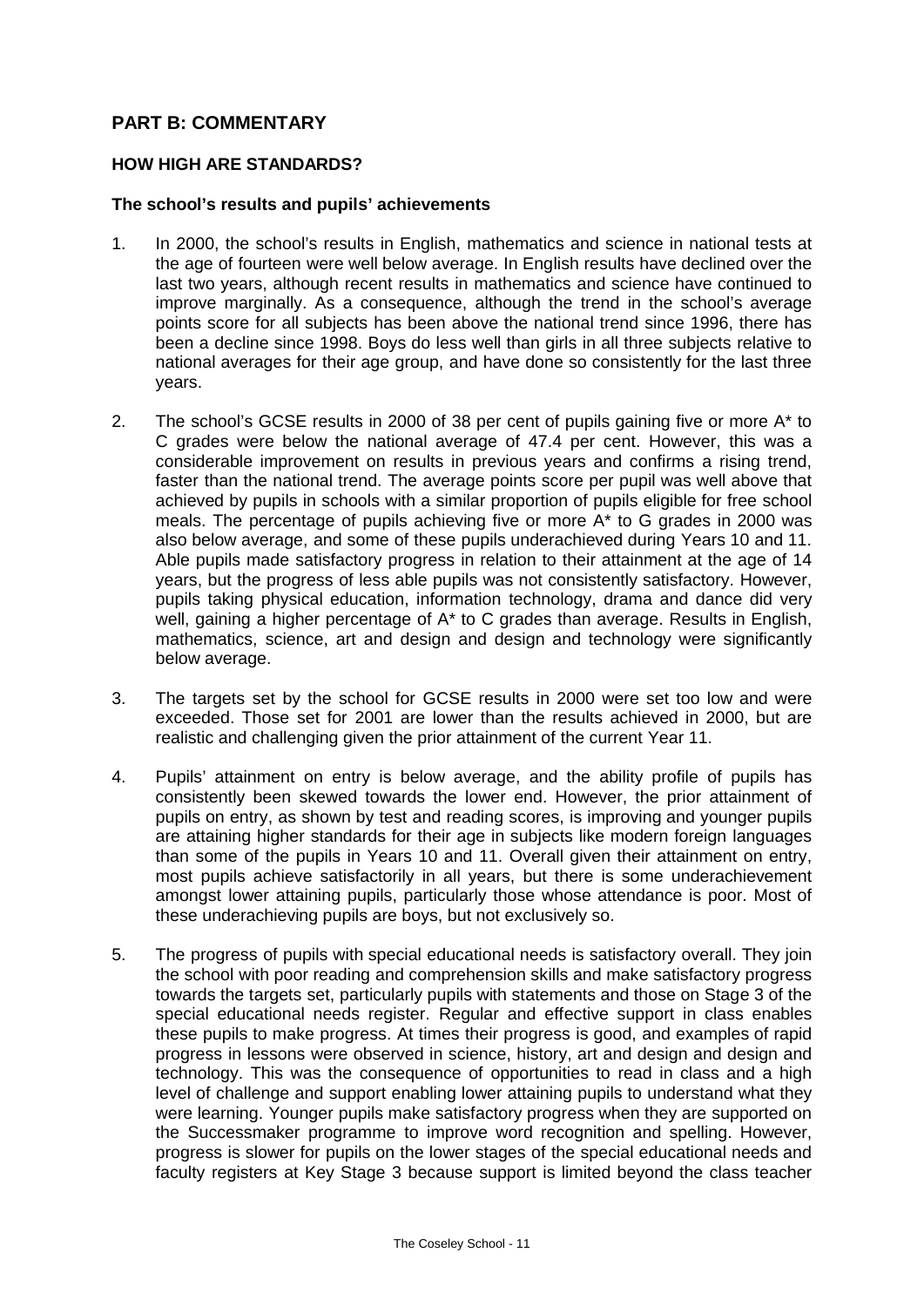and there are no planned opportunities for additional reading. Achievement for pupils with special educational needs in Key Stage 4 is generally satisfactory. Where teaching matches resources and pace to pupils' ability levels, as seen in a Year 11 geography lesson, pupils make good strides in learning and their attitudes are positive. However, many pupils experience difficulties with the language and understanding of GCSE papers because they are not confident readers.

- 6. English standards are below average at the end of both key stages, although most pupils achieve satisfactorily, particularly the more able pupils. The literacy skills of most pupils are just satisfactory to cope with the demands made in other subjects, although lower attaining pupils do struggle with reading and speaking at length. Reading standards in particular are too low for some pupils to cope adequately. Many pupils also lack confidence when speaking aloud, and are hesitant when answering questions and expressing ideas or opinions. Standards of written presentation, handwriting, spelling and punctuation are satisfactory for most pupils, but once again lower attaining pupils lack accuracy and fluency.
- 7. Standards in mathematics are below average at the end of both key stages. Achievement is satisfactory and most pupils, especially the more able, make satisfactory progress through the school. Standards have been improving in recent years. Numeracy skills are just satisfactory and despite the lack of a co-ordinated policy across the school, most pupils can manipulate numbers and apply numerical skills in a variety of subject contexts. Most pupils were reasonably confident in using graphs and formulae in science, collecting data and analysing them in geography, measuring accurately in design and technology and using spreadsheets in information and communication technology.
- 8. At the end of both key stages, standards in science are below average, but improving particularly at GCSE level. Able pupils achieve well and their progress is good while for others progress is only satisfactory. Some of the investigative work in Key Stage 4 is of a good quality, but on the whole standards are similar across each of the science strands.
- 9. Standards of attainment in art and design are average at the end of both key stages, reflecting good achievement in relation to pupils' prior attainment. Drawing and painting standards are particularly good. Good progress is the consequence of very effective teaching of basic drawing skills combined with good attitudes to the subject from most pupils.
- 10. In design and technology, standards are below average at the end of both key stages, although pupils' achievements are satisfactory. Pupils' skills in both designing and making improve steadily, and increasing use is being made of computers to help the design process. Standards across all subjects, including resistant materials, food technology and textiles are similar.
- 11. Standards in geography are below average at the end of both key stages. Overall achievements are satisfactory, although there is some underachievement amongst pupils in the lower ability groups. These pupils often struggle with reading and writing skills and are unable to consolidate their learning. In addition, there is insufficient curriculum time, particularly in Key Stage 3, to reinforce learning in depth.
- 12. Attainment in history at the end of both key stages is below average. Most girls achieve satisfactorily, but there is some underachievement amongst the boys, particularly the less able. Insufficient curriculum time in Years 7 to 9 means that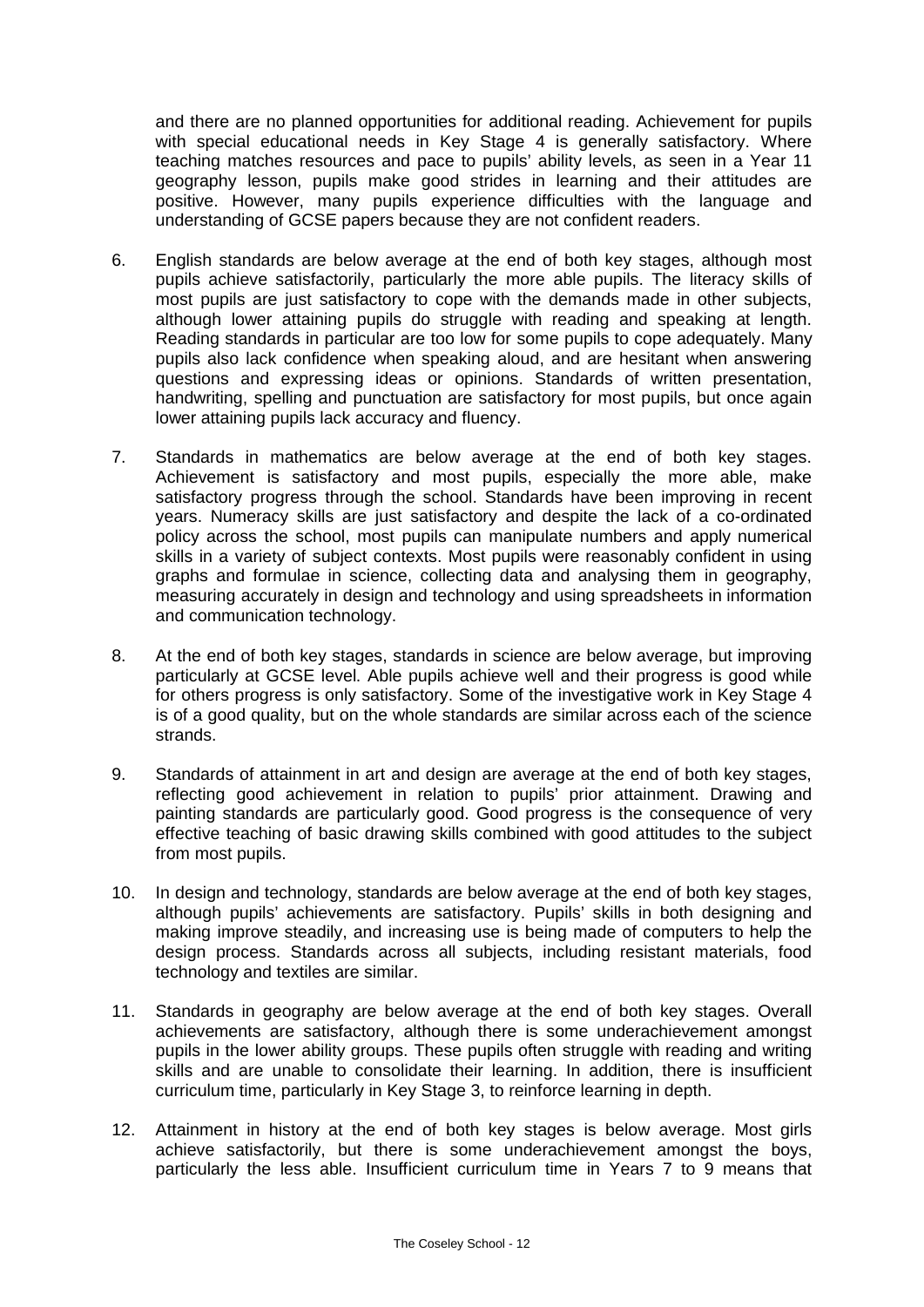middle and lower attaining pupils have less opportunity to develop analytical and interpretative skills.

- 13. Standards in information and communication technology (ICT) are average at the end of both key stages. Pupils' achievements are good, the consequence of confident and effective teaching which guides pupils to be increasingly independent in their learning.
- 14. In both French and German standards are average in Year 9 as a consequence of consistently good teaching and learning, but remain below average in Year 11. However standards are improving in German and are approaching average levels in GCSE classes. Improving standards are the result of consistently good teaching and improving resources.
- 15. In music, standards are well below average in Year 9, but in line with expected levels for the small number of pupils taking GCSE. Temporary staffing difficulties are contributing to unsatisfactory achievement in Key Stage 3, but teaching in Years 10 and 11 is appropriately geared to examination requirements and progress is consequently good.
- 16. Standards in physical education (PE) are average in Year 9, but above average in Year 11. Pupils in PE achieve well and make good progress through the school as a consequence of consistently good teaching and positive attitudes to learning. Pupils demonstrate confidence and enthusiasm across a range of disciplines, including dance, individual and team games. Standards in PE are a strength of the school.
- 17. In religious education (RE), standards are below those expected in the agreed syllabus at the end of both key stages. Pupils' achievements are unsatisfactory as a consequence of insufficient time for the subject, particularly in Key Stage 4, staffing problems and inadequate planning within the scheme of work.

### **Pupils' attitudes, values and personal development**

- 18. Pupils' attitudes towards school and their work are good and in a few lessons excellent. Only in a small number of lessons were pupils' attitudes and behaviour judged unsatisfactory. The variation in some pupils' attitudes and behaviour is directly related to the quality of the teaching they experience during lessons. In most lessons when teachers have clear expectations of both work and behaviour and the teaching is sufficiently challenging to engage and sustain their interest, pupils demonstrate a very positive and enthusiastic attitude. However, inappropriate lesson content leads to poor levels of concentration and unsatisfactory behaviour. On occasions teachers have to work hard to stimulate pupils' interest, motivate them to learn and encourage them to undertake challenging tasks. Relationships between pupils and with staff are good. The majority of pupils work well together in pairs and small groups where they encourage and support each other when encountering difficulties with their work. In the best lessons pupils are confident in talking about their work, readily answer questions and participate fully in discussions. Pupils with special educational needs are interested in their work and fully integrated into the school community.
- 19. The standard of behaviour within the school is good both in lessons and when moving around the school; a marked improvement on the standards of movement reported at the time of the last inspection. The minority of pupils who exhibit challenging behaviour occasionally creates difficulties for teachers but generally good class management skills ensure that the flow of the lesson is not disrupted and the rate of pupils' learning is unaffected. Infrequent incidents of bullying occur but when brought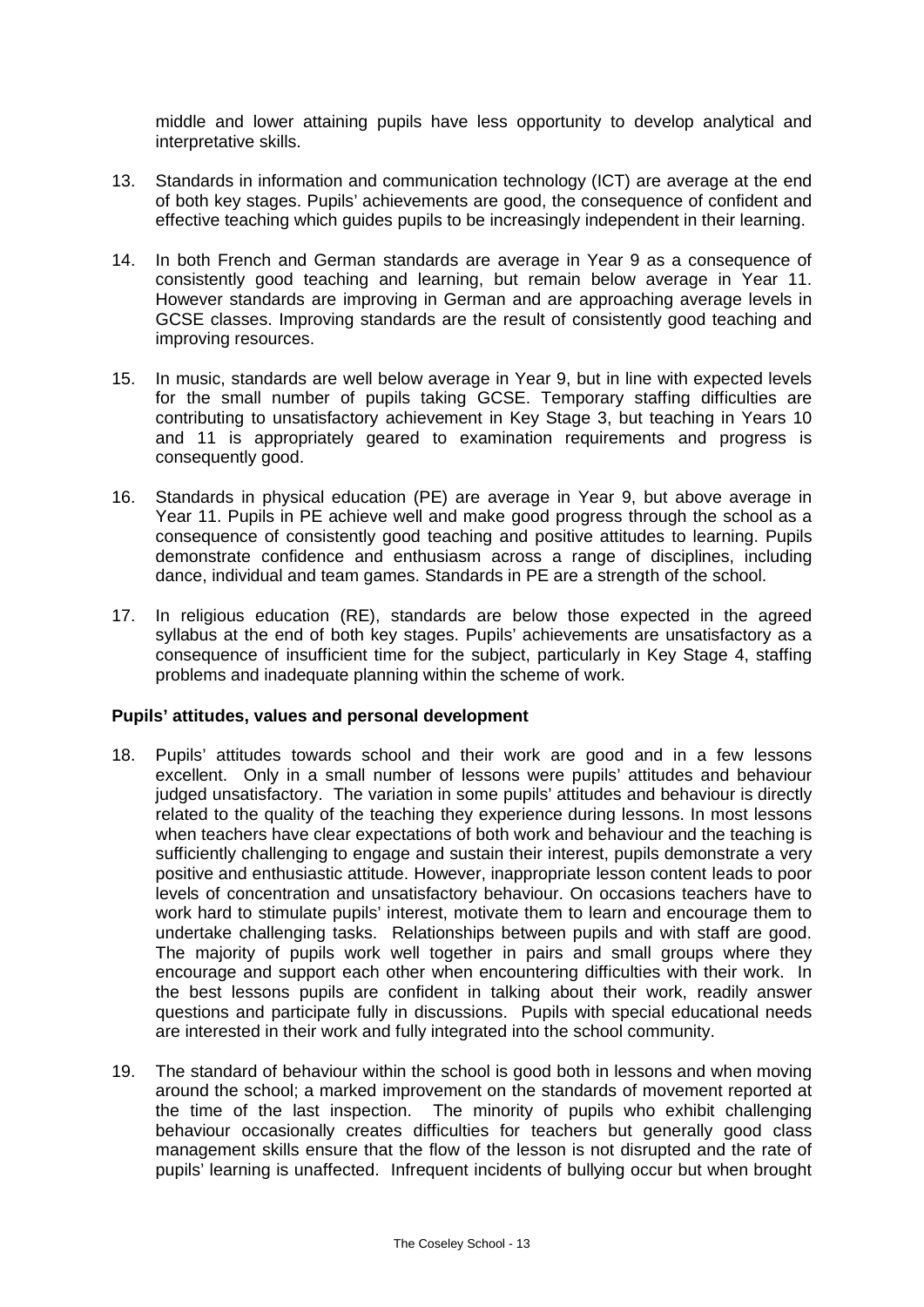to the attention of staff, these incidents are taken seriously and effectively dealt with. The instances and number of pupils excluded has fallen since the previous inspection. The governing body is appropriately involved at all stages of the exclusion process which is reserved for those pupils who fail to respond to the school's supportive measures.

- 20. The personal development of pupils is good, and many senior pupils act responsibly and with maturity. Good opportunities are provided for pupils to develop their initiative and personal responsibility. School and house council representatives are elected by their peers, and pupils help organise fund-raising events and are currently involved with the Year 11 Prom evening. Pupils carry out a range of responsibilities conscientiously. The school takes pupils' views seriously and several suggestions have been taken up, such as placing clocks in all classrooms. Pupils are encouraged to take responsibility for their own learning and the recently introduced review and guidance sessions with their tutor is aimed at making pupils aware of how to organise their time and what they can do to improve the general standard of their work.
- 21. Levels of attendance have improved since the previous inspection but remain obstinately well below average. Unauthorised absence was above the national average at 4.1 per cent. Currently 40 per cent of pupils have attendance levels below 90 per cent. This is well above average. The school places great emphasis on punctuality and the majority of pupils are punctual arriving at school at the start of the day. The school complies with the statutory requirements for the registration of pupils.

### **HOW WELL ARE PUPILS TAUGHT?**

- 22. The quality of teaching is satisfactory in both key stages. Teaching was judged to be at least satisfactory in over 93 per cent of lessons observed during the inspection. One in five lessons was very good or excellent. Teaching was unsatisfactory in around 7 per cent of lessons. While the proportions of satisfactory and good teaching are similar in both key stages, the number of unsatisfactory lessons observed was higher in Key Stage 3 than in Key Stage 4. The overall quality of teaching has improved significantly since the time of the previous inspection.
- 23. The quality of teaching in the core subjects of English, mathematics and science is satisfactory in both key stages. Much good teaching was observed in each of these subjects, but this was more usually in the top sets with more able pupils. Teaching of less able pupils is of a less consistently good quality and weaknesses in the quality of teaching are more often associated with classes in lower sets. Although the teaching of core subjects has improved since the last inspection, some unsatisfactory teaching remains and teaching is not as consistently good as in most other subjects. As a consequence progress for able pupils is at least satisfactory, but is less consistently satisfactory for less able pupils.
- 24. In other subjects the quality of teaching varies. It is good and particularly effective in art and design, geography, history, ICT, modern foreign languages and PE. Teaching in art and design is very good in Key Stage 3 and in PE it is very good in Key Stage 4. However there are weaknesses in the teaching of music, which is unsatisfactory at Key Stage 3.
- 25. The teaching of literacy is satisfactory overall, but the contribution of other subjects to standards of literacy is variable. A consistent strength is the encouragement of and opportunities for the development of pupils' listening skills. This is particularly the case in art and design and science, where very good listening occurs except among some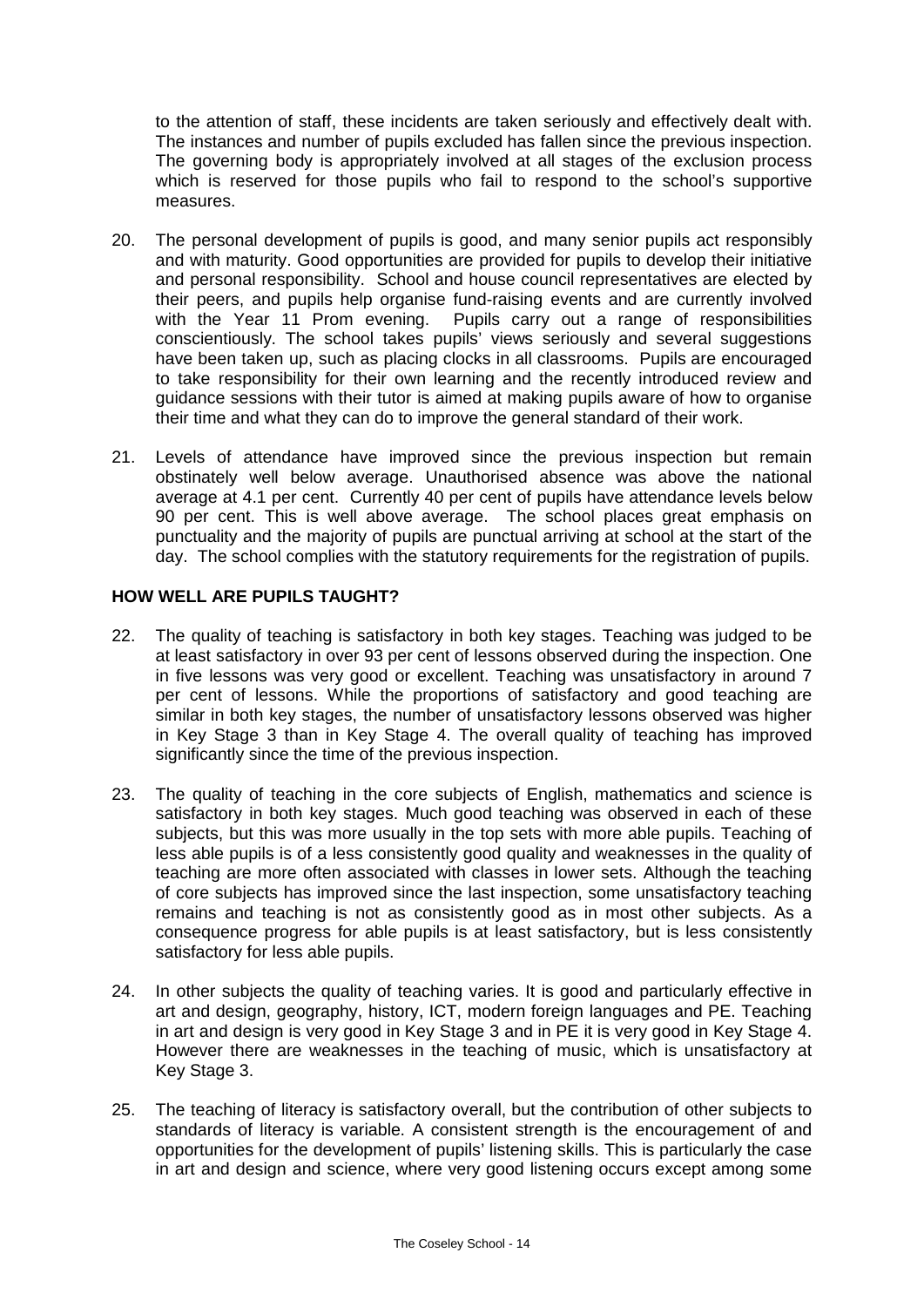boys. Speaking skills are developed to a good extent in design and technology and art and design. On the other hand, there are few opportunities for speaking in history, and in other subjects pupils' standards of speaking are given limited focus. Pupils' writing skills are developed by effective use of key words, dictionaries and a framework for writing in history, and higher attainers in particular in science and geography practise their writing skills. In other subjects, opportunities for writing are limited.

- 26. Insufficient attention is given to the development of pupils' reading. It is encouraged in geography by the good use of glossaries and displays, in modern foreign languages by giving time for extended reading and good teaching of reading skills, and in science by the use of key words and vocabulary tests. In history teachers try to encourage reading aloud, but opportunities are missed largely because of pupils' reluctance to contribute in this way. This reluctance is widespread across all subjects because the development of reading is not sufficiently emphasised. This is a significant deficiency when a substantial minority of pupils has reading difficulties. The library's reading resources are similarly inadequate. These inconsistencies in approach to the development of literacy and the variation in emphasis given to different skills by subjects make their contribution just about satisfactory overall. All areas of the school are aware of the language policy but lack of a co-ordinated and consistent approach prevent the strategies it recommends being any more than satisfactorily effective at present.
- 27. The teaching of numeracy is also satisfactory, despite the lack of a whole-school policy. Appropriate emphasis is given to the skills of measurement, tabulation and graphical work in science. In geography, the collection and interpretation of data are effectively taught in Year 11, and basic skills in manipulating percentages are used in Year 9. Design and technology and art and design also make sound use of numeracy and measuring skills. Spreadsheets are used in ICT in designing for a purpose.
- 28. The quality of teaching and learning for pupils with special educational needs overall is good. Strengths lie in classroom management where pupils are successfully engaged in effective oral evaluations within the lesson which help them remember and consolidate what they are learning. Good practice was observed in science, English, history and art and design where teachers display very good relationships and their enthusiasm holds pupils' interest and attention so that they are involved in learning through experimentation and exploration. For example, in a Year 7 science lesson observed, pupils learnt about the diaphragm muscles as they explored deep breathing first hand, and in art and design they looked closely at Cubist painters' techniques in good quality print resources and used these to learn how to blend and mix colour. Teachers and learning support assistants in many subjects help pupils to record key words relating to the topic and teachers' explanation and demonstration of tasks are a key factor in improving basic literacy skills overall. Learning support assistants keep detailed notes on pupils who receive one-to-one support in class and make an effective contribution in increasing pupils' overall confidence and self-esteem. Planning between teachers and support staff is satisfactory in the majority of lessons. However the day-to-day progress of pupils is not always recorded by learning support assistants. Teachers do not make consistent use of individual education plans to plan work and set subject targets to meet the needs of some lower attaining pupils.
- 29. Strengths of the teaching include classroom management particularly when teachers know the pupils well and have developed good relationships with them. In most lessons the attitudes and behaviour of pupils were good, and in nearly two out of three lessons good attitudes contributed positively to the learning. However, pupils' attitudes and learning suffer when teachers do not know individual pupils well. Most teachers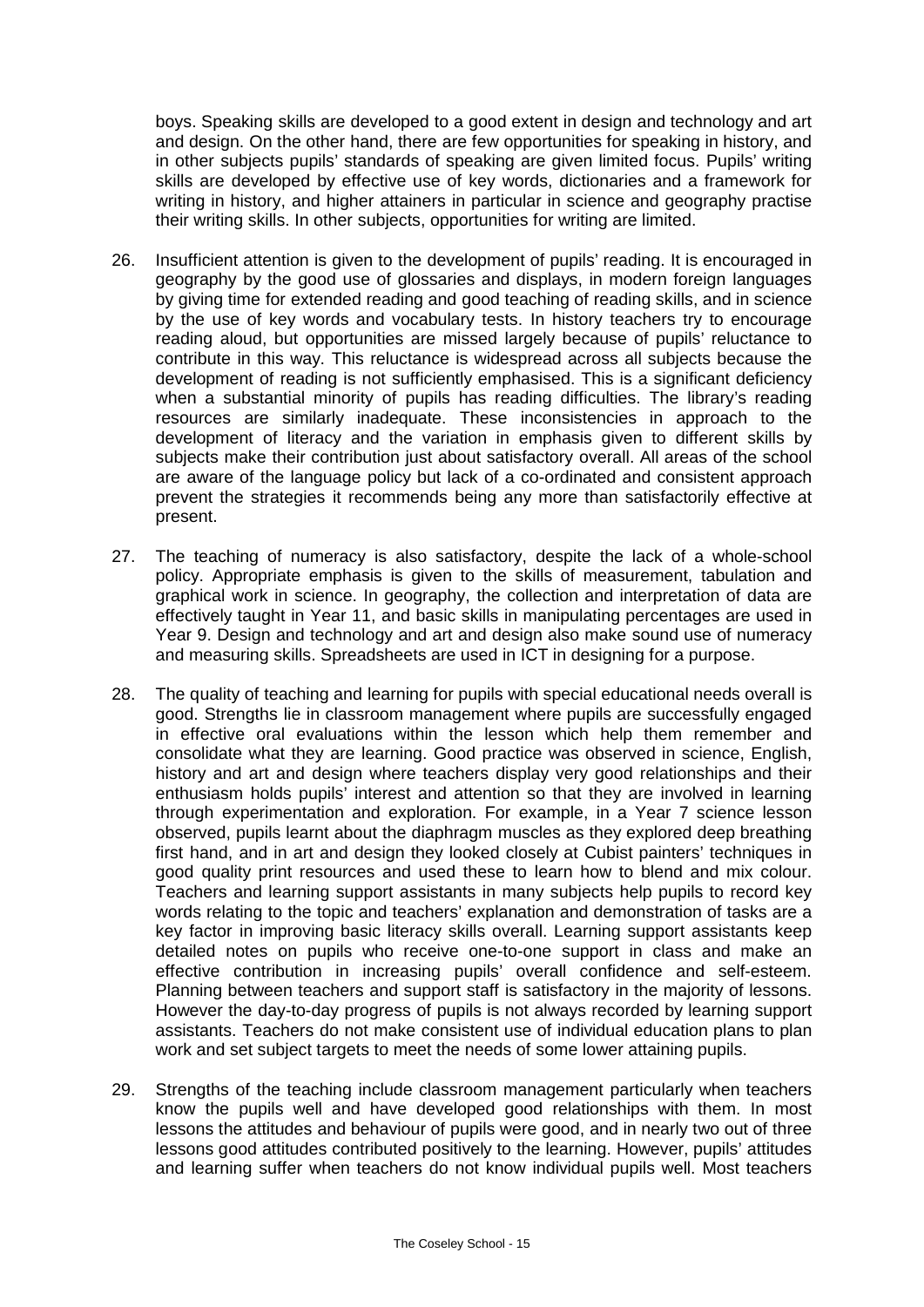set high standards and their expectations are appropriate. Good planning and management leads to high levels of concentration. However, some pupils, particularly a minority of boys in Years 10 and 11, demonstrate challenging and unco-operative attitudes and are reluctant to settle to work. These situations are frequently well managed by teachers, engaging the pupils with good humour, and making clear the levels of acceptable work and behaviour. In one such science lesson, a small group of Year 11 boys were handled with considerable patience and an insistence on acceptable standards of conduct. However, learning was adversely affected and progress was limited during the lesson. In another Year 11 French lesson, the teacher worked hard to drive the lesson at a brisk pace and dealt skilfully with occasional inattention.

- 30. While expectations are usually high, where teaching has shortcomings, it is often because of the lack of challenge set. In a Year 10 science lesson observed, for example, the work failed to build on pupils' prior knowledge and able pupils were repeating work they had previously learnt in Year 7. Some planned work with lower ability pupils has high expectations of handwriting and presentation, but only a limited challenge in the tasks themselves. Pupils are often given the answers rather than being made to seek them out, and as a consequence the pace of learning is laboured. The most effective teaching ensured pupils were engaged and involved in the learning, did not accept passive learning from the pupils and required the pupils themselves to solve problems and seek answers. This was a problem in lessons with less able pupils in particular.
- 31. Where teachers know their pupils well, they often build up trusting and productive relationships. They know the progress of individual pupils and are able to plan and adapt the work effectively to meet their needs. In general, teaching is planned to meet the needs of all pupils, although the needs of the more able are sometimes better met than those of less able pupils. However, the quality of planning is dependent on the teacher's knowledge of the pupils in the class. In one excellent Year 9 art lesson observed, the planning effectively ensured all pupils worked at their own level and were challenged and engaged throughout. The pupils had a very good understanding of the criteria used for assessing their work and therefore a clear sense of how to improve. Homework was planned as part of the lesson and used to extend and enhance the coursework. In most lessons the aims of the lesson are shared with pupils at the beginning. This usually leads to an increased focus on learning, as in the case of a Year 8 history lesson observed about the execution of Charles I so that the pupils knew exactly what to do and settled to work quickly. A review of progress at the end of the lesson enabled learning to be consolidated and the next lesson planned. This technique works less effectively when the lesson aims which are shared with the pupils, are just a list of activities to be done rather than precise skills or knowledge to be acquired. This was the case in one Year 9 English lesson observed, when lower ability pupils made steady but unspectacular progress in consolidating their understanding of Twelfth Night.
- 32. In some lessons, planning does not consistently meet the needs of all pupils. This is sometimes the case even within teaching groups which are set by ability in English and mathematics, where the spread of attainment remains wide. In one unsatisfactory Year 8 lesson in English with a lower attaining group, the planning failed to engage all of the pupils in appropriately challenging activities. While the pupils were compliant, they were not challenged and learning was unsatisfactory. In some lessons, such as a Year 11 geography lesson on the Red Indians at war, pupils are over-dependent on the teacher and do not take sufficient responsibility for their own learning.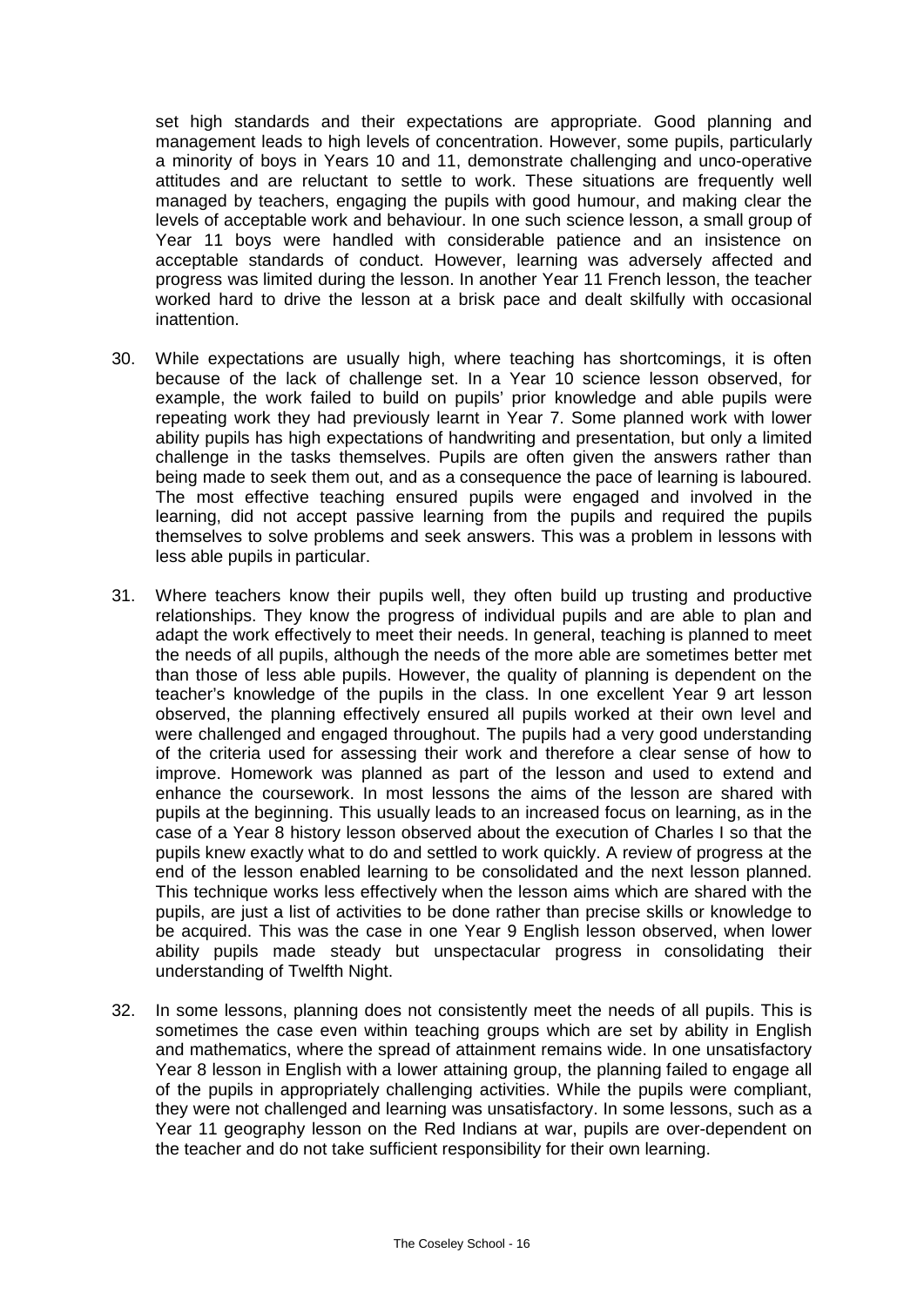- 33. Much of the quality and use of assessment is good, particularly in Key Stage 4. Teachers assess work frequently and tell the pupils how they are getting on. However, in some subjects, pupils have a reasonable idea of their progress but do not have the confidence to ask questions and the self-awareness to know how to improve and what they need to do next. Some marking in science, for example, is exemplary; rewarding, challenging and offering clear guidance on how to improve. Good faculty assessment systems are enabling the teachers to be much more aware of pupils' progress and the standards they should be aiming at. Pupils themselves are also aware of their targets, although they are not as aware of what is needed to be done in order to achieve the target. As a result, pupils' own self-knowledge of their learning, while satisfactory, is not as good as it might be, particularly in Key Stage 3.
- 34. Many of the less able pupils lack confidence in their learning and in their ability to achieve. Although many work hard, the pace of learning is slow. While pupils in Years 10 and 11 have a growing self-awareness of their progress, this is a weakness in Key Stage 3. The most effective teaching offers encouragement but also raises expectations of what might be achieved. Consistent praise and encouragement ensure pupils keep on task and promote self-esteem. A particularly good example of this was observed in a Year 9 English lesson in which pupils' efforts were always recognised, but at the same time, expectations remained high and the pupils constantly challenged to think more deeply and use a wider range of vocabulary.
- 35. Pupils' learning overall in lessons is satisfactory and as a consequence most pupils make at least satisfactory progress through both key stages. However, unsatisfactory learning was observed. Usually this was because of the poor attitudes of a small minority of boys which affected the pace and productivity of work, and an acceptance of passive and compliant learning by the teacher.
- 36. The overall learning of some pupils, particularly those in bottom sets, is affected by poor attendance. This lack of continuity in their education is a major factor in their underachievement.

## **HOW GOOD ARE THE CURRICULAR AND OTHER OPPORTUNITIES OFFERED TO PUPILS?**

- 37. The quality and range of learning opportunities in both key stages are satisfactory. A wide range of subjects is provided at both key stages and good opportunities exist beyond the academic curriculum for pupils to widen their learning and experiences. The school has made positive efforts to address the issues raised in the last inspection: the provision for pupils with special educational needs has been improved; religious education is now taught to all years; pupils in Key Stage 4 are no longer burdened by an excessive number of GCSE subjects and ICT is now well organised and used. However, there is still an imbalance of time given to subjects at both key stages and a lack of a work-related curriculum at Key Stage 4. Effective strategies for teaching numeracy, while satisfactory, lack co-ordination and there is still noncompliance with the legal requirement for a daily act of collective worship.
- 38. At Key Stage 3, all subjects of the National Curriculum plus religious education and personal, social and health education are satisfactorily provided, and overall breadth is satisfactory. All subjects meet statutory requirements, including ICT which is taught as a separate lesson. Subjects also often make a good contribution to ICT so that pupils receive their full entitlement. An additional hour is devoted to improving literacy and numeracy in Years 7 and 8. Pupils can choose between French and German in Year 7, but no second foreign language is offered. Pupils are grouped according to their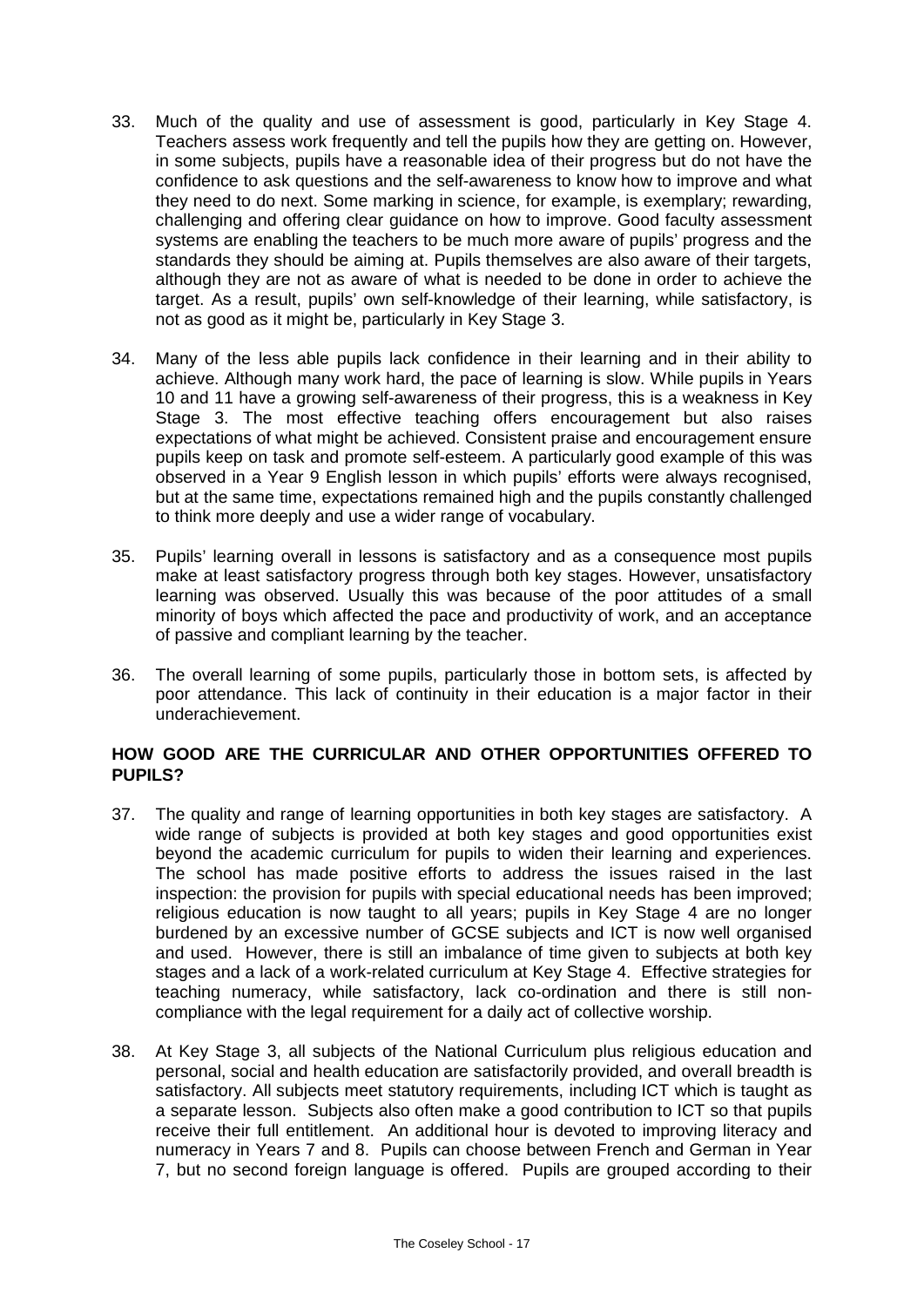prior attainment in the first term in English, mathematics and science. This organisation enables smaller teaching groups of lower attaining pupils and those with special educational needs to receive learning support in class relevant to their needs.

- 39. Although the overall teaching time of 25 hours a week is above the recommended level at Key Stage 3, not all subjects have sufficient time. Music, which alternates with drama and dance, is only provided for in two out of three terms and is consequently well below the recommended time. This is having an adverse effect on the pupils' standards and progress. Both geography and history also have an allocation well below the average for secondary schools. Consequently, there is inadequate time for middle and lower attaining pupils to reinforce and practise key skills, especially of evaluation and writing at length.
- 40. The curriculum at Key Stage 4 is broad and balanced, although the time available for RE is insufficient to enable full coverage of the syllabus. For some pupils, the curriculum lacks relevance. All pupils study a common group of subjects, which includes ICT and personal and health education as discrete subjects, and either history or geography. Options are made within faculties which enable a good balance of subjects to be studied. Since the previous inspection, pupils are no longer required to study too many subjects and religious education is now offered, albeit with too little time. For pupils for whom a full GCSE course is unsuitable, the Certificate of Educational Achievement is offered in nine subjects. Many pupils also study for the Junior Sports Leadership Award in physical education. There is no work-related curriculum in place which would be more relevant to the needs of less academic pupils. The current curriculum review is exploring GNVQ courses, and alternative work-related programmes for disaffected pupils in Years 10 and 11 are being planned.
- 41. The quality and range of learning opportunities for pupils with special educational needs are satisfactory overall. A few pupils are withdrawn from lessons for specific learning and behaviour support; however, the majority are well integrated into mainstream classes and provision for pupils with statements and those on Stage 3 of the special educational needs register is appropriately implemented. Special needs pupils are grouped in the lower bands in Years 7, 8 and 9 and in appropriate option groups at Key Stage 4. The ability to access a broad and balanced curriculum is reduced somewhat for a significant number of pupils on Stages 1 and 2 of the special educational needs register at Key Stage 3 because of poor reading skills. The lack of a co-ordinated programme to improve reading skills and confidence in reading is a significant weakness, although the use of a computer program to support overall literacy skills is working effectively. In addition, there is no co-ordinated programme to support the improvement of numeracy skills.
- 42. The curriculum is enriched by a good provision of extra-curricular activities that extend the educational opportunities for the pupils. Many subjects run lunchtime and afterschool clubs with high participation rates, notably drama, art, French and design and technology. Physical education has very good take-up of its many sporting activities, with half of the pupils in the school involved. English organises theatre trips to Stratford, while geography and history have well-organised fieldwork trips to Dudley and Goodrich Castle for Key Stage 4 pupils, although no provision for those at Key Stage 3. There are annual ski trips and a continental camping trip. Annual productions involve pupils in music and drama, while pupils have participated in a variety of activities at the Arts Festival organised by the expressive arts faculty. There are close links with a school in Finland. Pupils are involved in numerous events to raise money for charity, including Year 8 girls organising a disco.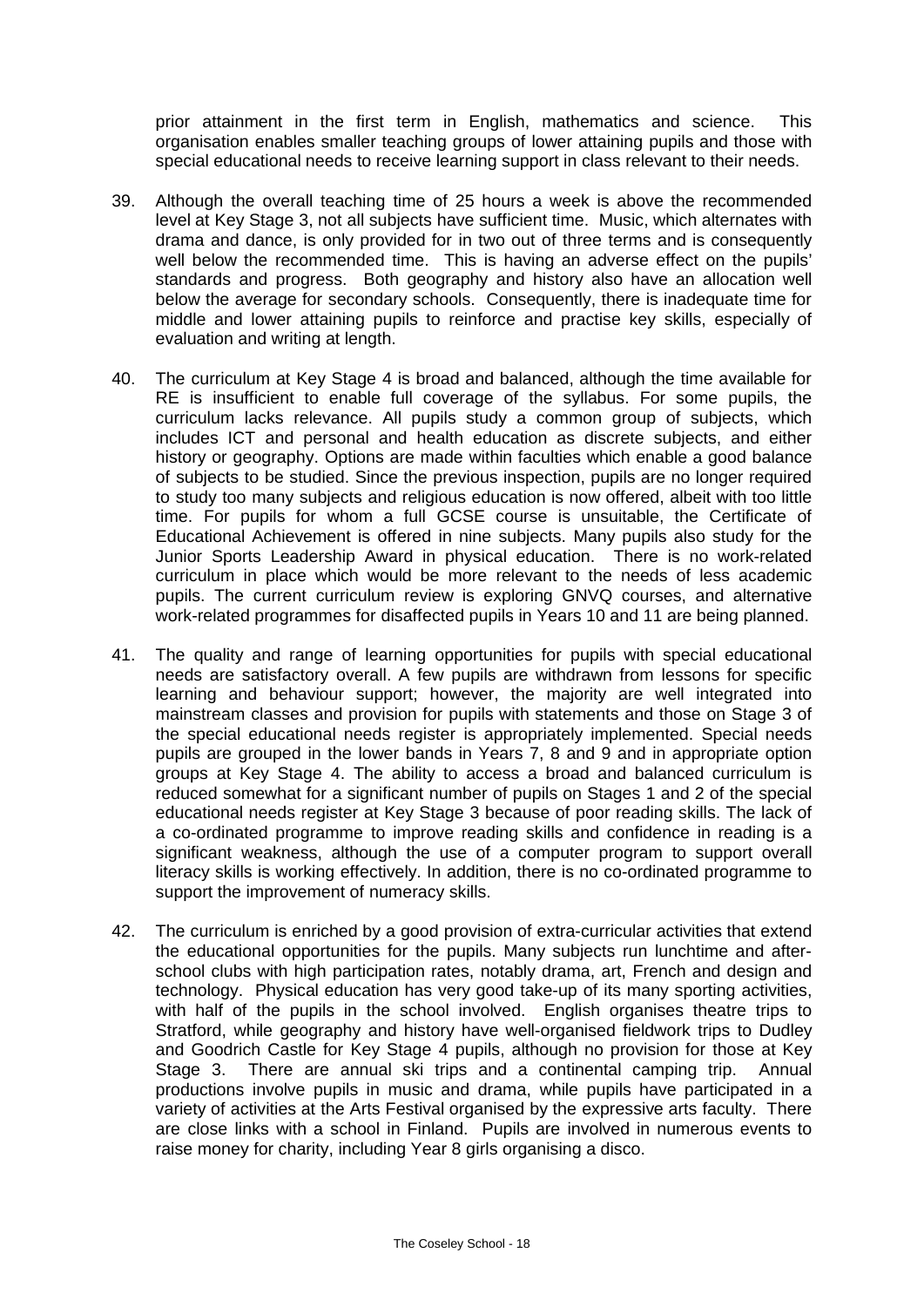- 43. The school has strong links with the community which contribute to the pupils' learning, as well as strengthening links with local people and agencies. Outside speakers from the police and health services contribute to the personal, social and health programme; local sports clubs, including local professional football clubs, work closely with the pupils, especially in the Summer School. This extensive programme of sporting links has contributed to the school being awarded Sportsmark status. New Opportunities Funding is effectively used to provide well-supported Saturday clubs for the pupils in pottery, football and trampolining. The school's facilities are well used by local people through a programme of adult education courses. Pupils also actively participate in local events such as the Dudley Arts Festival and Year 10 pupils demonstrate dance in local primary schools. There are good links with local business through the work experience programme.
- 44. There are satisfactory links between the school and its partner schools, which contribute to making a reasonably smooth transition. Year 6 pupils from the main feeder primaries attend a well-organised week's induction programme in the summer. The headteacher attends the Curriculum Development Group for primary and secondary schools and the co-ordinator of special educational needs liaises closely with local primary schools. The flow and quality of data from the primary schools is generally good, although the information on pupils who live out of borough is variable. Curricular links between the expressive arts faculty and primary schools are good, but in other areas of the curriculum they are undeveloped and often weak. There are plans for both a literacy and numeracy summer school involving pupils about to come to the school in Year 7. Links with further education institutions are stronger through careers guidance and subject links with universities and schools, such as to Dudley College in science for pupils in Years 10 and 11.
- 45. The school's long-standing policy on equality of opportunity has been reviewed in the light of recent legislation. It expresses the school's sense of natural justice as well as its sensitivity to individual needs. The school believes in the value and worth of diverse cultural backgrounds and the contribution made by pupils of all abilities. Most subjects consciously adhere to this policy and can demonstrate that all pupils have access to the whole of the curriculum they offer. However, the lack of systematic monitoring of the progress of pupils from ethnic minorities means that a clear picture of progress is not available, and possible support not targeted precisely.
- 46. All pupils, including those from ethnic backgrounds, with special educational needs or physical disabilities, are included in all aspects of school life. All pupils have their entitlement to a European language for five years. Organised travel abroad and Internet links foster an international perspective. Boys and girls participate equally in the activities provided by physical education. The work done in design and technology avoids gender stereotyping.
- 47. Courses leading to Certificates of Achievement are successfully taught and allow lower attaining pupils, including some with special educational needs, to be included in the whole curriculum. The school's provision for gifted and talented pupils is less well developed and is largely made through extra-curricular enrichment in art and design, languages, physical education and music.
- 48. Pupils with special needs feel that they receive the support that they need. They are fully integrated in class, have few problems with bullying or harassment and have privacy and space when they need it. Many use specially adapted materials to overcome their difficulties with reading and writing in English, geography, history and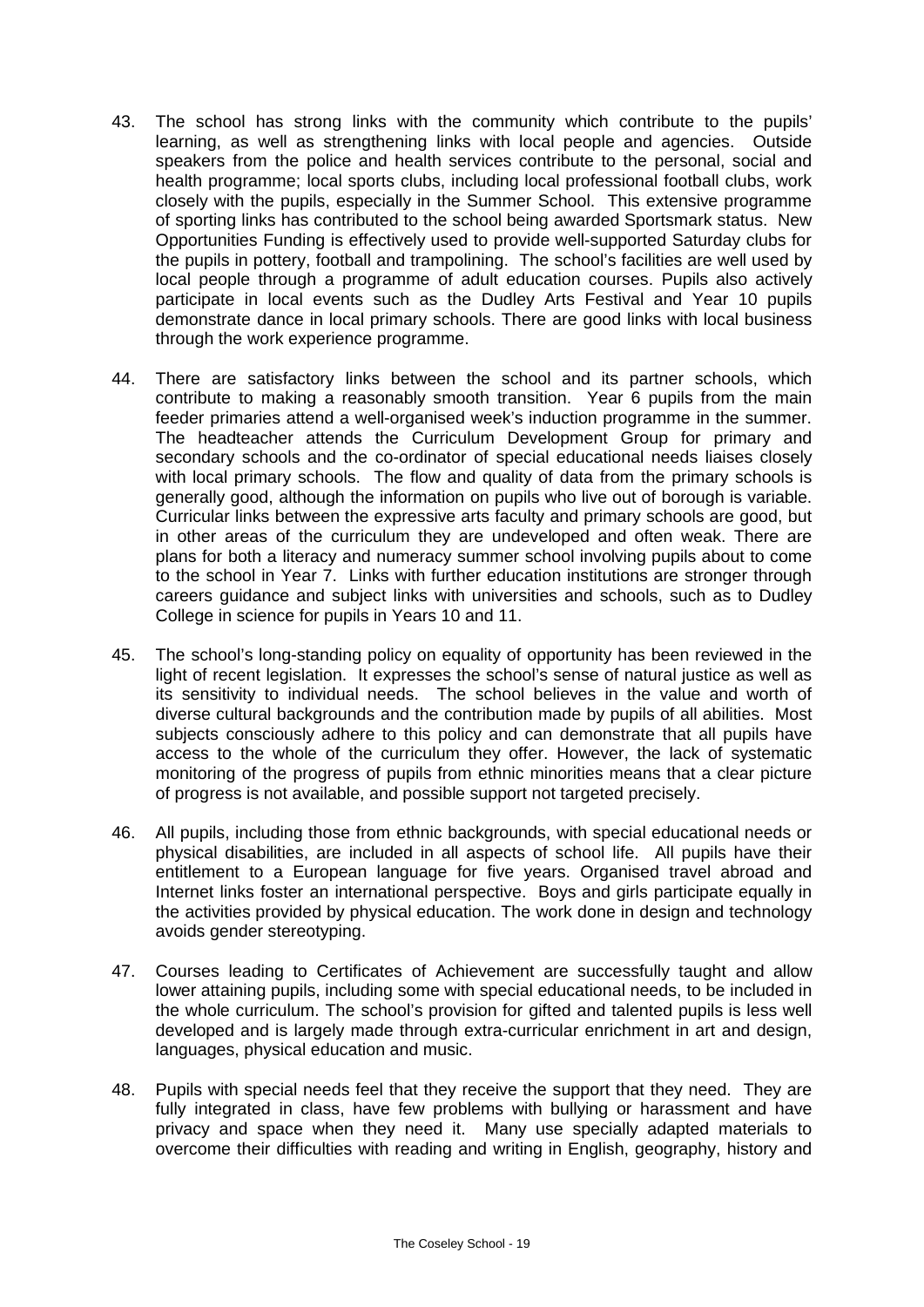languages. A minority would like more help, so that they can complete the work they are set.

- 49. The school pays insufficient attention to the analysis of attainment by gender and ethnicity. The increasing availability of detailed evidence has generated a general awareness that boys achieve less than girls, but has not resulted in a common strategy for overcoming this inequality. The school has a small minority of pupils from traveller and ethnic backgrounds who are included in all aspects of the school's life and work. Their unselfconscious and largely successful inclusion has resulted in there being little emphasis on separate analysis of their needs and attainment. Music and religious education have insufficient time to develop the multi-cultural aspects of their work, so that many pupils leave school without the full range of skills and knowledge needed to appreciate the diversity of our own and other societies.
- 50. Careers guidance is part of the personal education programme. Pupils have training in personal development from the age of eleven, begin formal careers planning at 13 and have two weeks of work experience in the first year of their GCSE courses. In the autumn term of pupils' final year at school, all local schools give presentations, and other training providers visit in the spring. Pupils also visit two universities. Potential employment opportunities are fully explored, for example recently the local radio roadshow visited the school to give 13- and 14-year-olds information about careers available in a commercial radio station. Every effort is made to encourage pupils to continue with some form of education or on-the-job training when they leave school. Parents are fully informed about the careers programme and work experience. Twenty-five per cent of work experience placements come through pupils' families. An external careers advisor visits regularly, and promotes a well-managed programme. There are effective systems for checking health and safety at work placements and for communicating with employers about work experience, including post-employment debriefing. Teachers taking careers lessons within the personal, social and health programme have all received relevant training and the co-ordinator has undertaken further study which led to improved provision of materials for evaluating work experience. Recent pruning of outdated materials in the careers library means it is upto-date but poorly stocked. Careers education has improved since the last inspection. The programme is now monitored and constantly reviewed.
- 51. Overall, provision for the pupils' spiritual, moral, social and cultural development is good. Some aspects of it, however, are stronger than others. Provision for spiritual development is unsatisfactory. Elements of it are evident in assemblies where pupils can reflect on the themes introduced by members of staff and these assemblies often include a bible reading, a prayer and a short time of reflection. There are some opportunities too in individual subjects such as in art where pupils can reflect on issues such as conflict and where they can engage in quite deep levels of sensitive thought. Modern foreign languages also has some elements of spirituality planned into the scheme of work and in English and science opportunities sometimes arise that make the pupils stop and think. These opportunities however are not very frequent and other opportunities are not always exploited to their full advantage. Overall there are not many opportunities provided for pupils to be quiet and to think about their own experiences and to develop a knowledge and insight into many of the mysteries of life which surround them. The quality of personal relationships is a very good aspect of the school's spiritual provision but there is a lack of a systematic input to the wider aspect of spirituality both across subjects and in tutor time. As at the time of the last inspection, there is still scope for further development in this area. The school is not fulfilling the statutory requirements of a daily act of collective worship.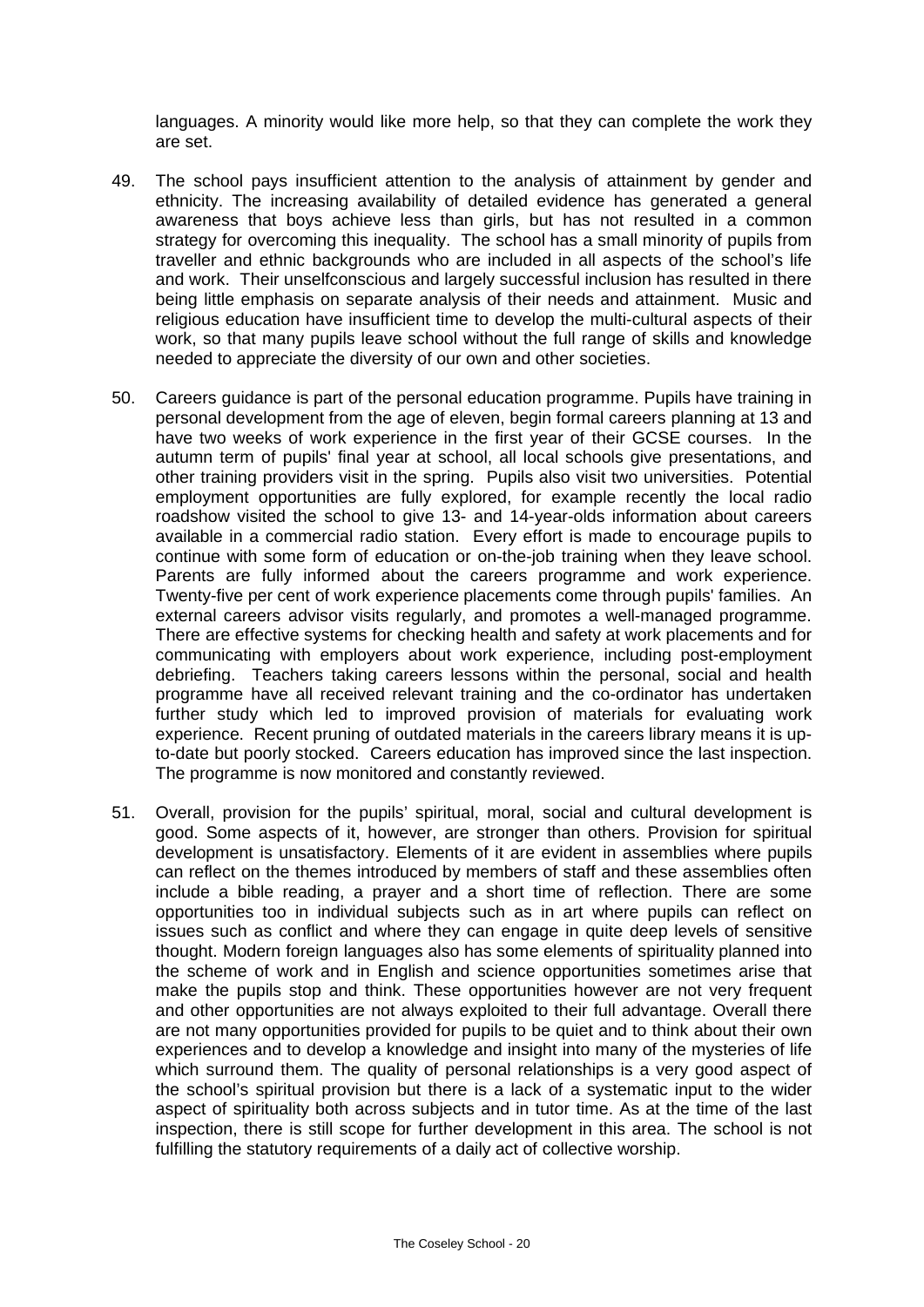- 52. Provision for moral development is good. Pupils are expected to behave well and have a clear sense of right and wrong. Pupils are given clear direction through the various rules and school policies, including the behaviour code, classroom rules and the rewards and sanctions policy. Individual subjects also set clear standards of behaviour and unambiguously indicate that high standards of behaviour are expected. Topics within the personal, social and health programme help strengthen this provision. These include the study of issues like handling conflict and behaviour. The school aims include caring, honesty and fairness as qualities to be aspired to. Religious education looks at a wide variety of moral codes and issues and physical education emphasises the necessity of playing by the rules. Rewards play an important part in the provision of the school, giving pupils a positive attitude to moral guidance. The good examples set by the staff are also an important part of this aspect of the school's provision.
- 53. Provision for social development is very good. Positive relationships are fostered through the many extra-curricular activities in the school. These include the many sporting and music clubs and theatre trips. All help the pupils develop skills of personal interaction. Pupils learn to take responsibility through the school council, by being house captains, by working on the reception desk and by helping out in the library and on parents' evenings. The pupils can also be active in the community. There are many charity activities and the pupils have links with many local schools. Pupils also visit and help out in local day centres, and some have helped out at the local church. These activities foster the development of citizenship. Most individual subjects encourage collaborative work, helping to develop a sense of teamwork. There are some study topics in the personal, social and health programme which help with the pupils' social development. These include the topics of confidence, effort and persistence, making friends and self-esteem
- 54. Provision for cultural development is satisfactory. The pupils can participate in theatre visits, visits to places of special interest such as Goodrich Castle and visits to art galleries. There are many clubs and school activities which have strong cultural elements. These include drama productions and various musical activities such as the choir, recorder and brass groups. The development of multicultural awareness is less strong, despite the strong links with various European countries. Many individual subjects also include an element of multicultural study in their work such as in religious education, geography and history. Art and design in particular has an important input to this provision as pupils study the work of non-western artists as well as looking at aboriginal and Islamic art. An acknowledgement however, of the different cultures represented in Great Britain itself is not a strength of the school and there is still some way to go in familiarising pupils with these traditions as well as indicating where they can learn from them. This was mentioned at the last inspection and there is still scope for additional development.

### **HOW WELL DOES THE SCHOOL CARE FOR ITS PUPILS?**

55. The procedures for monitoring pupils' academic performance and personal development are satisfactory. Tutors generally know their pupils well because they are responsible for the same pupils throughout their time at the school. The allocation of pupils into mixed-age tutor groups has the effect of establishing a 'family' ethos that is supportive towards younger pupils and develops within older pupils a sense of responsibility for the well being of the group as a whole. Pupils entering the school in Year 7 settle quickly, having already attended an induction week that familiarised them with the school and its routines.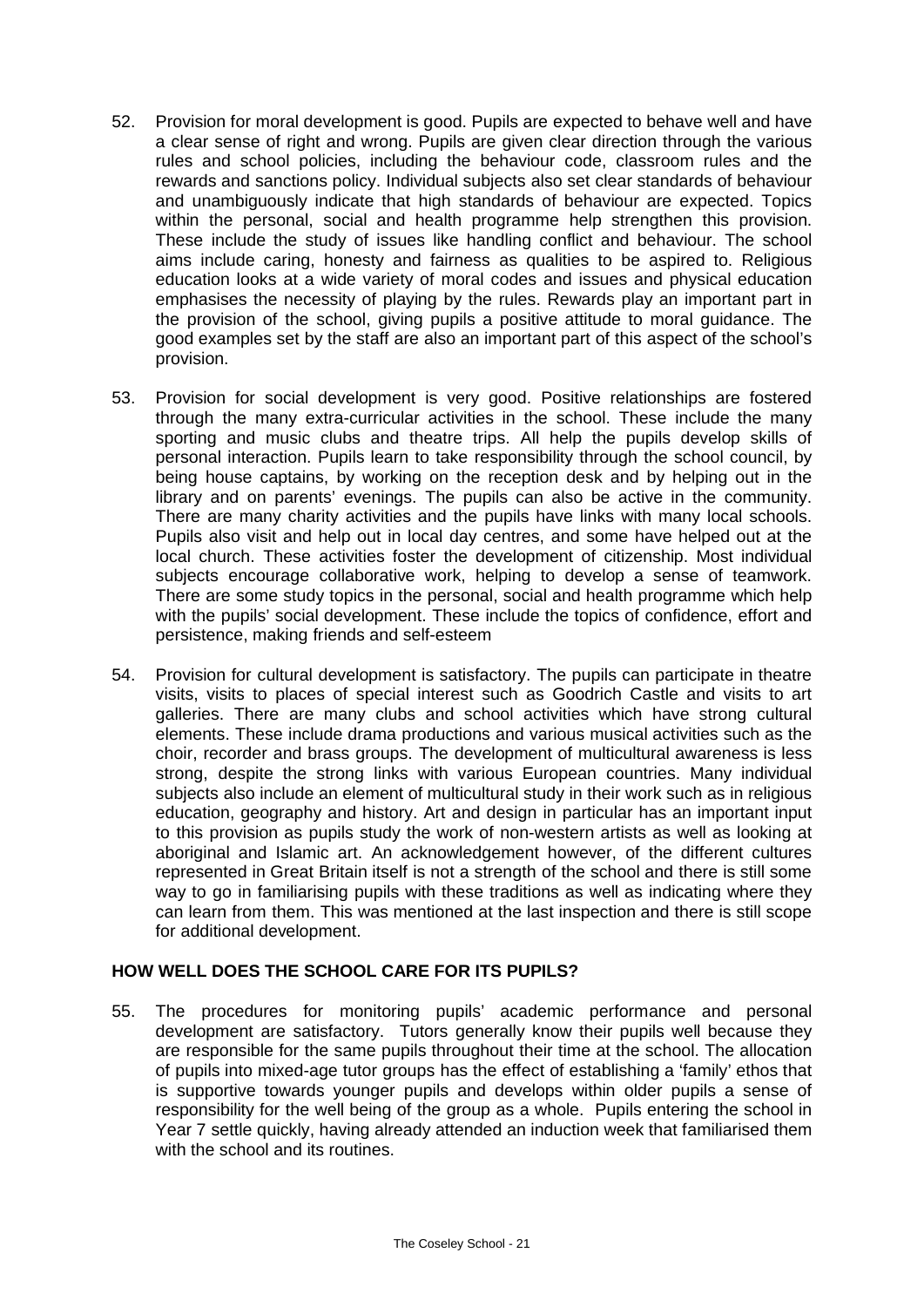- 56. The review and guidance sessions that tutors undertake twice yearly with each pupil provide good opportunities for tutors to monitor and support progress. Sessions are based on assessment of individual pupil's progress and effort, and are used to make the pupils themselves aware of their progress and of what they should be aiming at. One session observed was well managed and provided the pupils with both support and challenge in their work. However, the quality of these sessions varies and is not consistently of a high quality. A curriculum enhancement group is held twice weekly for pupils in Year 11 who are willing to undertake extra study to raise their grades in GCSE examinations. Pupils are well prepared for post-16 choices through an effective careers education programme and, together with the advice that pupils receive from the careers service, are able to make informed choices about their future. The school employs a counsellor who provides confidential one-to-one sessions for pupils. The personal, social and health education programme effectively supports pupils' personal development.
- 57. The school regards full attendance as a priority and has worked hard with individual pupils and at a whole-school level to promote good attendance. However, although attendance has improved since the last inspection, it remains well below average, and the gap between the school's attendance figures and the national average has been widening. As a result, the impact of the school's strategies has been limited and its procedures for monitoring and promoting attendance are judged unsatisfactory. Heads of house meet weekly with the education welfare service to discuss individual pupils causing concern, but the current time allocated to the school is too low to cope adequately. Form tutors, who have prime responsibility, are inconsistent in their approach to monitoring and following up absence. Awards for pupils with attendance levels over 95 per cent are given, but there are no incentives for pupils who struggle to achieve 90 per cent attendance, or whose attendance is improving. The school's electronic recording system is used to monitor overall levels of attendance and records of individual pupils, but has not been used effectively to identify specific groups of pupils who are, or are likely to become, poor attenders. Manual analysis has been undertaken and this has provided the school with information about patterns and trends. However, the impact of more proactive strategies has been limited. The appointment of a first day contact officer is beginning to have an impact, but currently his role is limited to checking un-notified absences rather than to work more extensively with parents and pupils with poor attendance records.
- 58. The school's procedures for monitoring and promoting good behaviour and eliminating bullying are satisfactory. Expectations are appropriate and the policy is based on selfdiscipline and respect towards others. A number of pupils whose challenging behaviour makes it difficult for them to settle to learning are generally well managed and supportive procedures enable teachers to work within an atmosphere of trust. The personal, social and health programme provides good opportunities for pupils to reflect on their behaviour and their attitudes towards others. The range of sanctions for unsatisfactory behaviour is appropriate and clearly understood by the majority of pupils, and senior staff have an important role. Emphasis is placed on retaining pupils within the school rather than excluding them. Appropriate procedures are in place for the exclusion of those pupils who fail to respond to the school's sanctions.
- 59. The arrangements for child protection are very good. The child protection officer is very experienced and records are kept appropriately. Liaison with support agencies is good. Recent staff training has ensured that all teachers are aware of the procedures to be followed.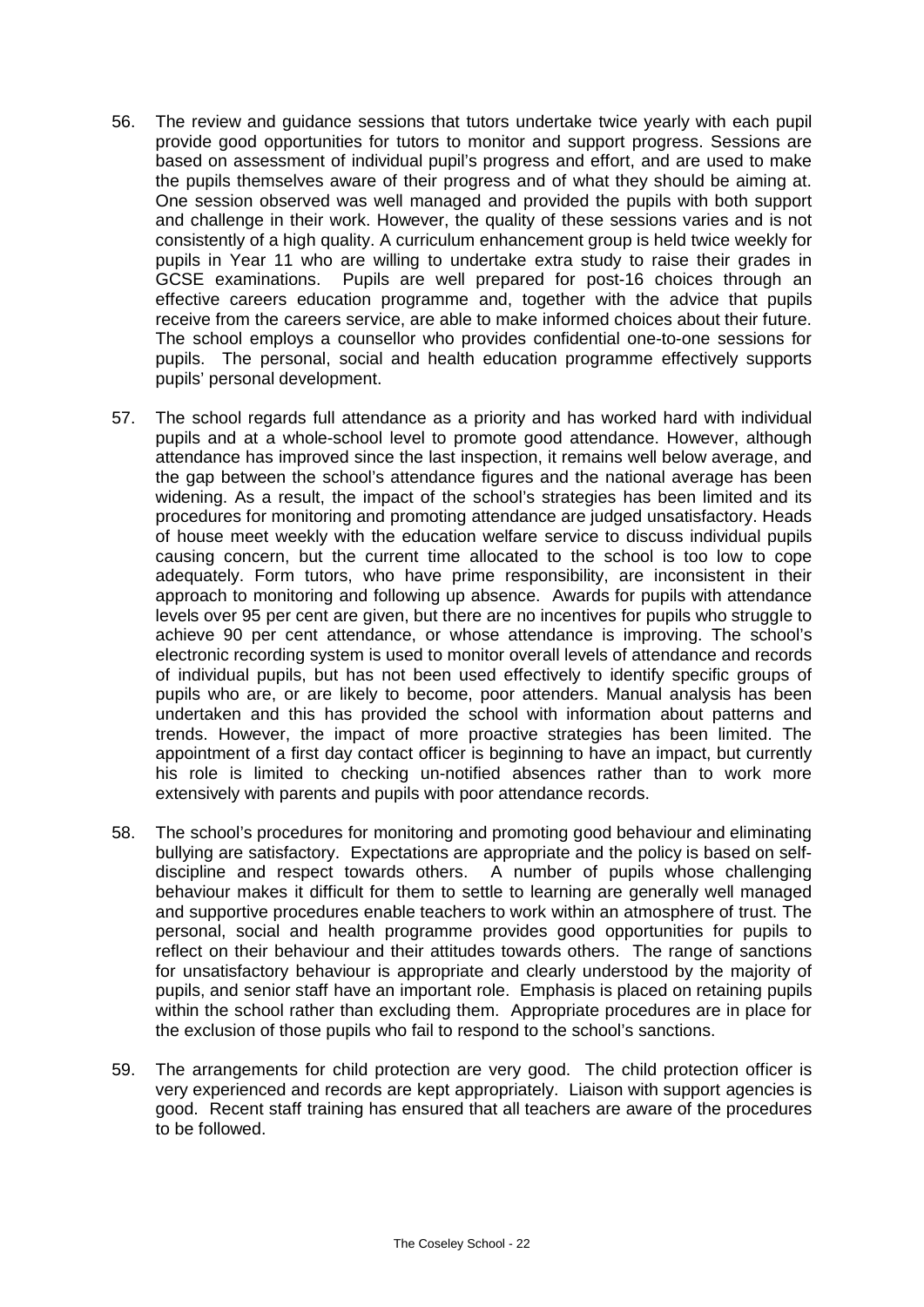- 60. Health and safety procedures are satisfactory. The local education authority has recently undertaken an audit of the school's procedures.
- 61. There are good procedures for assessing pupils' attainment and progress, and these have improved since the previous report. Assessment of units of work, using National Curriculum levels or GCSE grades, is a common practice in the school. Teachers are beginning to benefit from the use of computers for recording assessment data, and all assessments are now linked to a central database. This provides a good overview of each pupil's assessment record, including national test results, so that progress may be tracked. Some subjects, such as science, use a spreadsheet program to highlight in colour different aspects, for example where a pupil is underachieving. However, this is not common practice across the school, and not all subjects and form tutors are using the data with the same effectiveness.
- 62. The use of assessment to guide planning and improve achievement is satisfactory. However, assessment information is not used widely to set targets. In a number of subjects, National Curriculum levels, written in language accessible to pupils, are displayed in classrooms. Despite this information pupils show variable understanding of their current level, and any targets they may be working towards. Assessment is not always sufficiently used for providing achievable next steps for pupils, especially the less able. Academic targets agreed at review and guidance sessions with tutors are not fully informed by assessment data or targets set by subject teachers. Form tutors give caring support, but the review and guidance time lacks a sharp focus on the use of assessment to set targets. Those expressed in annual reports to parents are not uniformly clear. The school has only recently begun to monitor the achievement of different ethnic groups. Pupils' effort and achievement receive appropriate acknowledgement, for example by awarding certificates, house points and trophies. National Records of Achievement, presented at the end of Year 11, collate pupils' achievements gained at school.
- 63. Pupils on the special educational needs register are appropriately identified and effective assessment procedures are in place for pupils with statements and those on Stage 3 of the register. Statutory requirements for these pupils are fully met. External agencies and parents are appropriately involved in interim and annual reviews. The level of behaviour management counselling from outside agencies is limited and as a result pupils with behavioural difficulties have insufficient support. Assessment of pupils on the lower stages of the register is less rigorously monitored, particularly those pupils who are identified and whose details are held on faculty databases. The use of assessment is inconsistent for this group and information on the progress of pupils on the lower stages of the register is limited.

### **HOW WELL DOES THE SCHOOL WORK IN PARTNERSHIP WITH PARENTS?**

64. Parents' views of the quality and effectiveness of the school are positive, although the response to both the questionnaire circulated prior to the inspection and the preinspection meeting for parents was low. In particular parents felt that their children were expected to work hard and that they were making good progress. They felt that the school was well led and managed and that an interesting range of activities was available for pupils outside of lessons. The reputation of the school, within the local community, had risen consistently over the last few years and the school is now oversubscribed. Some concerns were expressed about the lack of information received about their children's progress.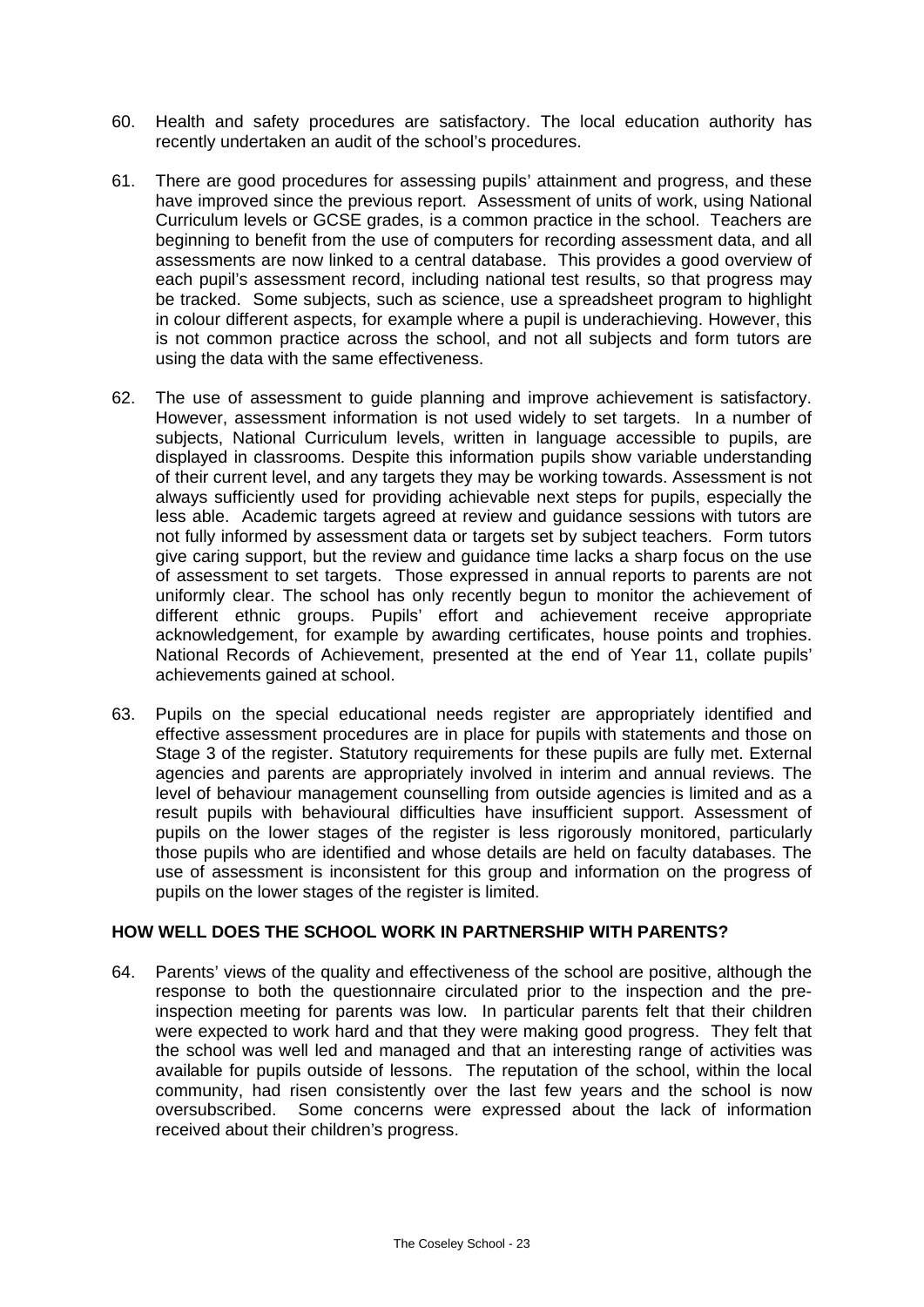- 65. Overall the effectiveness of the school's links with its parents is satisfactory. The school works hard to involve parents in all aspects of their child's education and to work in partnership to ensure that all children achieve their potential. However it lacks the support of some parents who fail to ensure their child attends school regularly.
- 66. Annual reports on pupils' progress are satisfactory overall. In some subjects, such as PE, the detail of reporting is good and targets set are precise and achievable. However in other subjects, written comments are vague and too general to be helpful. Parents value their consultation meeting with teachers. Letters celebrating achievement are sent home to parents regularly. Pupils do not always complete homework diaries, designed to be a record of homework set and for communication between home and school. As a result parents' concerns about the information they receive about their child's progress are to some extent justified. Annual celebration of achievement evening, social events and performances are well attended.

### **HOW WELL IS THE SCHOOL LED AND MANAGED?**

- 67. The headteacher's vision is clear and well communicated through the school's work. This is a school where pupils are valued and cared for as individuals and where the pastoral and academic structures support the personal development of the whole person. Staff, parents and governors support this vision, and the commitment of all staff to the personal care and development of pupils is widely recognised.
- 68. The headteacher is effectively supported by an experienced deputy who is well respected and provides a reassuring and confident presence around the school. The school is currently short of one deputy and as a result the senior management team is unbalanced. The good focus on pastoral issues is not matched by an equal focus on the curriculum. As a consequence, some important management issues, in particular the monitoring and evaluation of teaching and learning, are not followed through.
- 69. The senior management team has a visible and high profile around the school, but line management procedures are not rigorous enough. Senior managers meet informally with all staff and are aware of faculty, individual subject and pastoral developments and concerns. But this is no substitute for a formal system of regular meetings in which a common agenda enables the work of the school to be monitored and middle managers held to account for the work of their teams. More systematic procedures are now needed if there is to be continuing improvement.
- 70. Monitoring of teaching is also insufficiently rigorous, and action taken to address weaknesses or provide support is not always well focused. The headteacher has observed all members of staff in the classroom, but the feedback has not led to more consistently good teaching. Heads of faculty monitor aspects of their team's work, and have on occasions observed teaching in lessons. The exercise was considered valuable in identifying and promoting more consistent practice as well as identifying areas of weakness. However the process has not been continued, and is currently in abeyance.
- 71. As a consequence the school's procedures for self-evaluation and review are not systematic and do not enable senior managers to review the school's progress with confidence and plan for improvements based on reliable information of what needs to be done. However, priorities identified in the school development plan are appropriate and progress in improving assessment and the use of data has been made. Some priorities, however, are not sharply focused on the action needed to secure improvements. For example, improvements in standards of literacy are more likely to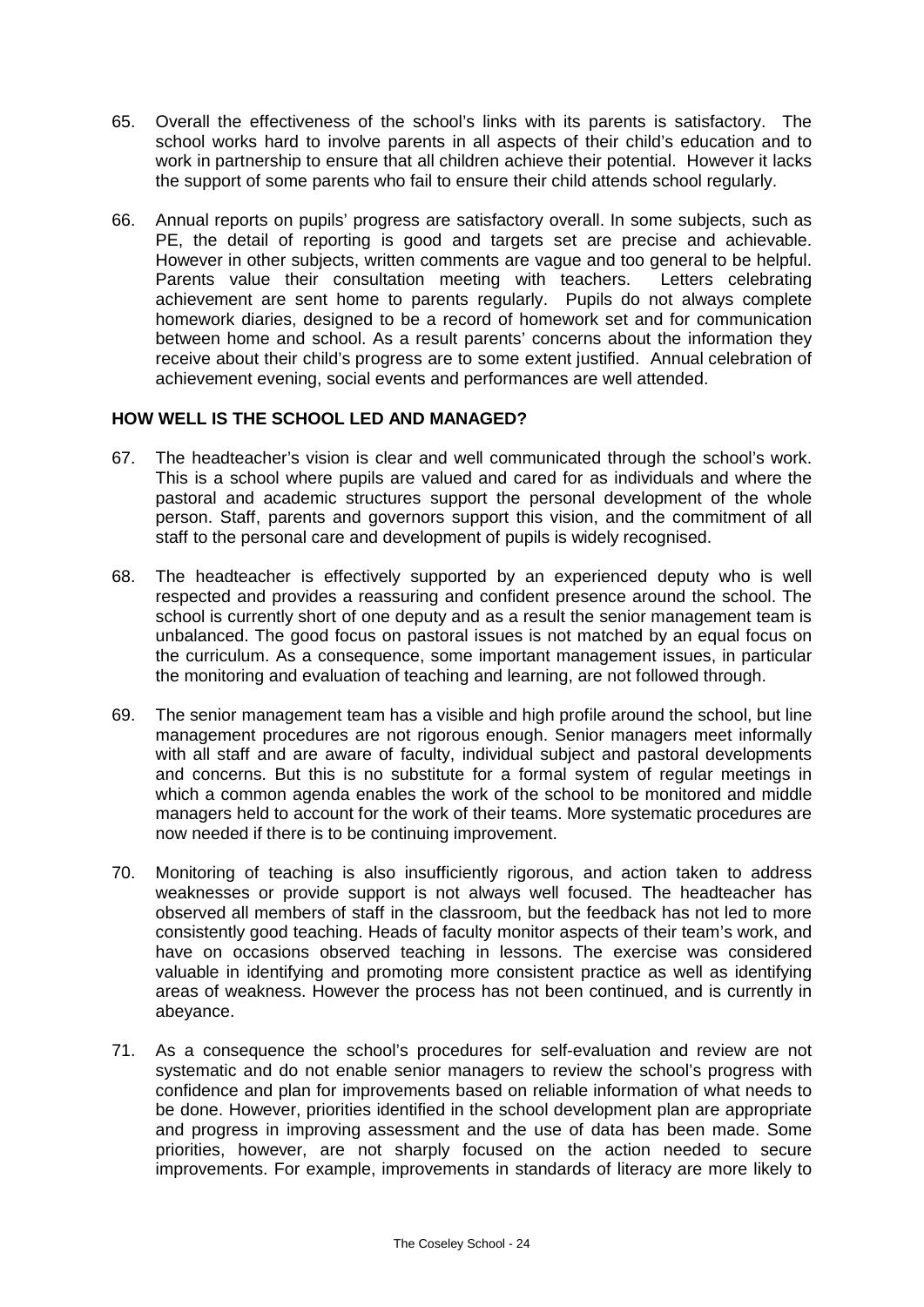be assured if the agreed focus is sharper than merely monitoring to ensure faculties have implemented recent initiatives.

- 72. The school's management board which consists of heads of faculty and heads of house is used effectively to discuss whole-school initiatives and enables all managers to feel involved and committed to school improvement. Other groups of staff are convened for consultation and discussion of particular aspects of the school's work. Management at faculty and subject level is generally of a good quality, and individuals have worked effectively to raise standards and secure improvements within their subjects.
- 73. Governors are committed and well informed. Many are new and there has been a recent change of chair and vice chair. This has brought an increased sense of involvement and rigour. They have a good understanding of the school's strengths and weaknesses and are increasingly confident in their ability both to shape the school's direction and to challenge and question the senior management. Relationships between the governors and staff are good. Most statutory requirements are met, although the requirement to hold a daily act of collective worship and procedures for ensuring the school meets all health and safety legislation are not met.
- 74. Leadership and management of special educational needs are satisfactory overall. Improvement since the last inspection is broadly satisfactory and is due mainly to the effective organisation of the recently appointed co-ordinator who has worked hard to produce a prioritised development plan to improve the range of learning opportunities for special needs pupils. Learning support assistants are appropriately used in both core and foundation subjects to support those on the higher stages of the register but there is insufficient support for the many pupils with poor reading. Individual education plans have been revised and assessment data are more readily available to teaching and learning support staff on the network which is helping to improve the profile of special needs pupils overall. However, the co-ordinator does not take full responsibility for identifying and monitoring pupils on Stage 2 of the register and their individual education plans are not sufficiently and rigorously monitored towards targets set.
- 75. The school seeks to apply best value principles wherever possible. Finance committee meetings discuss the cost effectiveness of decisions and seek the best value for money in all transactions. External contracts are reviewed annually. The business manager is a member of the senior management team, and both she and the chair of the finance committee have a good grip of budgetary and educational issues. Financial planning and control are good, and the most recent audit (October 2000) reported that financial systems and operations were good.
- 76. The school has responded to criticisms made at the time of the last inspection in relation to ensuring a clearer link between budget planning and development planning. School priorities are costed within the constraints of the budget and ongoing educational priorities are considered when the budget is being planned. The finance committee has a firm grasp of financial issues, and is kept informed through regular financial reports from the business manager.
- 77. Funds for specific projects, including special educational needs, are mostly used appropriately. However, some remain unallocated at the time of the inspection. In particular a review of the funds available for inclusion should be made in order to ensure they are used more effectively to impact on attendance.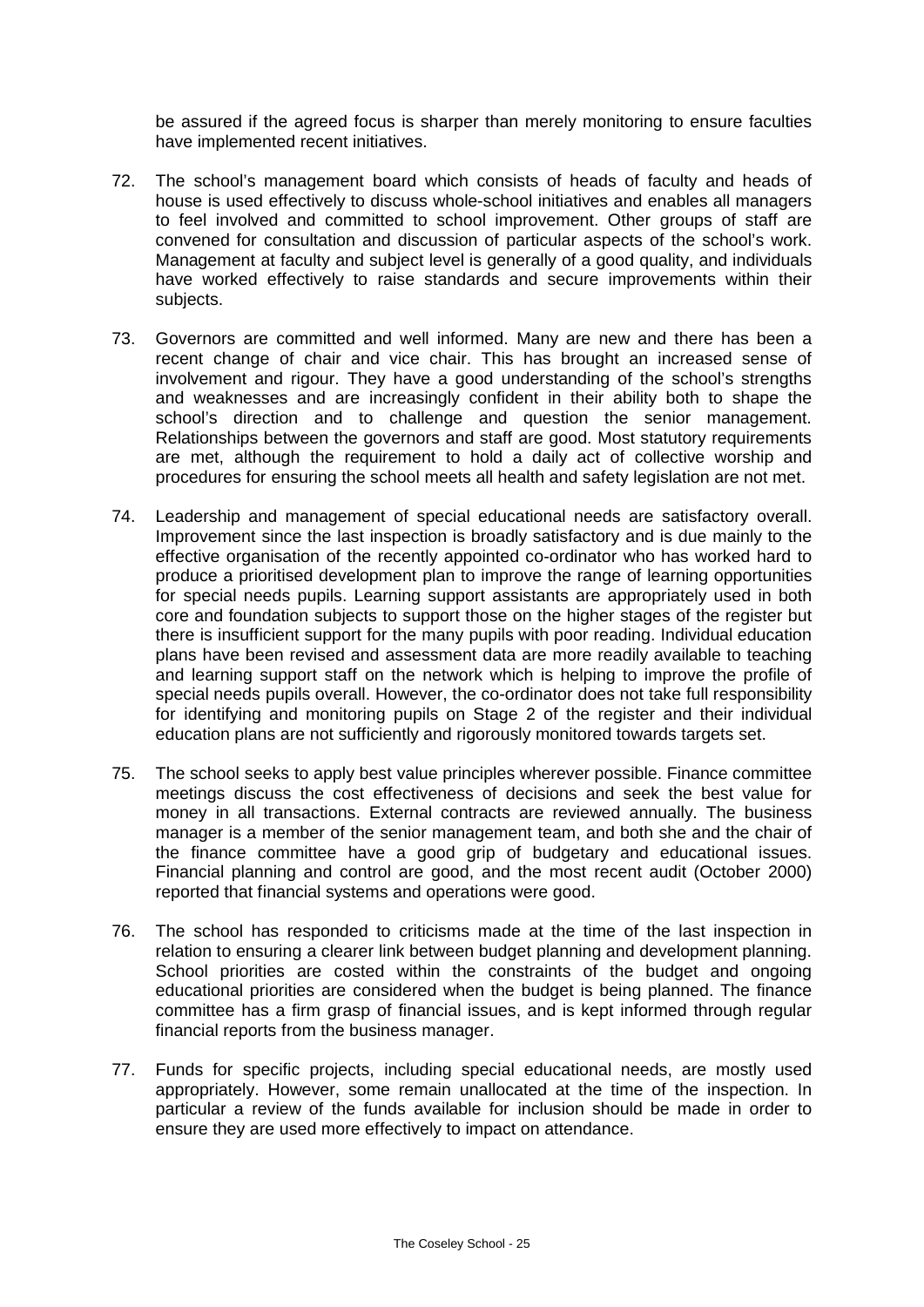- 78. The match of teachers and support staff to the demands of the curriculum is satisfactory. Most teachers are well qualified and deployed but there are exceptions in English and RE. The use of non-specialists in both these subjects, particularly in Key Stage 3, has a detrimental impact on standards. Support staff make a positive contribution to the work of the school but they are insufficient in number to provide adequate support in classrooms. There is a shortage of technical support for some departments. Administrative staff make a significant contribution to the smooth running of the school. The systems and procedures for induction, mentoring and teacher development have contributed much to the improved quality of teaching since the previous inspection. Training needs are identified in a number of ways, through management initiatives linked to school development, departmental needs and through individual career needs.
- 79. There is sufficient classroom and specialist accommodation to enable the National Curriculum to be taught effectively. Most rooms are attractive teaching spaces and many are grouped together by subjects. Dance is not well served by being taught in the dining room. In parts of the school, particularly the corridors and stairs, the walls are badly marked giving them a very shabby appearance. There are good displays of work in some subject areas notably history, geography, modern foreign languages and science. Since the last inspection one room has been completely refurbished as a science laboratory and the new astro-turf pitch has added significantly to the outdoor facilities available for physical education.
- 80. The school's resources are satisfactory overall and in many subjects are good. There has been a significant improvement in the number and use of computers, although in a number of subjects the demand for their use still exceeds supply. In particular the use of computers in science in both key stages and in maths in Key Stage 3 has improved. The library's book provision is poor in both quality and quantity, although the school has plans to upgrade these resources. There has been an improvement in the quality of multicultural books but mathematics books are out of date. The music department is under-resourced, lacking among other things good quality percussion instruments. Resources for pupils with special educational needs are satisfactory. The school makes effective use of external resources within the work experience programme and visits and trips which contribute to and enhance the curriculum.

### **WHAT SHOULD THE SCHOOL DO TO IMPROVE FURTHER?**

- 81. In order to sustain improvements in standards and the quality of provision, the headteacher, governors and staff should:
	- (1) Impose more rigorous management systems, in particular the monitoring of lessons and line management procedures, to ensure:
		- that all managers are held to account for the standards within their teams;
		- more consistent practice and implementation of policies;
		- greater consistency in the quality of teaching and learning;
		- the sharing of good practice;
		- assessment data is monitored by gender and ethnicity.

(Paragraph nos: 26, 49, 57, 61, 62, 63, 68, 69, 70)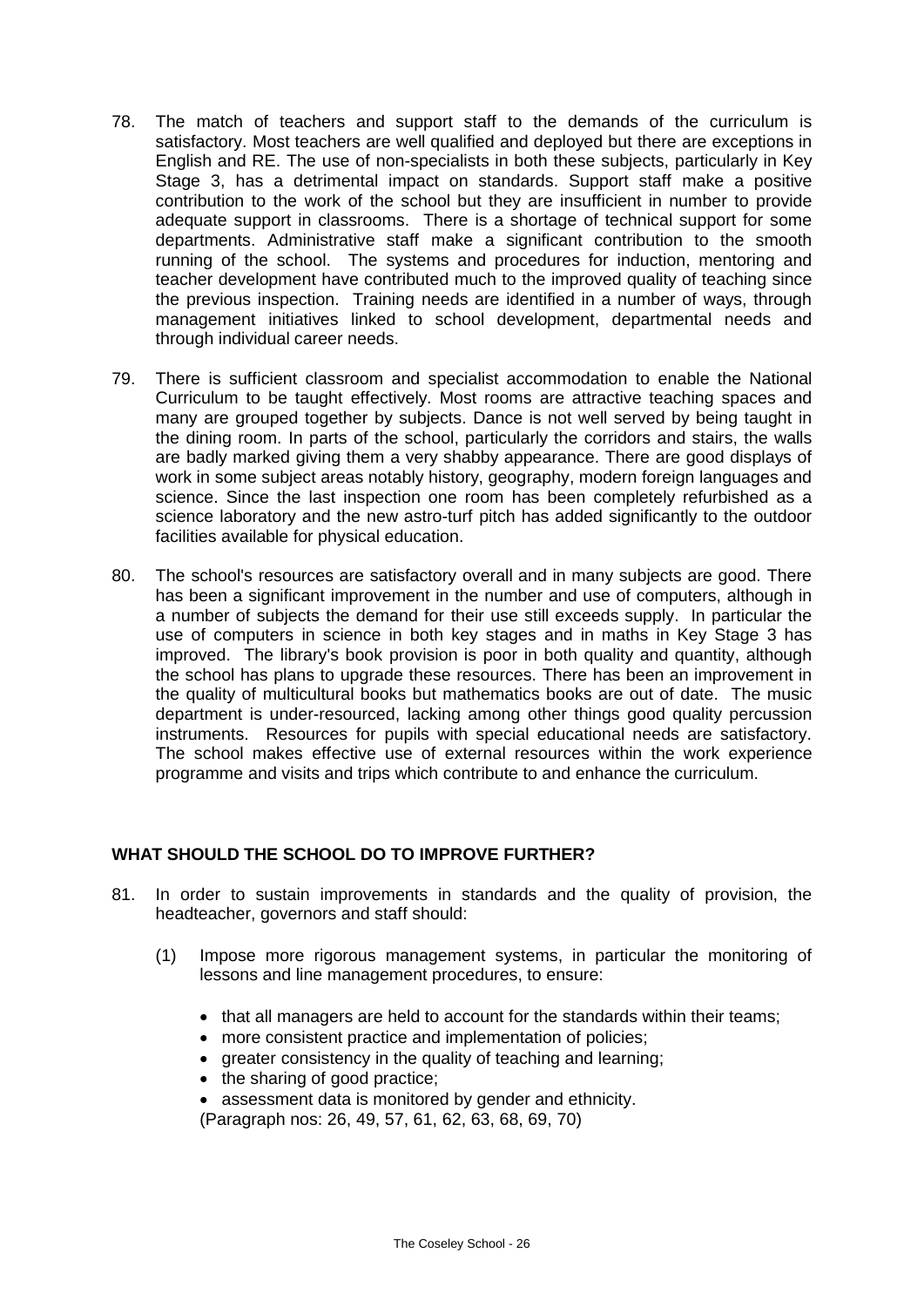- (2) Improve the standards of reading of lower attaining pupils in Key Stage 3 by:
	- regularly promoting opportunities to read in all subjects;
	- monitoring their progress and providing additional support when necessary;
	- improving the resources available in the library.

(Paragraph nos: 6, 26, 41, 63, 74, 80, 85, 86)

- (3) Improve the quality of teaching and learning, particularly of the less able pupils by:
	- ensuring the teaching fully engages pupils in active learning, that pupils themselves have a greater awareness of their progress and take more responsibility for their learning;
	- planning to meet their needs with more precision and that learning outcomes are evaluated at the end of the lesson;
	- using assessment data to set individual pupil targets and plan the next learning step;
	- planning to take account of individual education plans with more consistency for those pupils with special educational needs and ensure they have subject specific targets.

(Paragraph nos: 23, 30, 31, 32, 33, 34)

- (4) Improve the curriculum to ensure:
	- time available for geography, history, music at Key Stage 3 and religious education at Key Stage 4 is sufficient to cover the course requirements adequately;
	- opportunities for vocational courses and the work-related curriculum are provided in Key Stage 4;

• subjects plan for the spiritual development of pupils in their schemes of work. (Paragraph nos: 37, 39, 40, 51)

- (5) Improve attendance by:
	- continuing to work closely with pupils, parents and the local education authority in challenging poor attendance;
	- exploring how inclusion strategies can be effective in encouraging higher rates of attendance;
	- reviewing the procedures for monitoring and promoting good attendance;
	- ensuring greater consistency in the approach and work of form tutors;
	- analysing attendance data more rigorously to identify patterns and groups of poor attenders.

(Paragraph nos: 57, 65)

- (6) Improve the effectiveness with which tutors monitor and support the progress of pupils by:
	- ensuring greater consistency in the review and guidance sessions with individuals;
	- making more effective use of tutor time:
	- using assessment data more consistently to set targets and monitor individual progress.

(Paragraph nos: 28, 57, 61, 62, 63)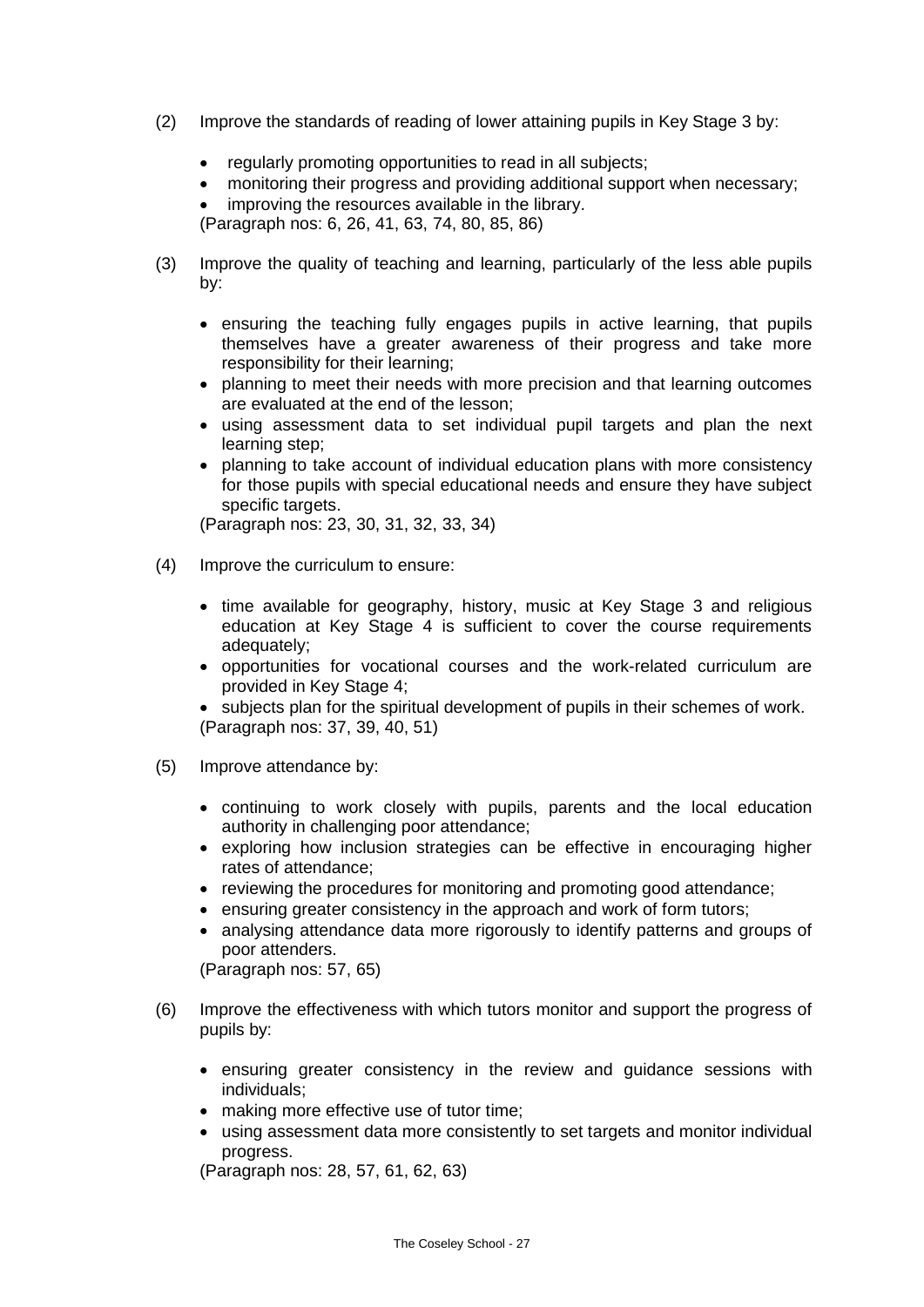## **PART C: SCHOOL DATA AND INDICATORS**

### *Summary of the sources of evidence for the inspection*

Number of lessons observed

Number of discussions with staff, governors, other adults and pupils

### *Summary of teaching observed during the inspection*

| Excellent | Very good | Good | Satisfactory | Unsatisfactorv | Poor | Very Poor |
|-----------|-----------|------|--------------|----------------|------|-----------|
| 4. ا      | 18.9      | 35.1 | 37.8         | 6.8            |      |           |

*The table gives the percentage of teaching observed in each of the seven categories used to make judgements about lessons.*

### *Information about the school's pupils*

| Pupils on the school's roll                                           | $Y7 - Y11$ |
|-----------------------------------------------------------------------|------------|
| Number of pupils on the school's roll                                 | 808        |
| Number of full-time pupils known to be eligible for free school meals | 209        |

| Special educational needs                                           | $Y7 - Y11$ |
|---------------------------------------------------------------------|------------|
| Number of pupils with statements of special educational needs       | 1'         |
| Number of pupils on the school's special educational needs register | 216        |

| English as an additional language                       | No of pupils |
|---------------------------------------------------------|--------------|
| Number of pupils with English as an additional language |              |

| Pupil mobility in the last school year                                       | No of pupils          |
|------------------------------------------------------------------------------|-----------------------|
| Pupils who joined the school other than at the usual time of first admission | 15                    |
| Pupils who left the school other than at the usual time of leaving           | $\mathbf{4}^{\prime}$ |

### *Attendance*

### **Authorised absence Unauthorised absence**

|                           | %    |                           | %   |
|---------------------------|------|---------------------------|-----|
| School data               | 11.9 | School data               | 4.1 |
| National comparative data | 6.3  | National comparative data | 0.4 |

*Both tables give the percentage of half days (sessions) missed through absence for the latest complete reporting year.*

| 148 |  |
|-----|--|
| 38  |  |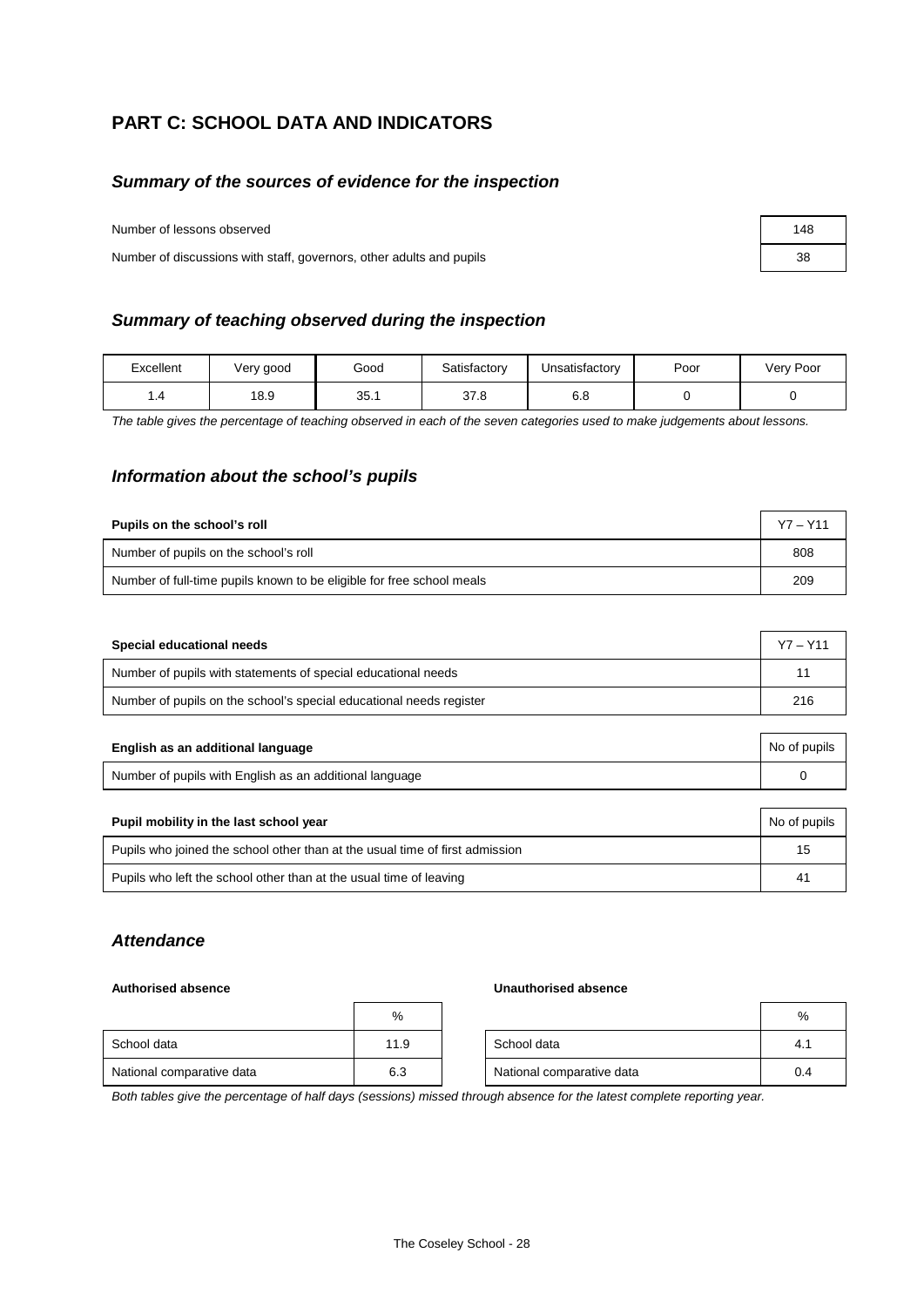|                                                                                        |             |         | Year    | <b>Boys</b>        | Girls          | Total          |  |
|----------------------------------------------------------------------------------------|-------------|---------|---------|--------------------|----------------|----------------|--|
| Number of registered pupils in final year of Key Stage 3 for the latest reporting year |             |         | 2000    | 74                 | 81             | 155            |  |
| <b>English</b><br><b>National Curriculum Test/Task Results</b>                         |             |         |         | <b>Mathematics</b> | <b>Science</b> |                |  |
|                                                                                        | <b>Boys</b> | 10      | 43      |                    |                | 32             |  |
| Numbers of pupils at NC level 5<br>and above                                           | Girls       | 40      |         | 42                 |                | 37             |  |
|                                                                                        | Total       | 50      |         | 85                 |                | 69             |  |
| Percentage of pupils                                                                   | School      | 32(54)  |         | 55 (48)            |                | 45 (40)        |  |
| at NC level 5 or above                                                                 | National    | 63 (63) |         | 65 (62)            |                | 59 (55)        |  |
| Percentage of pupils                                                                   | School      | 5(17)   | 29 (20) |                    | 17(11)         |                |  |
| at NC level 6 or above                                                                 | National    | 28 (28) |         | 30(23)<br>42 (38)  |                |                |  |
| <b>Teachers' Assessments</b>                                                           |             | English |         | <b>Mathematics</b> |                | <b>Science</b> |  |
|                                                                                        | <b>Boys</b> | 21      |         | 37                 |                | 37             |  |
| Numbers of pupils at NC level 5<br>and above                                           | Girls       | 49      |         | 41<br>50           |                |                |  |
|                                                                                        | Total       | 70      |         | 78                 | 87             |                |  |
| Percentage of pupils                                                                   | School      | 45 (42) | 51(51)  |                    |                | 56 (53)        |  |
| at NC level 5 or above                                                                 | National    | 64 (64) |         | 66 (64)            | 62 (60)        |                |  |
| Percentage of pupils                                                                   | School      | 16(11)  |         | 25(24)             |                | 15(8)          |  |
| at NC level 6 or above                                                                 | National    | 31(31)  |         | 39(37)             | 29 (28)        |                |  |

### *Attainment at the end of Key Stage 3*

*Percentages in brackets refer to the year before the latest reporting year.*

## *Attainment at the end of Key Stage 4*

|                                                                        | Year | <b>Bovs</b> | Girls                    | $\tau$ otal |
|------------------------------------------------------------------------|------|-------------|--------------------------|-------------|
| Number of 15 year olds on roll in January of the latest reporting year | 2000 | .,          | $\overline{\phantom{a}}$ | 143         |

| <b>GCSE results</b>                                   |             | 5 or more grades<br>$A^*$ to $C$ | 5 or more grades<br>$A^*$ -G | 1 or more grades<br>$A^*$ -G |
|-------------------------------------------------------|-------------|----------------------------------|------------------------------|------------------------------|
|                                                       | <b>Boys</b> | 21                               | 58                           | 66                           |
| Numbers of pupils achieving the<br>standard specified | Girls       | 33                               | 68                           | 69                           |
|                                                       | Total       | 54                               | 126                          | 135                          |
| Percentage of pupils achieving                        | School      | 38 (26)                          | 88 (86)                      | 94 (93)                      |
| the standard specified                                | National    | 47.4 (46.6)                      | 90.6(90.9)                   | 95.6 (95.8)                  |

*Percentages in brackets refer to the year before the latest reporting year.*

| <b>GCSE results</b> | <b>GCSE point score</b> |      |
|---------------------|-------------------------|------|
| Average point score | School                  | 35   |
| per pupil           | National                | 38.4 |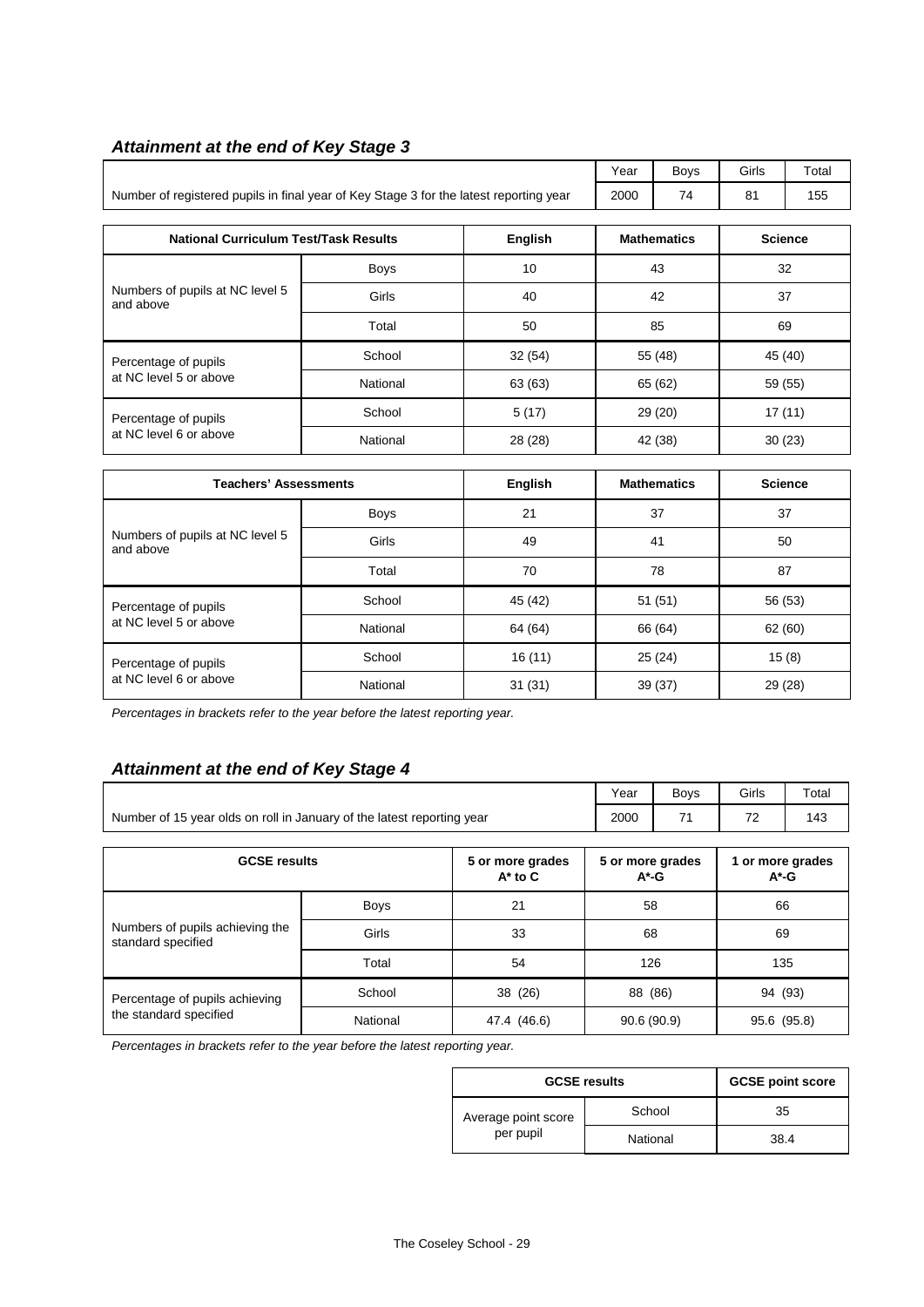|                                 | No of pupils |                              | Fixed period | Perma |
|---------------------------------|--------------|------------------------------|--------------|-------|
| Black - Caribbean heritage      | 2            | Black - Caribbean heritage   | 3            | C     |
| Black - African heritage        | 0            | Black - African heritage     | 0            | C     |
| $Black - other$                 | 0            | $Black - other$              | 0            | C     |
| Indian                          | 0            | Indian                       | 0            | C     |
| Pakistani                       | 0            | Pakistani                    | 0            | C     |
| Bangladeshi                     | 0            | Bangladeshi                  | $\Omega$     | C     |
| Chinese                         | 0            | Chinese                      | 0            | C     |
| White                           | 31           | White                        | 37           |       |
| Any other minority ethnic group |              | Other minority ethnic groups |              |       |

## *Ethnic background of pupils Exclusions in the last school year*

| No of pupils |                              | Fixed period | Permanent |
|--------------|------------------------------|--------------|-----------|
| 2            | Black - Caribbean heritage   | 3            |           |
| 0            | Black - African heritage     | ∩            |           |
| ∩            | $Black - other$              | $\Omega$     | O         |
| ∩            | Indian                       | O            | Ω         |
| 0            | Pakistani                    | $\Omega$     | 0         |
| 0            | Bangladeshi                  | ∩            | 0         |
| ∩            | Chinese                      | $\Omega$     | O         |
| 31           | White                        | 37           |           |
|              | Other minority ethnic groups |              |           |

*This table gives the number of exclusions, which may be different from the number of pupils excluded.*

## **Teachers and classes Teachers and classes** Financial information

# **Qualified teachers and classes: Y7 – Y11**

| Total number of qualified teachers (FTE) | 49.1 |
|------------------------------------------|------|
| Number of pupils per qualified teacher   | 16.1 |

### Education support staff: Y7 - Y11

| Total number of education support staff |     |
|-----------------------------------------|-----|
| Total aggregate hours worked per week   | 124 |

### Deployment of teachers: Y7 - Y1

| Percentage of time teachers spend in | 74 |
|--------------------------------------|----|
| contact with classes                 |    |

### **Average teaching group size: Y7 – Y11**

| Key Stage 3 | 21.9 |
|-------------|------|
| Key Stage 4 | 21.6 |

| <br>Totai<br>number<br>qualified<br>0t<br>l teachers<br>- | 49. i |  | l vear<br>$\sim$<br>∵ınancıa.<br>- - - | 9-2000<br>aaa |
|-----------------------------------------------------------|-------|--|----------------------------------------|---------------|
|-----------------------------------------------------------|-------|--|----------------------------------------|---------------|

| FTE means full-time equivalent.         |     |                                            |           |
|-----------------------------------------|-----|--------------------------------------------|-----------|
| Education support staff: Y7 - Y11       |     | Total income                               | 2,012,326 |
| Total number of education support staff | 6   | Total expenditure                          | 1,989,884 |
| Total aggregate hours worked per week   | 124 | Expenditure per pupil                      | 2,512     |
|                                         |     | Balance brought forward from previous year | 837       |
| Deployment of teachers: Y7 - Y1         |     | Balance carried forward to next year       | 23.279    |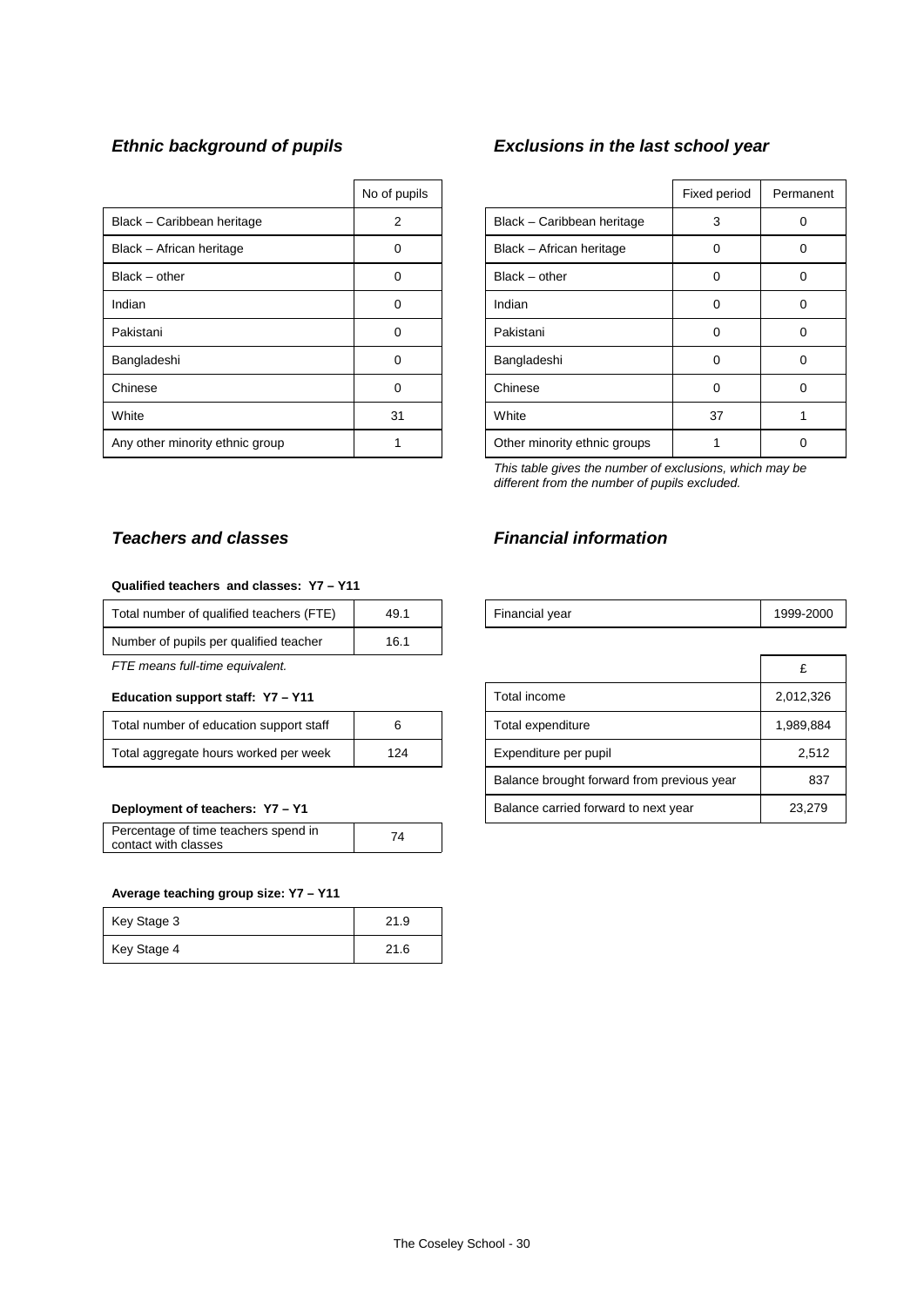## *Results of the survey of parents and carers*

| Number of questionnaires sent out: | 808 |
|------------------------------------|-----|
| Number of questionnaires returned: | 66  |

 $\mathbf{r}$ 

Responses (percentage of answers in each category):

|                                                                                      | Strongly<br>agree | Tend to<br>agree | Tend to<br>disagree | Strong<br>disagree | Don't<br>know  |
|--------------------------------------------------------------------------------------|-------------------|------------------|---------------------|--------------------|----------------|
| My child likes school                                                                | 27                | 61               | 8                   | 3                  | 2              |
| My child is making good progress in school                                           | 36                | 55               | 5                   | $\overline{2}$     | 3              |
| Behaviour in the school is good                                                      | 26                | 59               | 6                   | $\overline{2}$     | 8              |
| My child gets the right amount of work to do at<br>home                              | 29                | 55               | 14                  | $\overline{2}$     | 2              |
| The teaching is good                                                                 | 29                | 59               | $6\phantom{1}$      | $\mathbf 0$        | 6              |
| I am kept well informed about how my child is<br>getting on                          | 29                | 42               | 20                  | 2                  | 8              |
| I would feel comfortable about approaching the<br>school with questions or a problem | 58                | 33               | 8                   | 2                  | $\mathbf 0$    |
| The school expects my child to work hard and<br>achieve his or her best              | 53                | 45               | $\overline{2}$      | $\overline{0}$     | $\Omega$       |
| The school works closely with parents                                                | 32                | 52               | 9                   | $\overline{2}$     | 6              |
| The school is well led and managed                                                   | 42                | 48               | 3                   | $\overline{2}$     | 5              |
| The school is helping my child become mature and<br>responsible                      | 30                | 64               | 5                   | $\overline{0}$     | $\overline{2}$ |
| The school provides an interesting range of<br>activities outside lessons            | 55                | 39               | 3                   | $\mathbf 0$        | 3              |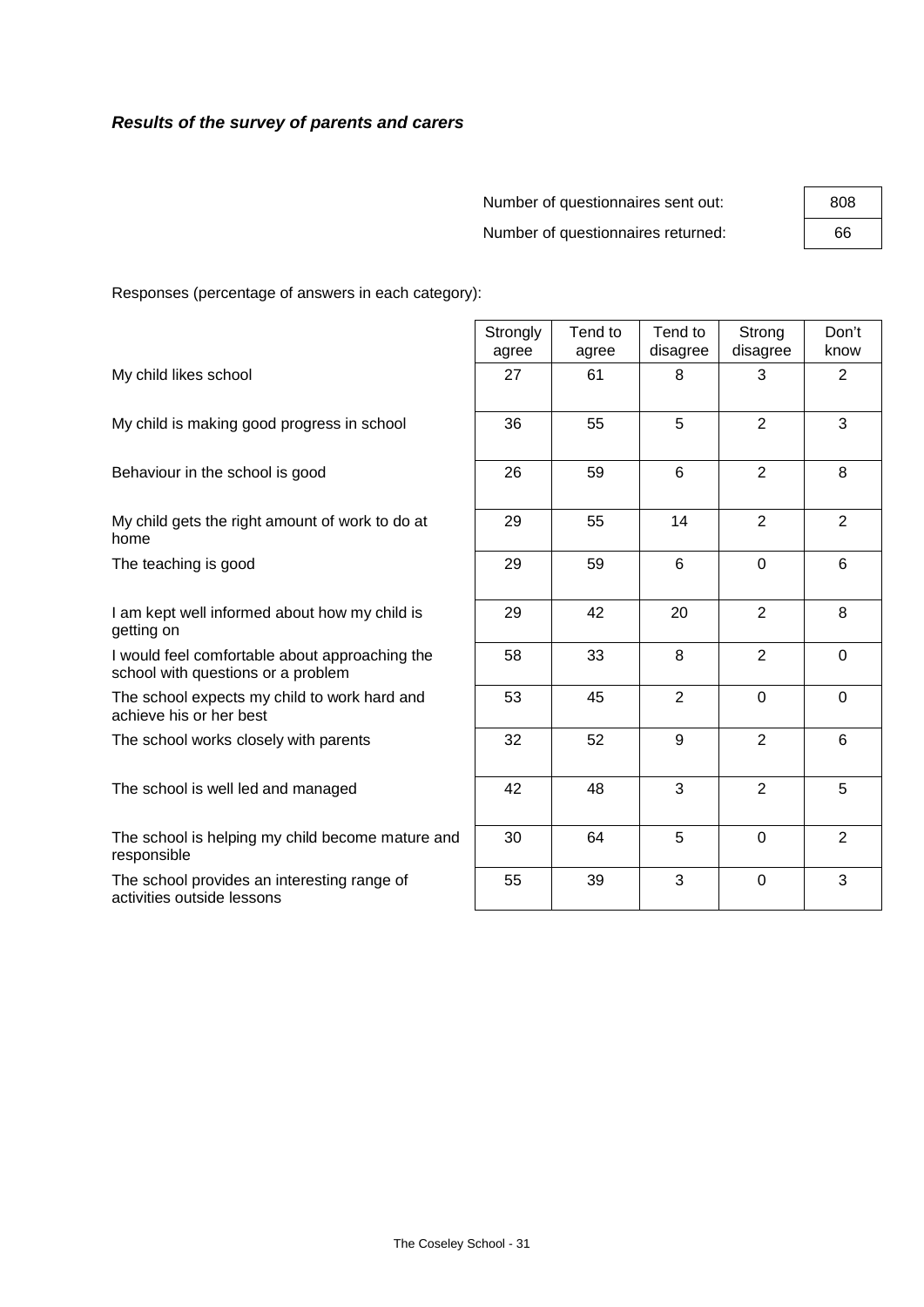## **PART D: THE STANDARDS AND QUALITY OF TEACHING IN AREAS OF THE CURRICULUM, SUBJECTS AND COURSES**

### **ENGLISH**

- 82. Standards of attainment in English are below those expected nationally at the ages of 14 and 16. These standards do, however, represent satisfactory achievement by most pupils in Years 7 to 9 given their attainment on entry and by most pupils in Years 10 and 11 given their prior attainment in national tests. This level of achievement stems from teaching that is satisfactory overall with some good features, characterised by good relationships between teachers and pupils, supportive feedback and the effective use of resources in lessons. However, higher attaining pupils make more substantial progress than those of lower attainment.
- 83. In national tests in 2000, the percentage of pupils reaching Level 5 or above at the age of 14 was well below the national average. Similarly, the results are well below average when comparing average points scores with both national averages and similar schools. Results have declined in the last two years after reaching a peak in 1998, when results were in line with national averages. Boys have consistently performed less well than girls.
- 84. 2000 results for A\* to C grades in GCSE were significantly below the national average, and boys' results were much worse than girls'. Pupils' performance in the grade range A\* to G were slightly above national averages for both boys and girls, though not all pupils were entered for this examination, and the percentage entered for the examination in 2000 was significantly below average, and lower than the percentage entered for mathematics. Seven pupils obtained grades in the Certificate of Achievement course. Given their attainment in Key Stage 3 national tests, a number of pupils in this year underachieved. Results for A\* to C grades in GCSE English literature were below the national average. Although only 65 per cent of pupils were entered for this examination, all gained a grade in the range A\* to G, slightly higher than the national average.
- 85. The relatively weak recent performance in English arises in part from low prior attainment, in particular the reading difficulties experienced by a substantial minority of pupils, in part from the underachievement of boys, but particularly from serious staffing problems that disrupted learning and affected the attainment standards of a significant number of pupils.
- 86. In work seen during the inspection, the standard of attainment at age 14 is below average standards nationally. This is what might be expected given the pupils' below average attainment on entry, the above average proportion of pupils with special educational needs and the substantial minority of pupils who have reading difficulties. The standard represents satisfactory achievement by many pupils. Those with special educational needs make satisfactory progress in well-structured lessons with support from classroom assistants and additional resources such as 'Success Maker'. All younger pupils now receive additional literacy lessons once a fortnight, but the reading standard of lower and middle attainers is still cause for concern. Reading aloud (when it occurs) is often hesitant and unexpressive, and even pupils whose reading comprehension is adequate lack confidence in this area. Many pupils also lack confidence when speaking aloud, and replies to questions are often brief and use a limited vocabulary. Most middle or higher attaining pupils present written work reasonably well, but lower attaining boys in particular have difficulties with handwriting, spelling and the punctuation of sentences.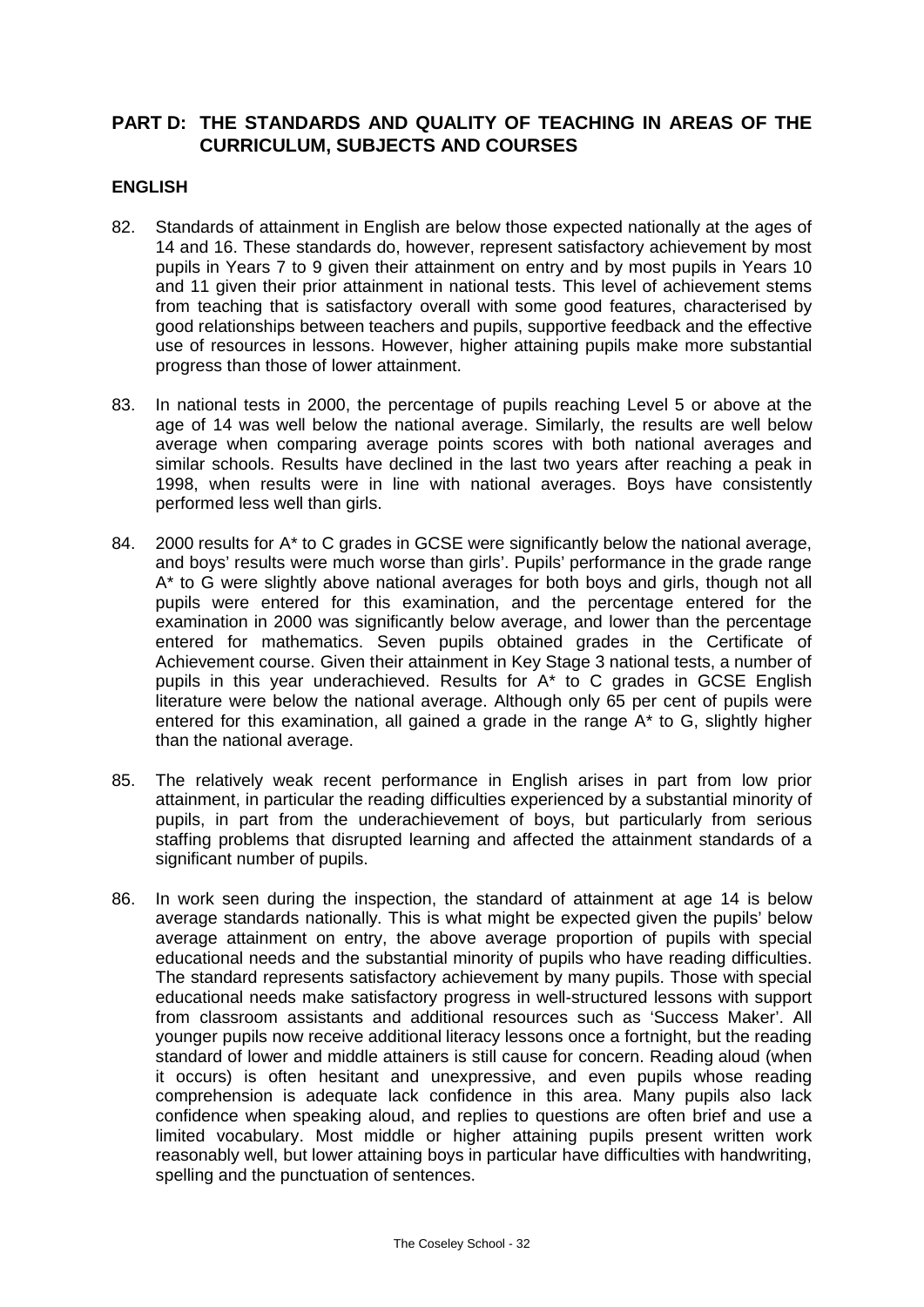- 87. In work seen during the inspection, the standard of attainment is below the level expected nationally at the age of 16. The standard is, however, what might be expected given pupils' Key Stage 3 performance in 1999 and represents satisfactory progress over the key stage. Higher attainers have appropriate knowledge and understanding of set texts. Their extended writing is often thorough and conscientious, but these pupils lack a wide vocabulary and a range of linking words and phrases that would clarify and enrich what they want to say. Lower attainers (more often boys than girls) are able to write at some length and structure their work appropriately provided that they have a strong framework to work within. They can, however, lapse into an inappropriate narrative or conversational style and have problems with spelling and the correct use of full stops. Speaking skills remain relatively undeveloped across the ability range: replies to questions are often brief. Apart from a small minority of boys, pupils have above average listening skills and use these to acquire and consolidate their knowledge and understanding of English.
- 88. In English, pupils' attitudes to learning are satisfactory overall, being good in Years 7 to 9 and satisfactory in Years 10 and 11. The difference arises from the fact that some pupils in these year groups are reluctant, uninvolved or passive, and teachers have difficulty in breaking down these barriers to learning. Standards of behaviour are good apart from a small minority of disruptive boys in Year 10. Pupils usually listen with interest and work hard apart from some average attaining boys in Year 10 and some lower attaining boys in Year 11 who are not as productive as they could be. Pupils respond particularly well when teachers provide opportunities for them to contribute actively to the lesson, use stimulating resources and expect greater than normal effort. This was the case, for example, in a lower attaining Year 10 class when pupils worked well in pairs to sort printed cards to establish plot sequence and character features in their study of 'Macbeth'. A higher attaining Year 11 class worked with serious concentration on a film after the teacher had provided video commentary on special effects used in the film and an essay structure with bullet points to guide pupils through their work. The same teacher set a challenge for lower attaining pupils in another Year 11 class ('Impress me with a good piece of writing') and encouraged them to use dictionaries and thesauruses to vary or enrich their expression ('I want you to take it further because I think you've got more to offer'). As a result pupils worked hard and constructively throughout the lesson. Pupils with reading difficulties and other special educational needs in a Year 8 literacy class responded very well to the challenge set by the teacher to complete tasks and to the praise, encouragement and rewards given throughout the lesson for personal achievement.
- 89. Teaching and learning are satisfactory overall, with some good features. As a result, most pupils make satisfactory progress. Teachers manage their pupils well, cultivating good relationships through their knowledge of individuals, particularly lower attainers and those with special educational needs. As a result, pupils respond attentively and co-operate in the classroom. Teachers' feedback to individuals or groups of pupils effectively establishes what pupils know and understand, and supports and extends their learning. In one Year 9 lesson observed, the teacher helped Year 9 pupils cope with a practice test paper by effective questioning and support for individuals and his approach produced a good working atmosphere and sense of achievement among the pupils. Teachers prepare lessons carefully, provide helpful frameworks for writing and, in very good lessons, use stimulating resources to encourage a thoughtful response. For example, one teacher's effective use of music and her well-prepared worksheet encouraged her Year 11 pupils to think carefully about choice of words and develop their ability to convey a sense of atmosphere in their writing. The best teaching challenges the pupils and involves them in their learning through lively and interesting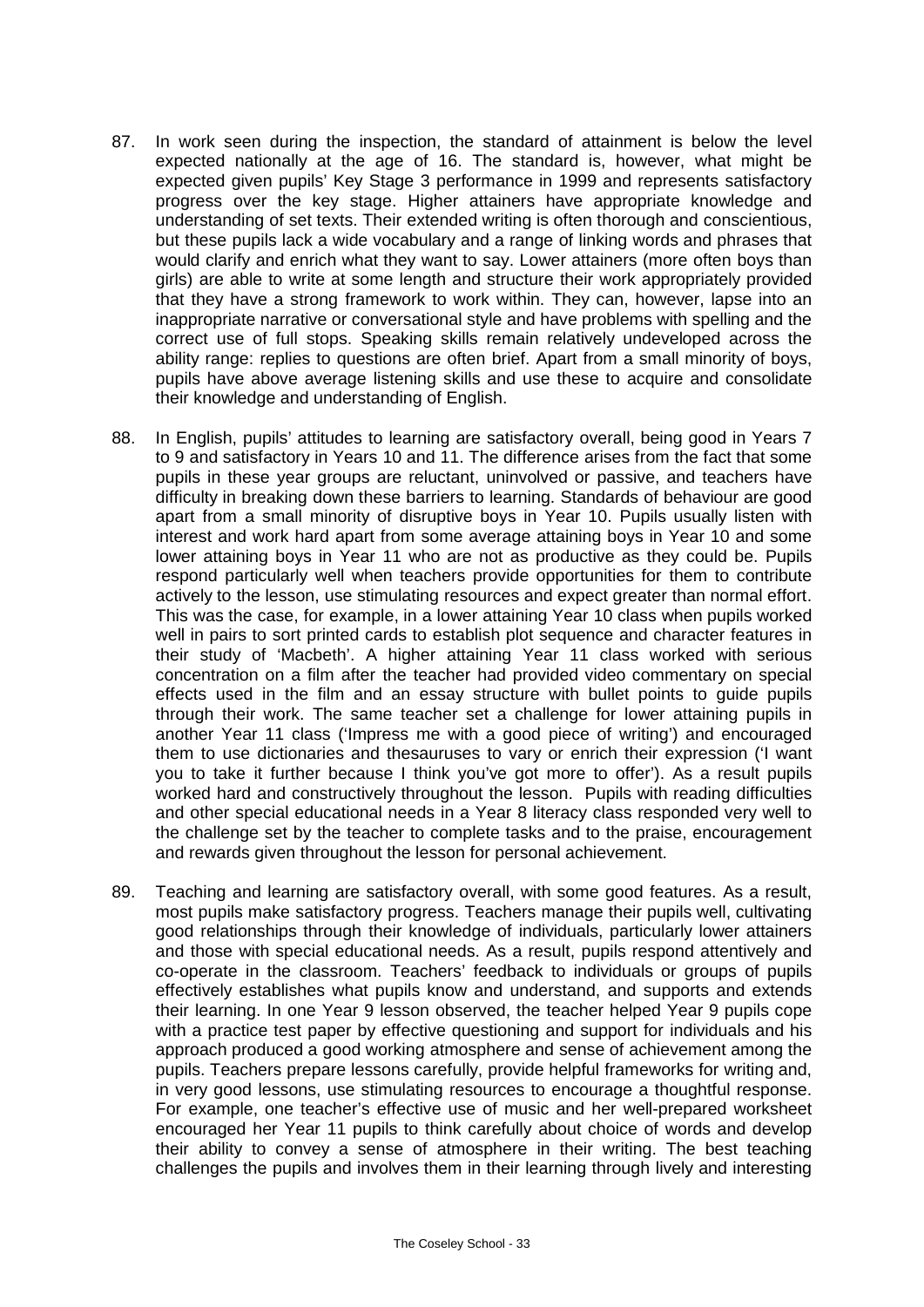activities. However some teaching, often with lower ability sets, is unsatisfactory, and inconsistencies in the quality of teaching remain a problem to be addressed. Shortcomings in the use of resources, a lack of a clear purpose, poor organisation or difficulties with classroom management result in desultory, sluggish or interrupted learning. As a consequence pupils are unclear about what they have to do or become awkward and disruptive while doing it. As a result some lower ability pupils, particularly boys, underachieve.

90. There has been satisfactory improvement since the last inspection. English teachers have come through a period of substantial upheaval which has disrupted learning and affected recent examination results. The quality of teaching overall has nevertheless been sustained and weaknesses are being addressed. Serious attempts are being made to tackle boys' underachievement and observation indicates that the strategies now in place are having a positive effect. The head of English leads the faculty satisfactorily and has put in place other reforms and planned developments. Her capacity to improve the department's work further is restricted by her dual role as head of the communications faculty and the consequent difficulty of delegating work in an area which has so few posts of responsibility. Although colleagues are supportive, she also lacks time for monitoring and co-ordination of the teaching within the faculty, particularly that of inexperienced and non-specialist teachers.

## **MATHEMATICS**

- 91. Standards are below average, but pupils' achievements are satisfactory given their prior attainment on entry to the school. Satisfactory progress is the consequence of sound teaching and a strong commitment to improve. The progress and achievement of more able pupils is better than that of less able pupils.
- 92. In the year 2000, pupils' results in the National Curriculum tests for 14-year-olds overall, were below the national average. However, when compared with similar schools, results overall were average and at Level 6 or above, they were above average. Results have steadily improved since the last inspection; this improvement is broadly in line with the national trend. The pupils are overall about three terms behind the national average, with boys doing less well than girls. Taking the results overall in comparison to similar schools, pupils do better in mathematics than in either science or English.
- 93. GCSE results at higher grades A\* to C in 2000 were well below the national average but average when compared with similar schools. Since the last inspection results have improved steadily. The percentage entry for all pupils has also improved and is now in line with the national average. The percentage achieving A\* to G grades in 2000 was above average; girls' results being better than boys.
- 94. Attainment levels in work seen during the inspection at both age 14 and 16 were below average, consistent with the below average standards on entry to the school. By the end of Year 11 only a small minority of pupils take GCSE at the highest level of entry. In many cases, the work is below the standard expected. Basic skills in using numbers are just satisfactory, and have improved since the last inspection, but remains below average. Most pupils are able to add, subtract and multiply whole numbers with reasonable accuracy. They manipulate numbers, apply numerical skills and use formulae in different contexts and subjects. In design and technology, pupils can derive dimensions from existing sets well. Most pupils are reasonably confident in using graphs and analysing data. Measuring work is generally accurate, although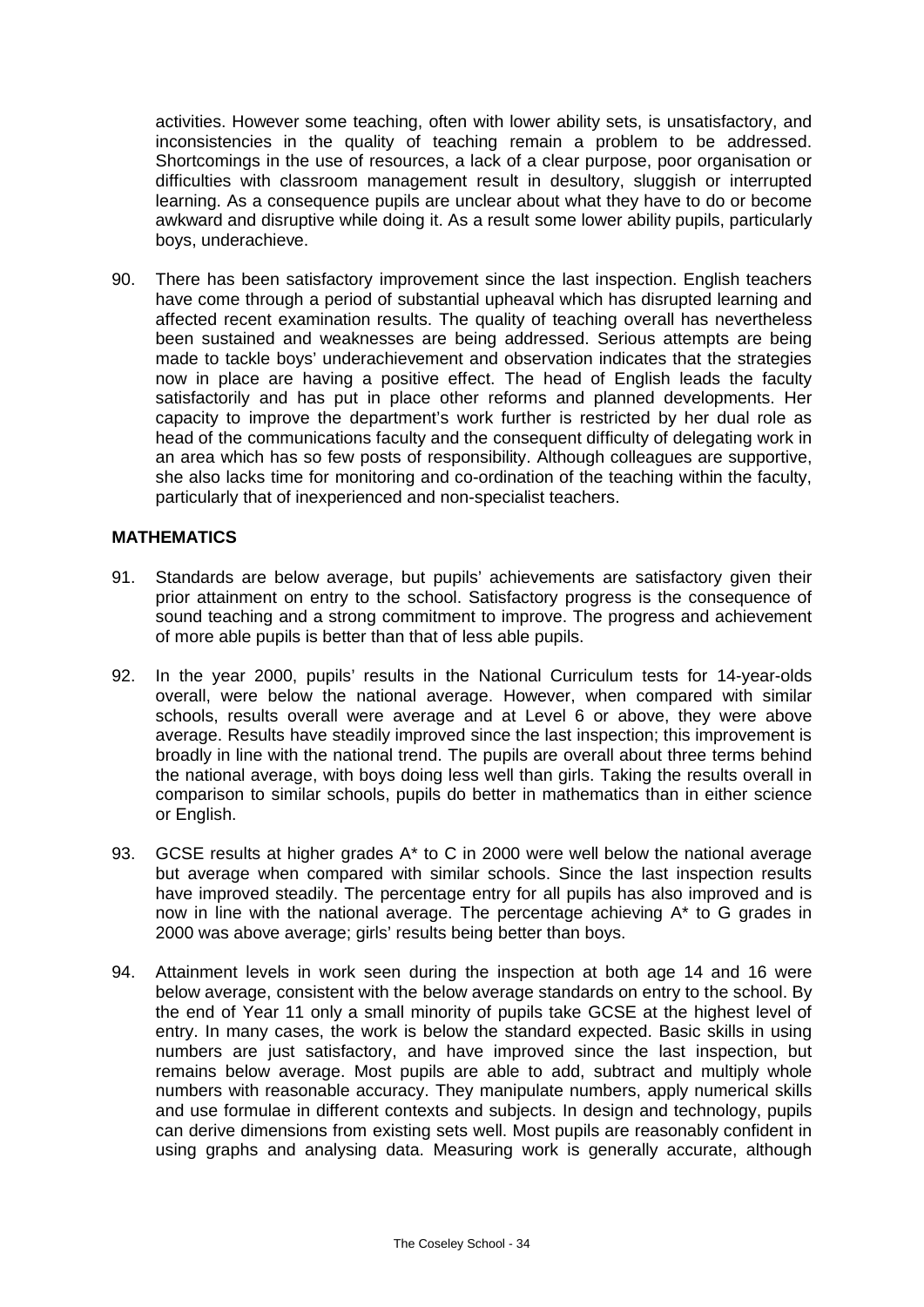lower attaining boys find this aspect difficult. Some more able pupils are able to solve problems in designing spreadsheets for a purpose in ICT.

- 95. The quality of teaching and learning is satisfactory overall, and much teaching observed in the inspection was good. Effective teaching is characterised by good planning and interesting introductions, effective pupil teacher interaction, varied use of resources including computers and a summary and review of learning at the end of the lesson. In one Year 11 lesson observed, the worksheet dealing with probability was very thorough to the point of indicating the required examination levels for each question together with relevant marks; the teacher made reference to this during a lively introduction to the lesson. The pupils worked accurately and understood the idea of sample space and tree diagrams. When questioned they were aware of the results of their recent mock GCSE and their predicted grades. The attitude of the pupils was positive and the lesson was a useful example of examination preparation. As a consequence of good teaching, pupils made good progress and consolidated their learning. Where teaching and learning is good the introduction to the lesson frequently reflects the quality of rapport the teacher has with the pupils. In one particular instance, pupils could not fail to be involved, the pace was lively, relevant questions on all aspects of mathematics were asked in quick succession, prior knowledge was interrogated, opinions were valued, misconceptions sensitively dealt with, the lesson flowed and was laced with good humour, it was an event rather than an exercise. Pupils understood the work, which focused upon simultaneous equations, and they could identify and apply the range of techniques to be employed in solving this aspect of algebraic mathematics.
- 96. Where the teaching has shortcomings, the lessons begin with weak introductions and therefore falter from the start. In a Year 9 lesson observed with above average ability pupils working on the conversion of metric units, the activities lacked challenge and were narrowly developed by reference to a worksheet. Opportunities for engaging the pupils in discussion and testing their prior knowledge and understanding were lost. This lack of challenge and involvement led to inattentiveness, lack of enthusiasm and an inefficient use of teaching time. As a consequence, progress was limited. In a Year 11 class observed, a worksheet covered a range of work on percentages. The pupils produced, in many instances, accurate basic work, designed to reinforce previously taught skills but the work did not extend them sufficiently. In one particular Year 8 class, of below average ability, the work focused upon multiplying and dividing numbers by multiples of ten. Progress was reduced when the work developed onto dealing with multiplying with more complex numbers. Pupils had a poor grasp of these topics, which had been covered earlier.
- 97. The department effectively provides for pupils with special educational needs in Key Stage 3, utilising computer software specifically designed for below average pupils. In one particular Year 7 lesson observed the focus was on the reinforcement and development of subtraction. The lesson was divided into two activities, one centred upon written work (the text books being very good examples of stimulating material) and the other on the interactive computer software. The lesson was efficiently planned; pupils understood the routines and enjoyed the lesson. They worked hard, with interest and understood the work. This was because of the appropriateness of material, which was creatively designed to make the pupils think on how best to apply previously acquired skills. Written work and use of the computer were effectively balanced. The software system was used to diagnose areas of weakness, record progress and recognise achievement through the award of certificates. It also can support the further development of individual education plans, which could strengthen this link in becoming a common feature of the teaching process.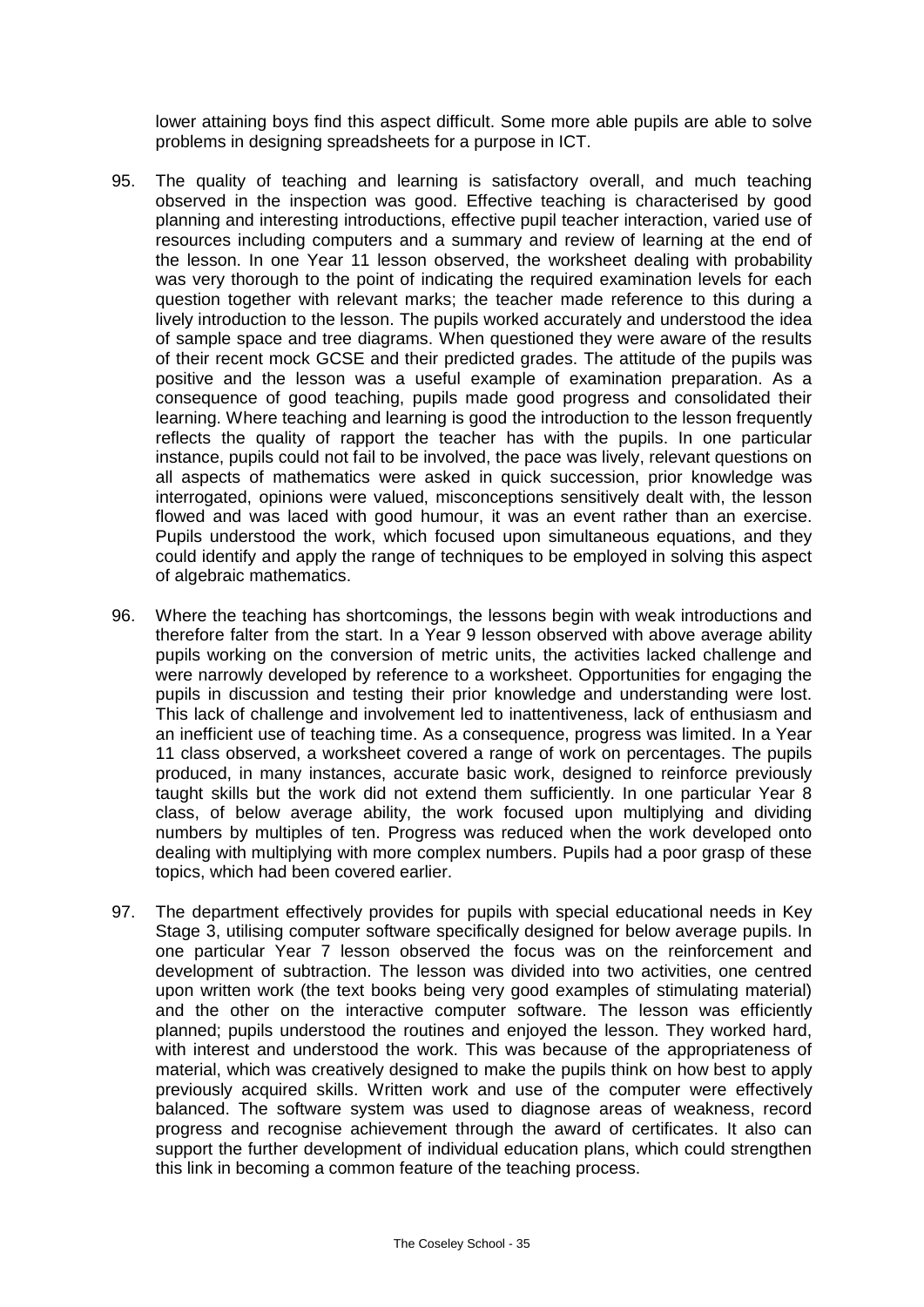- 98. Marking has improved since the last inspection but fails to provide pupils with guidance on what they need to do next. Assessment generally is rigorous with detailed data retained on computers. Target setting fails to indicate how the targets may best be realised. There is little insistence on detailed note taking in exercise books which would assist when revising for examinations.
- 99. Improvement since the last inspection has been good. The department is well led and is committed to improvement. Teachers are encouraged to initiate fresh ideas, the school's involvement in the 'Maths Alive' project being one example. Although in its infancy, the enthusiastic way it has been implemented suggests a rich potential for further improvement. Pupils are encouraged, in the drive for improvement, to support their studies by the purchase of their own workbooks, which provide excellent examples for the revision of National Curriculum tests and GCSE. Schemes of work are both comprehensive and yet simple to use together with effective provision for investigative work, which supports preparation for GCSE coursework. Leadership has overseen a steady improvement compared with national standards since the last inspection. However, raising the attainment of boys at GCSE, in particular lower attaining pupils, remains an urgent priority. Others include the implementation of the National Numeracy Strategy and the continuing development of ICT into Years 10 and 11. The analysis of data from the national tests at age 14 is not well used to identify weaknesses in pupils' attainment and provide information about the most effective approach to teaching particular topics.

## **SCIENCE**

- 100. Standards in science are below average overall, reflecting pupils' understanding which is below average when they enter the school aged eleven. During their time at the school able pupils make good progress while for others progress is satisfactory. Pupils' achievements are satisfactory in Key Stage 3, but good in Key Stage 4. GCSE science results for 16-year-olds are below the national average. However, compared with schools drawing pupils from similar social and economic backgrounds, the results are above average. Since the last inspection there has been a marked rise in the GCSE examination results because teaching and planning for lessons have improved. Overall the improvement since the last inspection, in many aspects of the work of the faculty, has been good.
- 101. Attainment in the national tests for 14-year-olds is below the national average, with boys and girls performing equally. Compared with similar schools the 2000 results are below average, but the proportion reaching the expected Level 5 or higher is average. There has been a small improvement in the test results since the 1996 inspection.
- 102. GCSE results have improved significantly, on average one grade better than at the last inspection. The number of A\* to C grade passes has doubled over the period. Around one-third of pupils gained a pass in this range compared with a half of all pupils, nationally in 2000. Girls have improved more than boys and now out-perform them. The proportion of pupils passing with at least a grade G has improved and is now above average.
- 103. The standard of work seen during the inspection is below average and mirrors the picture from the examination results. The work in eleven-year-old pupils' exercise books near the start of Year 7 is below average. During the next three years teachers endeavour to raise pupils' achievement in science, but because the planned course does not distinguish well between the way different groups of pupils learn, including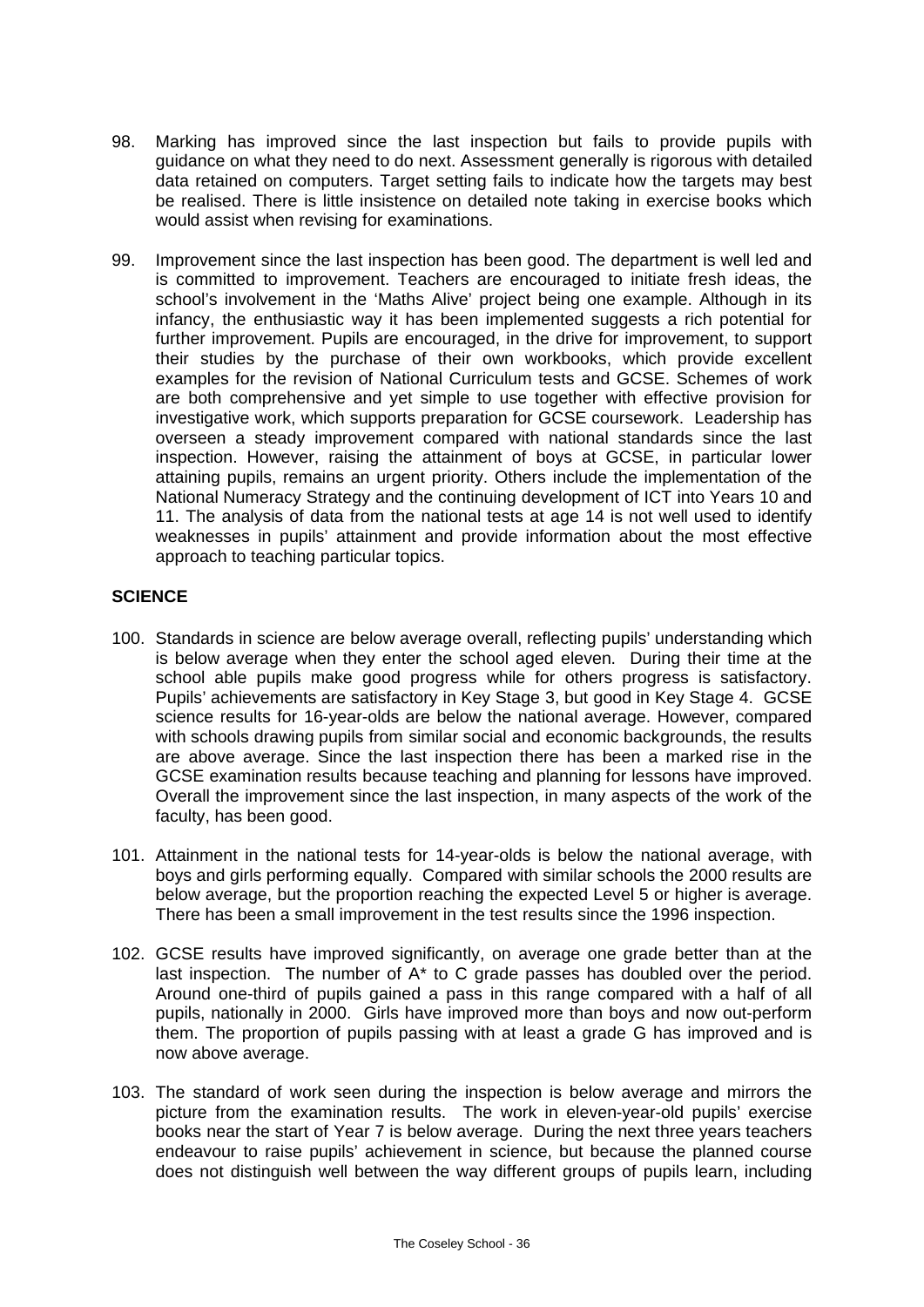those with special educational needs, pupils' attainment overall remains below average at the age of 14. The standard of pupils' work as they approach their GCSE examinations is also below average, but the more able pupils achieve above average standards across the physics, chemistry and biology sections of the science course. Some of these pupils produce very good accounts of their scientific investigations, drawing favourable comments from the examination board. Pupils of middle and lower ability have below average literacy limiting their ability to write and speak accurately. The science faculty has endeavoured to raise pupils' command of English by providing opportunities for creative writing, including story telling, in science. The meaning of scientific words are regularly checked. These strategies are raising the standards of literacy but they remain below average. Pupils' ability to use numbers in measuring, tabulating, calculating and graph work has improved, but also remains below average. Pupils do not get enough practice using the equations they meet in lessons. The science faculty has acquired new computer equipment and this is enabling pupils to reach good standards in the use of computers in science.

- 104. Teaching and learning are satisfactory in both key stages. The quality of teaching has improved significantly since the last inspection. Where learning was unsatisfactory, poor attitudes by some pupils, below average literacy skills and tasks that were too easy for some pupils limited what they were able to learn. A top set Year 10 class marked time in an unchallenging task to measure the pressure under their feet. In some other lessons learning was particularly good because pupils were challenged to think about their work. For example, in a Year 10 lower ability group lesson, pupils were encouraged to think carefully about how temperature and concentration of an acid would affect the time taken for a chemical reaction to take place. In a Year 8 class very good use was made of computers enabling pupils to make good progress studying the effects of insulation on controlling heat loss. In most lessons pupils' learning was well managed. In a few lessons a minority of pupils were indifferent to learning and their poor concentration and effort impaired the learning of many other pupils in the class. Lesson plans and teaching methods were better in Year 10 and 11 lessons because they distinguished more effectively between the learning needs of pupils of different ability. Although many teachers assess pupils' progress very well in lessons, the information is not used effectively in the marking of home and class work to inform pupils how to improve their understanding or meet their targets.
- 105. Learning by pupils with special educational needs is satisfactory overall. Some teachers are more aware of pupils' needs than others; for example developing their reading using carefully selected texts. Additional in-class support in the earlier years is effective in promoting learning, as in a Year 9 class, where a number of special needs pupils made good progress in their understanding of static electricity. In many other lessons, particularly in Years 7 and 8, the programme of study in science does not distinguish sufficiently between pupils of different ability, limiting what these pupils achieve.
- 106. Standards of teaching and learning have risen because good leadership of the science faculty has set clear educational aims and, although there is no regular monitoring of teaching, overall evaluation and development of teaching has been satisfactory. The staff show a commitment to improve further by meeting frequently to discuss matters relating to planning, teaching and learning. The faculty has discuss matters relating to planning, teaching and learning. developed very good procedures for assessing pupils' progress. These are well used in reviewing and revising the plans for the topics taught and for setting pupils their individual attainment target marks for future tests. The faculty does not use its assessment of each pupil's progress to the age of 14 in terms of National Curriculum levels to guide pupils towards their next target. As a result pupils are not sufficiently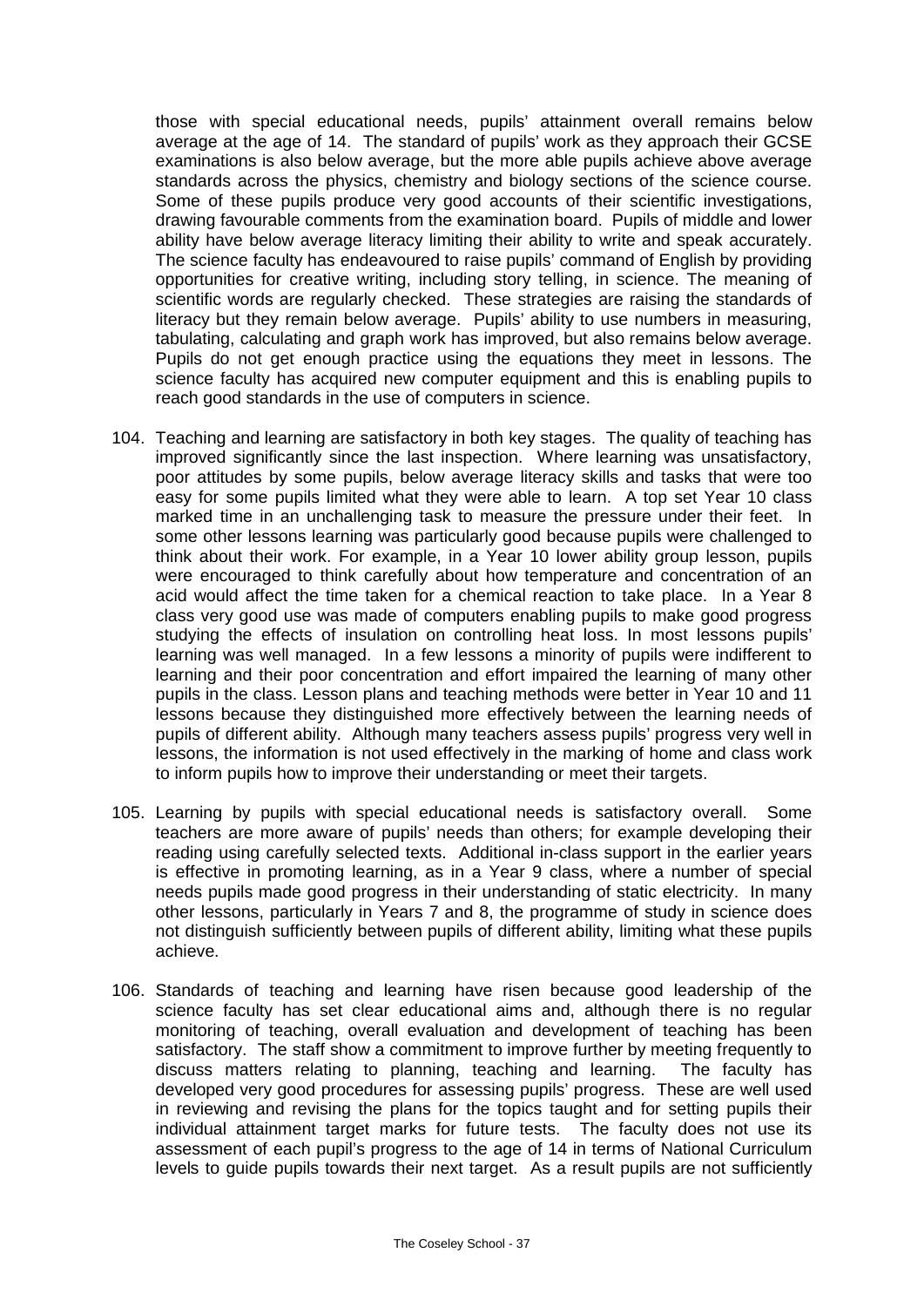aware of their progress. In Years 10 and 11 the number of lessons per week is significantly below that recommended. Although this is partly offset by starting the Year 10 course during the final term of Year 9, the lower frequency of lessons in the upper two years adversely affects learning. The quality of laboratory and preparation accommodation has improved enabling the two hard-working technicians to provide good support for teachers. There is sufficient general laboratory equipment to enhance learning. Good new textbooks have been carefully selected but there are not enough for pupils to use at home, limiting the effectiveness of homework tasks.

### **ART AND DESIGN**

- 107. Standards at the age of 14 in lessons seen are in line with national averages. Pupils' achievement in relation to their prior attainment is good. Key factors that contribute to their good progress are the systematic teaching of skills in drawing from direct observation, pupils' enthusiasm for art and their increasing awareness of painting techniques that helps to improve the quality of their work. Teacher assessment tests for 14-year-olds are just under average with 70 per cent of pupils achieving expectations or above, compared with a national average of 77 per cent.
- 108. Standards in art observed at the age of 16 are average overall with above average attainment in drawing and painting in the higher attaining band. Achievement is good for the majority of pupils, however, progress is slower than expected for low attaining pupils where the quality of coursework is thin and pupils' absence has an unfavourable impact on the progression and pace of work. Overall GCSE results in 2000 were well below the national average at 42 per cent, for the proportion of pupils attaining A\* to C grades compared with 63 per cent; however, results for the drawing and painting option are broadly in line, with 59 per cent achieving A\* to C grades. The textile and graphics options introduced in 1998 produced poor results in 2000 because of staffing disruption; however, standards in graphics seen in lessons during the inspection are above average and the opportunity to combine ICT with an art/graphics component is helping to raise boys' achievement overall. All pupils entered for GCSE in the past three years have achieved A\* to G grades in line with national averages. Girls are performing better than boys overall, although all pupils in the drawing and painting option achieve well compared to their performance in other subjects. Pupils with special educational needs are making good progress because teachers explain and demonstrate tasks clearly and give them good support to improve their written, visual and oral skills through group evaluations.
- 109. The quality of teaching and learning is good overall at both key stages. Introductions to lessons are of a high quality where homework and class-work evaluation and assessment by pupils and teachers set high expectations. Teachers' planning is inspiring in that it links the work of artists to pupils' investigative approach to study. This focuses pupils to look closely and improve their drawing and painting techniques. A good range of multicultural reference material and the study of male and female artists are evident in the work. This is an improvement from the time of the last inspection. In Year 8, pupils studying the painting techniques of the Cubist artists show a well-developed understanding of blending pastels and paint because teachers give them time to reflect on the artists' work so that they increase their awareness of how to build up a flat surface of colour. Teachers' expertise is very good and their flexible and attentive style promotes the very good relationships with pupils seen in all lessons. This approach helps the less able feel confident to volunteer thoughts and ideas and the more able to explore and deepen their understanding through questioning and research. Teaching is organised effectively to give a good balance between directed activities and the opportunity for pupils to learn independently. For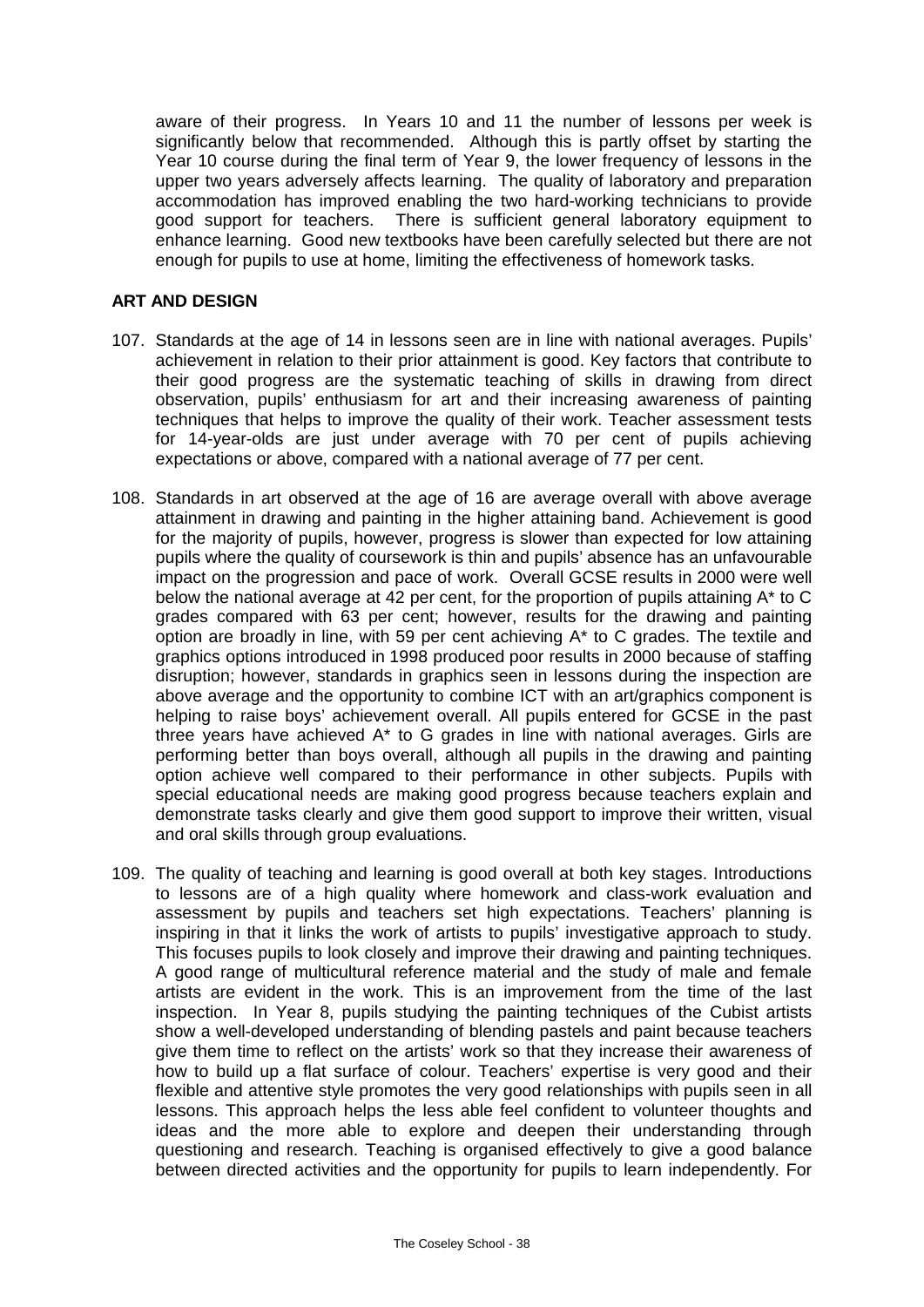example, pupils in a Year 10 lesson explored the theme of growth and showed competence in the skills of planning a large-scale composition based on a shared starting point, drawing from direct observation. Subsequently, they developed their individual ideas using Surrealist artists as a source of inspiration with increasing independence and confidence. Where teaching is only satisfactory, inconsistencies in linking contextual and critical issues results in the overuse of secondary source material, such as drawing from magazines, which reduces the ability to represent form overall. Teachers prepare pupils well for examinations, for example in using sketchbooks effectively to present preparation and research. This motivates higher attainers to produce a high standard of work. However, some lower attaining pupils do not use a sketchbook and this reflects on their slower progress and attainment overall.

110. Improvement since the last inspection has been good, in particular the development of critical and contextual studies and additional courses for older pupils. Organisation and leadership are effective and the department shares the commitment to raise standards outlined in the departmental development plan to target D grades at GCSE through more rigorous monitoring of boys' attainment. Pupils' progress is recorded against National Curriculum levels and the range of materials and small equipment resources have improved. However, non-teaching time for the shared roles of department and faculty management is low and as a result, monitoring and evaluation of teaching is limited. The lack of a regular technician has a detrimental impact on the quality of three-dimensional studies offered at Key Stage 3. Displays of art around the school are impressive. Art clubs and artist residencies enhance the curriculum for many pupils, although opportunities to see original art are limited.

### **DESIGN AND TECHNOLOGY**

- 111. Standards of attainment, by the time pupils reach the ages of both 14 and 16, are below the national average. However, the progress the pupils make over the whole time in the school is satisfactory. Progress is good in Years 8 and 10. The unevenness of the progress between year groups is linked to changes in staffing but also to the fact that new systems for planning and marking are only just beginning to have an impact. In 2000, GCSE results, closer to the average standard than ever before, reflected the good progress made by the department in the last two years. All of the design and technology subjects except textiles did well and boys' results in resistant materials matched the national average. In addition to the full GCSE courses, many pupils take the Certificate of Achievement in design and technology and make good progress.
- 112. The quality of teaching and learning is satisfactory with some good features in both key stages, and in all aspects of the subject. Teaching is particularly effective when the work is made more relevant to pupils by illustrating the lesson with products familiar to the pupils. In addition effective teaching is characterised by good demonstrations of techniques, and an insistence on accurate measuring, marking out and cutting associated with quality commercial products. However, in other lessons some pupils waste time and show less enthusiasm for theoretical work than they do for practical activities.
- 113. Pupils learn skills and techniques and then apply them effectively to their projects. They are able to explain what they have done and how their products would be used. Computers are effectively used to design products.
- 114. Pupils generally respond well and use the teachers' explanations, both written and spoken, to make better products more efficiently. In a Year 11 lesson observed pupils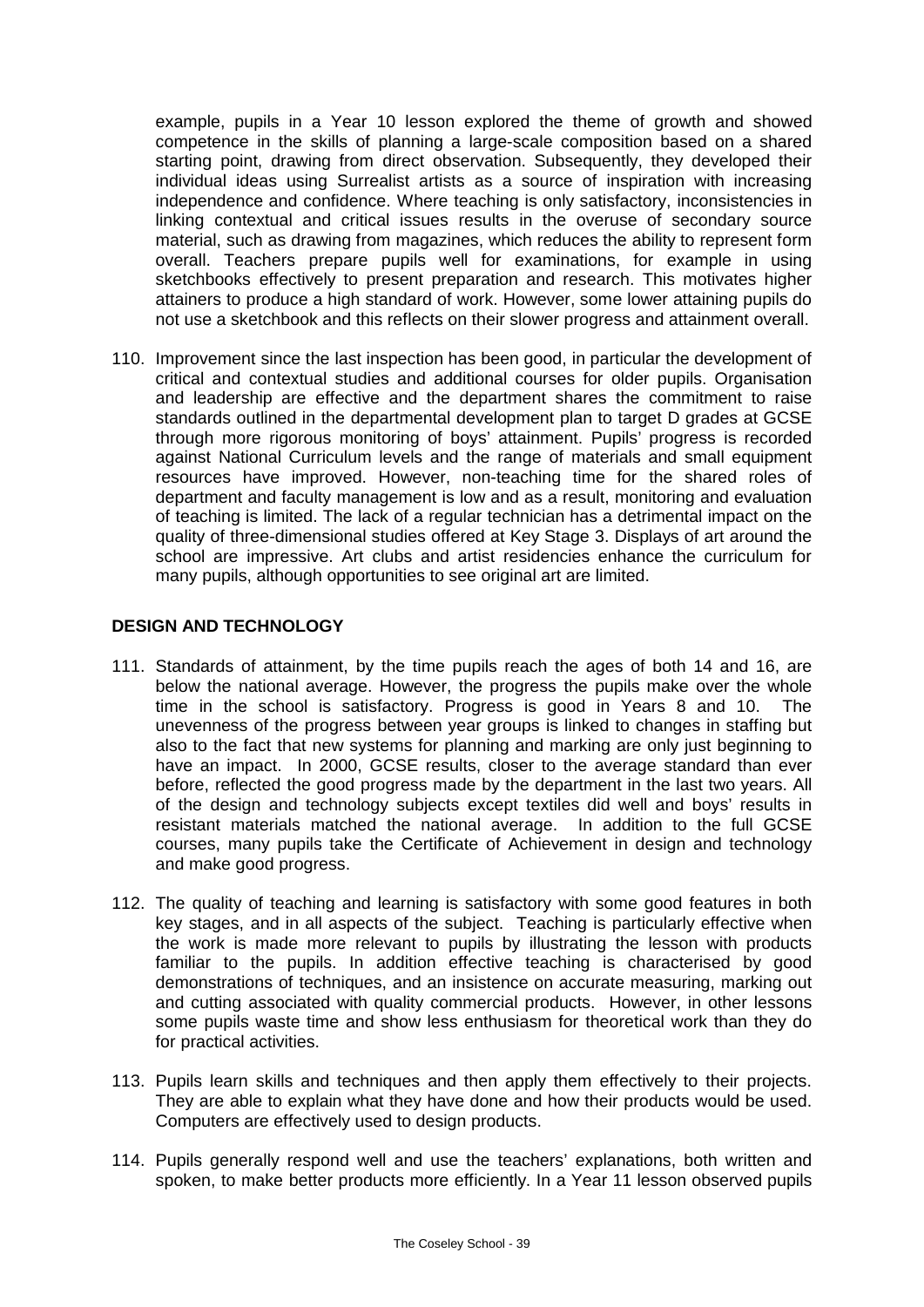used the teacher's sketches to work out internal and external dimensions of a wooden box and how to save time by accurately cutting a batch of parts at the same time rather than singly. Other pupils explained enthusiastically and precisely the function of electrical, plastic and metallic components in the good quality clocks they had designed and made. However, this is not always the case and in some lessons learning, though satisfactory, is affected by unsatisfactory attitudes.

- 115. Marking of pupils' work is satisfactory but too frequently the teachers' written comments on this work do not specify exactly what must be done next to enable the pupil to improve. In addition teachers do not always assess progress at the end of the lesson to ensure that all pupils have understood.
- 116. Standards of literacy affect standards and GCSE coursework is sometimes characterised by too many spelling and grammatical errors. Many pupils are better at explaining their work orally than writing about it.
- 117. Improvement since the last inspection has been satisfactory, and leadership of the subject is satisfactory. Standards are higher and the curriculum is better planned, although opportunities for electronics and pneumatics are unsatisfactory. Technical support has improved and the accommodation has been significantly improved. However, the monitoring of teaching remains unsatisfactory. The time allocation is lower than in most secondary schools.

## **Drama**

- 118. Based on limited observation, standards are close to national expectations at the ages of 14 and 16.
- 119. Pupils in Year 8 can work together and explain their individual contribution to a group improvisation. Not all can sustain a role, but those that can speak confidently in an appropriate style. All are developing improvisation skills and learning to reflect on their work and evaluate it. They are interested in the process of 'prepared improvisation' and participate energetically and enthusiastically in practice for this. Several pupils are keen to continue drama into Year 10.
- 120. Pupils in Year 11 are learning to empathise with characters and understand the historical context of their set text. Girls in particular manage role-play well and can create convincing dialogue with confident, fluent speech. Fewer boys are able to be as articulate, and boys' listening skills are also less well developed. As a result some boys are distracting or resentful of the need to discuss theory in what they perceive to be a practical lesson. On the other hand pupils work reasonably well together and are beginning to adjust to the demands of a newly appointed teacher.
- 121. The quality of teaching is satisfactory. Careful preparation of lessons ensures that pupils can see clearly the links between one activity and another. The teacher gives clear explanations so that pupils know what to do and what is expected of them. Her patient approach to immature behaviour is successful in keeping pupils involved and participating in her lessons. She is encouraging the development of important skills, in particular the evaluation of pupils' own and others' work, both in class and in appropriate homework.
- 122. The drama studio provides a good working space for drama, but acoustically it is unsatisfactory. Noise from the adjacent hall is often intrusive and makes teaching and listening difficult.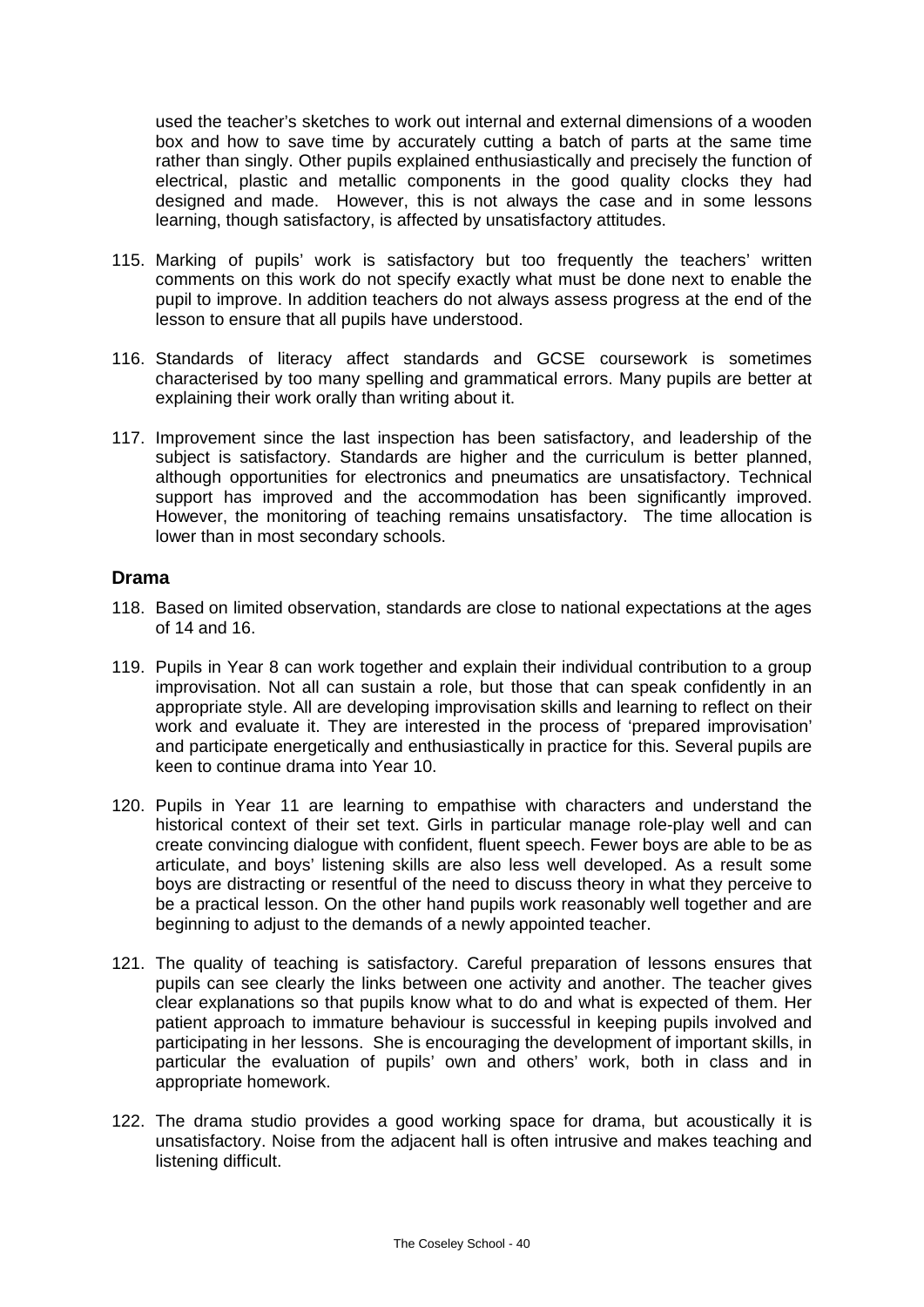### **GEOGRAPHY**

- 123. Standards of pupils' work by the time they are 14 are below average, although more able pupils reach average standards. However, pupils achieve satisfactorily given their prior attainment on entry to the school. In Year 9 pupils can pose appropriate geographical questions about Italy, and seek answers through independent enquiries. However, pupils in lower sets suffer from weak reading and writing skills. While teaching is good overall, the time allocated in Key Stage 3 is less than recommended, and lower attaining pupils and those with special educational needs do not have enough opportunity to consolidate their learning.
- 124. By the age of 16 pupils' standards are also below the national average for their age, although achievement is satisfactory and pupils make progress through Key Stage 4. In 2000, 45 per cent of pupils taking GCSE gained A\* to C grades compared to the national average of 54 per cent. Girls perform better than boys, as they did at the time of the previous inspection. Compared with pupils of similar attainment at Key Stage 3, however, they achieved satisfactorily. A number of pupils have good enquiry skills which they use thoughtfully to reach reasoned conclusions about the development of two local settlements. For weaker pupils such independent tasks require more support, but they understand the methods for obtaining evidence and produce limited reports. In this and other work many pupils use computer skills effectively in presentation. Standards in both key stages since the last inspection remain broadly unchanged, and progress for most pupils is satisfactory. Pupils with special educational needs in both key stages make satisfactory progress. There are no significant differences in the progress of different ethnic groups.
- 125. The quality of teaching has improved since the previous inspection, and is now judged to be good at both key stages. However, the quality is more consistently good with higher attaining pupils. This is because appropriate challenges encourage enthusiastic pupil responses. For example, in a Year 7 lesson on river meanders the teacher swung a weighted flex in a circle to demonstrate, by analogy, how water moves faster on the outside bank of a river than on the inside. With this understanding pupils made very good progress and completed a graph of a river cross-section, and correctly labelled where erosion and deposition occur. Teachers have a confident knowledge of the subject and they use it well to ask questions and assess the depth of pupils' understanding. In a Year 11 lesson on factors that influence climate the teacher asked 'Why does New Zealand have a similar climate to Britain?' A pupil confidently explained its similar latitudinal position in the southern hemisphere. As a result, the teacher was able to move on to the next step. In some otherwise satisfactory lessons tasks are not always so well matched to pupils' abilities. In a Year 10 lesson observed, pupils were asked to copy a diagram of the water cycle; a task most found too easy. This lack of challenge led to a slow pace of learning. Occasionally younger, low attaining pupils, with weak reading skills, have difficulty starting work independently, even when the teacher simplifies the text. They do not understand subject words, such as tributary, that they were taught in previous lessons because their learning has not been sufficiently reinforced. This is partly because time is limited in Key Stage 3, but also because the teachers do not give priority to the reading and understanding of the text. Teachers manage pupils effectively so they behave well. Pupils' attitudes are usually good, but they show less interest when given inappropriate tasks.
- 126. The subject has made satisfactory improvement since the last inspection, and subject management is satisfactory, within the humanities faculty. However, monitoring of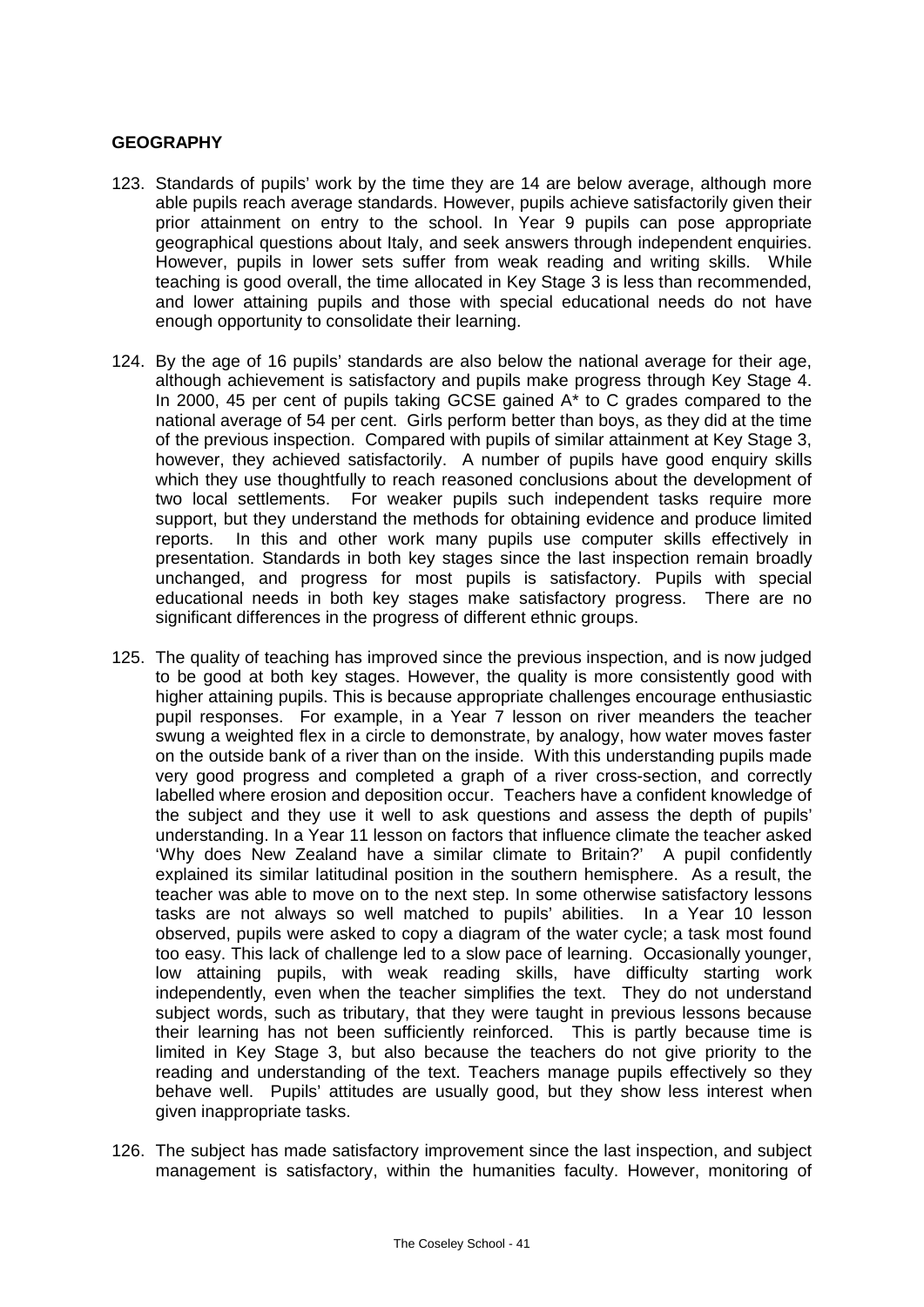teaching is not regularly carried out. Schemes of work show much detail that supports good lesson planning. Use of ICT for suitable topics is included. Assessed GCSE coursework based on local fieldwork gives older pupils opportunities to use their learning in real situations. Younger pupils only experience geography fieldwork in Year 8, and this narrows curriculum provision in Key Stage 3.

## **HISTORY**

- 127. Standards are below average at the end of both key stages. At the age of 14, standards in work seen are slightly higher than the assessments made by teachers in 2000. This is because of over-rigid marking and the impact of more varied teaching strategies in the current Year 9. Standards have been improving over the last three years, although boys have consistently performed far worse than girls in the school and boys nationally. Overall progress through Key Stage 3 is satisfactory, but while most girls achieve satisfactorily, there is some underachievement amongst the boys. This was the case at the time of the last inspection.
- 128. Standards at the age of 16 are below average, but this represents satisfactory achievement and progress through Key Stage 4. The current Year 11 pupils are of a lower ability to those taking the GCSE in 2000, when the proportion of pupils attaining A\* to C grades was in line with the national average. Nearly all pupils passed at A\* to G, as they have done for the last three years. Pupils did better in history than in most of their other subjects and it was one of the best performing subjects in the school. These standards are the same as reported in the last inspection, although there have been fluctuations in the higher grades since then. Consistently over the last five years, girls have attained significantly better at the higher grades than boys, who have always been below or well below the national average, apart from 1998 when they were well above. Pupils taking the Certificate of Educational Achievement at Key Stage 4 are also making satisfactory progress. Nearly all passed in 2000, with far more girls attaining distinctions than boys. Pupils with special educational needs also make satisfactory progress over both key stages.
- 129. By the age of 14, nearly all pupils have satisfactory knowledge of major historical events and have developed competent basic skills of sequencing and note-making. Lower attaining pupils and those with special educational needs are helped in this by the emphasis on key words and appropriate support materials. However, the serious shortage of time allocated to the subject at Key Stage 3 means that more analytical skills of interpretation and evaluation of sources and causes are not being sufficiently developed in middle and lower attaining pupils. Nor is there adequate time to fully develop enquiry and organisational skills, apart from the study of the two world wars in Year 9. The highest attaining pupils produce effective, independent extended writing, often expressing strong feelings of empathy, as in their diaries on the First World War and nineteenth century factory conditions. Despite appropriate support by teachers, skills of extended writing are far less developed in pupils of other abilities, who arrive with weak writing skills in Year 7. By the age of 16, higher attaining pupils have developed skills of enquiry, organisation and analysing different sources, as seen in competent coursework studies on Goodrich Castle. The best pupils can also write critically and analytically at length. However, middle and lower attaining pupils find this quite difficult, although the helpful support materials are structuring such work. These strategies have contributed to the improved examination success at GCSE in grades  $A^*$  to  $G$ .
- 130. The quality of teaching is good at both key stages. This is a significant improvement on the situation at the time of the last inspection, when one in five lessons was judged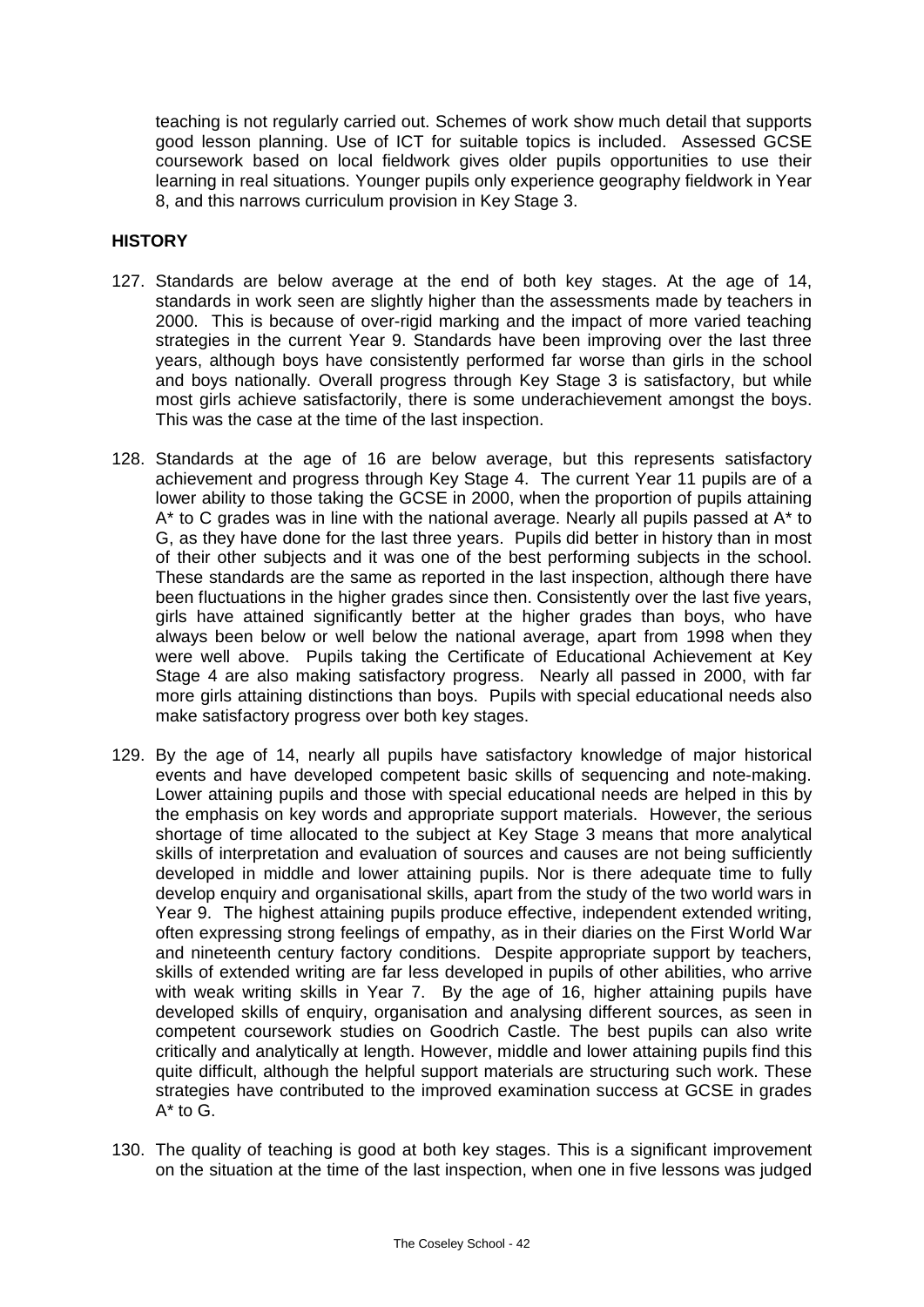unsatisfactory. Teachers are now using a wider range of activities that stimulate and maintain interest. They provide tasks that suit the needs of all ability levels and so make the work readily understandable and develop pupils' skills. A particular strength is the improvement of the weak literacy skills of lower attaining pupils and those with special educational needs. For instance, a Year 9 class studying trench warfare enthusiastically identified key objects in a film, recorded them in sentences, then paragraphs and finally as a piece of empathetic writing using all the senses. Teachers plan their lessons well, with clear objectives shared with the pupils so that they know exactly what to do and settle quickly to the task. They also set high expectations of all ability groups with a strong emphasis on developing history skills of interpretation and source work, though time constraints at Key Stage 3 limit their reinforcement. Classroom management is very good, with high expectations of good behaviour and good relationships with pupils. This creates a good working atmosphere where productive learning takes place. Pupils' achievements are celebrated well with good displays of their work. Regular and informative marking tells the pupils of their progress, which they record themselves on tracking sheets. However, incomplete work is not always followed up.

- 131. As a consequence of good teaching, pupils make good progress in their learning in lessons at both key stages. Most pupils work productively, including those with special educational needs, as the teachers provide work to suit and stimulate them. Good attitudes to work are also promoting effective learning. Nearly all pupils work hard and readily take on the responsibility of working by themselves. Pupils listen, concentrate well and readily co-operate with the teachers in tackling the challenging and varied tasks. Behaviour is good and frequently very good. However, many pupils tend to be rather passive in their response, unless their oral skills are positively encouraged, for instance when Year 10 pupils eagerly summarised in their own words the readings by others of Florence Nightingale's life. Concentration only falters when they are not actively involved or the lesson lacks pace and variety of activities, but this is rare.
- 132. The improvements in teaching and the recent GCSE results reflect the commitment, good organisation and clear educational direction provided by the head of department. The whole-school aims of raising standards and improving literacy are to be clearly seen in the department's aims and practice. There are good schemes of work and resources and facilities continue to be efficiently organised. The well-organised assessment procedures with central recording and collection of samples of pupils' work provide close monitoring of pupils' progress at both key stages. However, only Key Stage 4 pupils have individual targets set. Teachers diligently record National Curriculum levels after assessments, but pupils do not properly understand them. Nor are the results being adequately used to inform teaching and curriculum planning at Key Stage 3. The monitoring of teaching by formal observations is not regularly carried out. The department is encouraging the use of information and communication technology, though this requires more systematic development as access to the school's computer facilities improve.

### **INFORMATION AND COMMUNICATION TECHNOLOGY**

- 133. Standards at the end of both key stages are average. Given their below average attainment on entry to the school, pupils make good progress and their achievements in both key stages are good. This is because effective teaching on new equipment is ensuring the involvement and commitment of pupils to learning.
- 134. In 2000 results at GCSE were above the national average. Most pupils take a short course and achievements in this and the Certificate of Achievement course are good.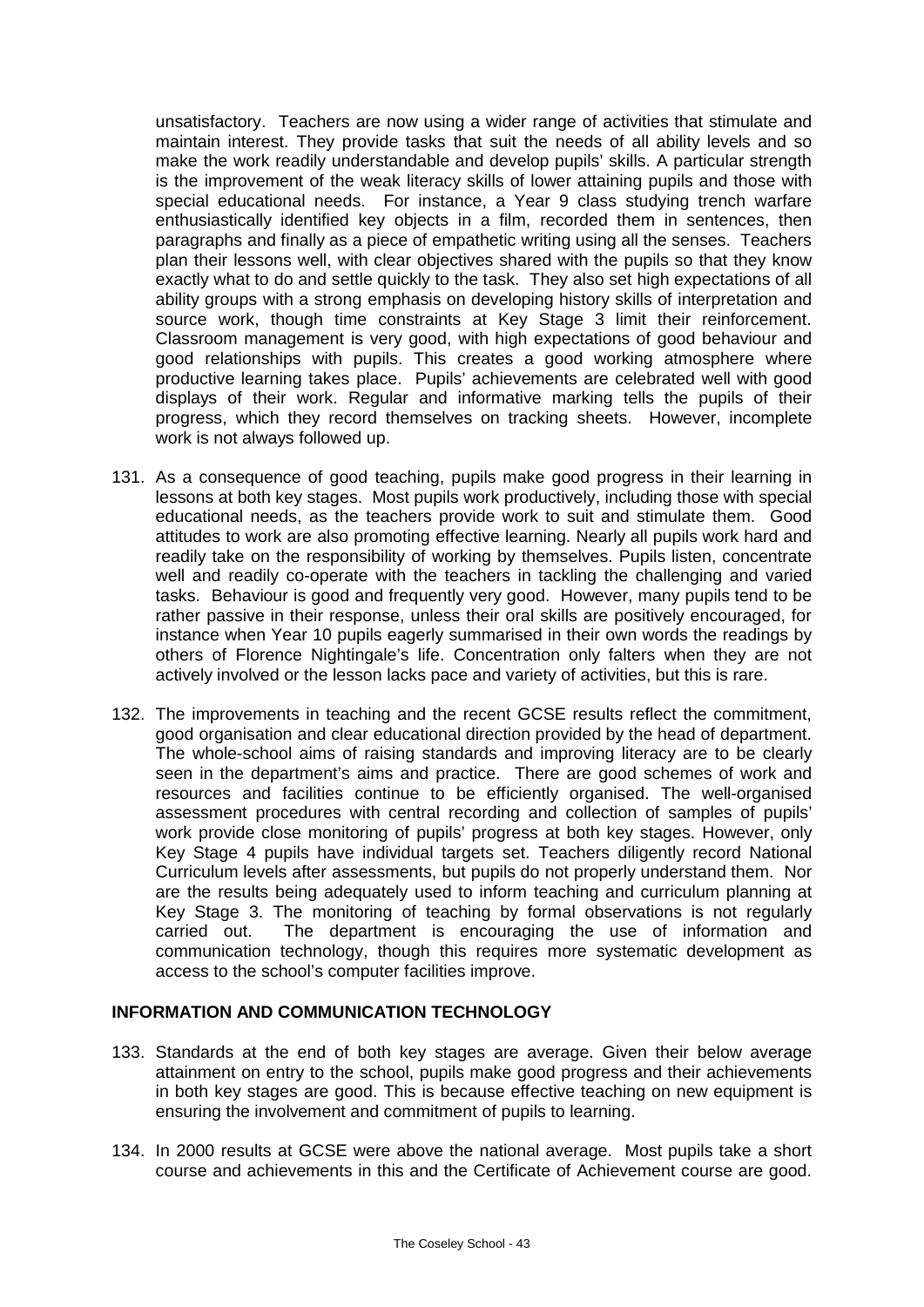By the end of Year 9 teacher assessments indicate attainment to be below average but in work observed during the inspection standards were average. Year 9 pupils not only use spreadsheets but they are able to design spreadsheets for a specific purpose and understand why electronic methods are more effective, for example when pupils are designing attendance registers for teachers. Pupils had also, in their work samples, thoughtfully produced slides and posters electronically. The difference in the assessment scores is partially due to the fact that the pupils' practical skills are higher than they show in written tests. Pupils in Year 7 were observed making good progress and attaining average standards when using information to collect and analyse data in the context of a science investigation into types of materials and sound insulation. In most subjects in both key stages, attainment in the application of ICT skills is average or above. Year 11 pupils doing the Certificate of Achievement course were seen to be concentrating hard and making satisfactory progress in getting information from a database about Kings and Queens of England.

- 135. Good progress is the result of confident and knowledgeable teaching. The quality of teaching is good at both key stages, and no unsatisfactory lessons were seen. The confidence in teachers' use of computers extends across all subjects thus giving pupils the opportunity to consolidate and reinforce their learning and skills in other contexts.
- 136. Effective use of interactive projection screens enables the teachers to instil sufficient confidence in the pupils that they were able to programme a computer to draw twodimensional shapes or to interpret graphs. With these and more direct teaching methods pupils are taught that accuracy in entering data or instructions is very important. Drinking straws, it was argued, would be difficult to use if the computer had been programmed to cut them to a two centimetre rather than twenty centimetre lengths.
- 137. In most lessons pupils were asked to think carefully about the task before attempting it so that by the time they started work they knew exactly how to approach it and the sequence of things they needed to do. Several good examples were observed. Year 7 pupils were asked to write a set of instructions on paper showing line length and angle of rotation before attempting to programme the computer to draw a regular shape of the type that might be fed into a vinyl cutter. Year 11 pupils were asked to work from textbooks before extracting information from an electronic database. In all of the lessons seen these methods gave the pupils sufficient confidence to succeed and therefore a good level of enjoyment and satisfaction. The quality of Year 11 coursework reflects the effective teaching of both databases and spreadsheets.
- 138. Teaching is less effective when pupils' concentration and listening skills were unsatisfactory. Some are reluctant to solve problems for themselves and waste time waiting for the teacher to give them support.
- 139. Improvement since the last inspection has been good. Standards and resources have improved. The provision for ICT across different subjects is now at least satisfactory. Leadership and management of the department are good although there needs to be more systematic monitoring of teaching and learning in the classroom.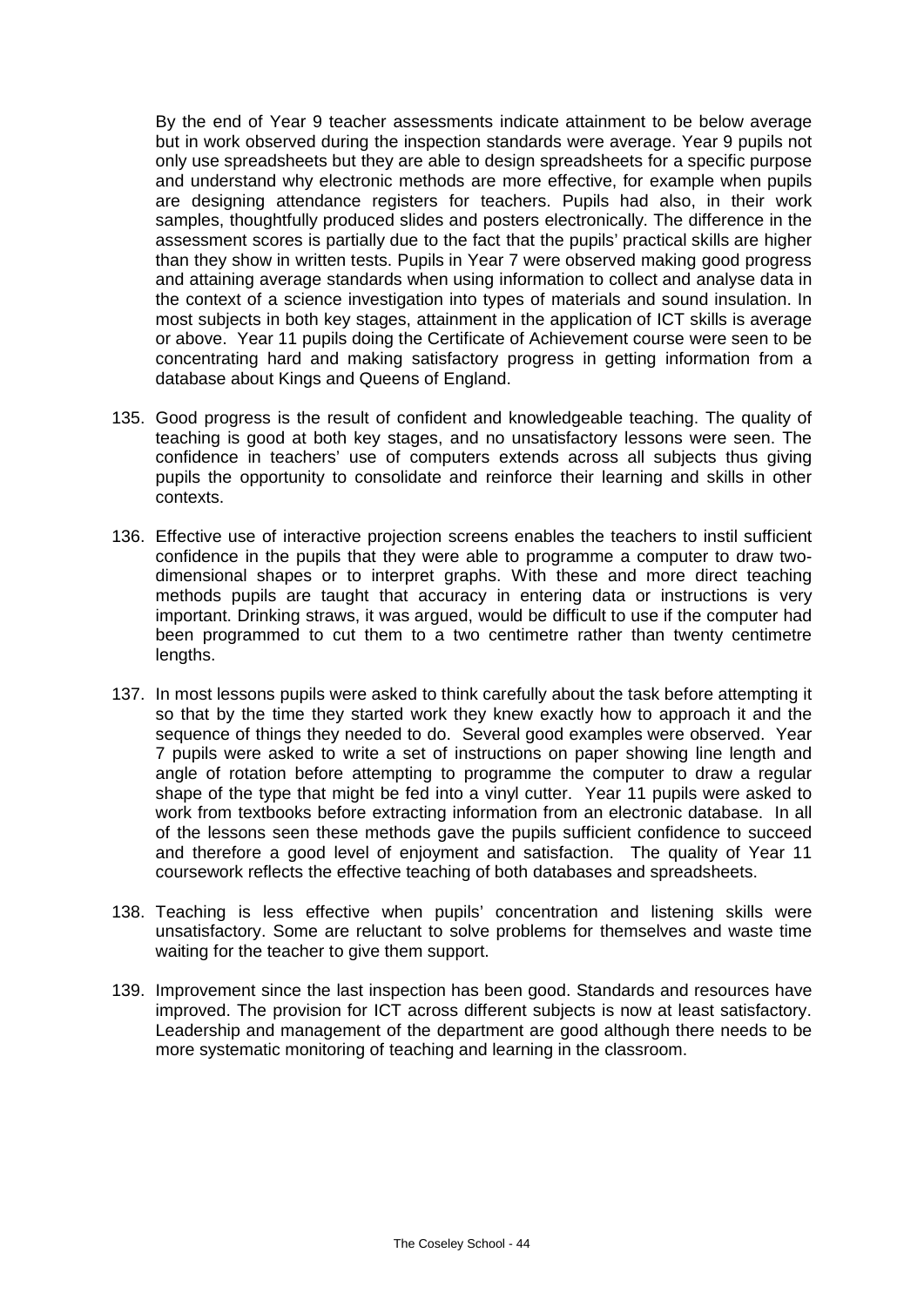### **MODERN FOREIGN LANGUAGES**

### **French and German**

- 140. Standards in both French and German are average at the end of Key Stage 3, and below average at the end of Key Stage 4. Pupils achieve well through Key Stage 3 and make good progress as a result of effective teaching and learning. During Key Stage 4 pupils' achievements are only satisfactory. Teaching is less consistently good at this level, and some pupils at this level are less well motivated. Standards have risen since the last inspection because the curriculum offered to pupils has widened and improved, the quality of teaching is more consistently good and resources have been improved.
- 141. In 2000, results at grades A\* to C gained by pupils entering for French GCSE were well below the national average but higher than in the previous year. Boys achieved lower grades than girls, but performed better than in most other subjects. Results in German at  $A^*$  to C were in line with the national average, and higher than in the previous year. Boys gained higher grades than the national average, but girls' grades were lower than those attained nationally. Both boys and girls performed better than in most other school subjects. All pupils entering for German GCSE gained grades in the A\* to G range.
- 142. In work seen the attainment of pupils in Year 9 is average and corresponds to their teachers' most recent assessments. This improvement is due to consistently good teaching and recent improvements in resources and management. After a term sampling both French and German, pupils make an informed choice about which language they prefer to study. Most pupils can follow lessons taught entirely or substantially in the foreign language. After a term of study, all pupils, including those with special educational needs, can exchange greetings and courtesies. They can talk and write about familiar topics such as school life and pets, stating their likes, dislikes and preferences. By Year 8 many pupils can confidently describe the weather and propose holiday plans and leisure activities. Lower attaining pupils, including some with special educational needs, enjoy putting their acquired language to practical purposes such as cooking. By the end of Year 9, higher attainers can simulate telephone conversations and everyday situations such as shopping for food. Most pupils can compose short descriptive accounts of events in the past, using dictionaries or the guidance given in their textbooks.
- 143. In Years 10 and 11, most pupils work methodically towards the grades they expect to gain in their GCSE examination. They express their opinions more fully, and learn to use future tenses to predict and speculate when speaking and writing on a range of topics. A higher attaining minority achieves very high levels of fluency and spontaneity and can argue convincingly about social and moral issues such as the environment. Most can adapt their writing to practical applications including CVs and job applications. Many pupils listen attentively with good levels of understanding, but are hesitant about speaking, expressing themselves only in the simplest of terms or answering questions in English. A minority of lower attaining pupils, including some with special educational needs, work steadily for an alternative certificate, acquiring the essential language needed for living and travelling abroad.
- 144. Most pupils are methodical in adding to their knowledge of vocabulary and grammar. A minority is frequently absent and hindered by the lack of continuity or limited ability to remember what they have learnt. Pupils of all ages and abilities use computers to improve the quality and presentation of their work, and a few older pupils benefit from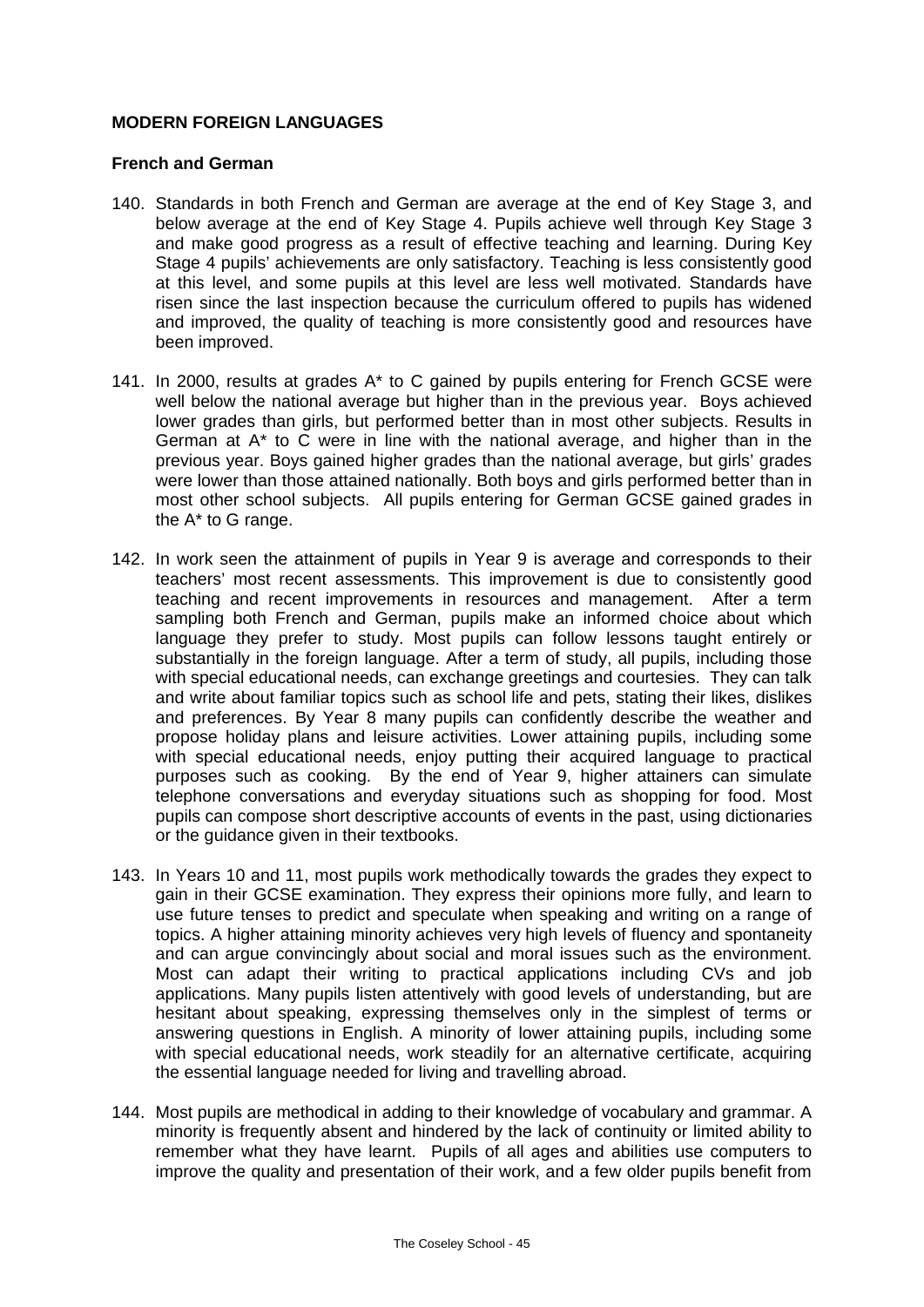corresponding with partners overseas. This important means of communication is restricted by a lack of computers in the department.

- 145. The quality of teaching is good in both key stages, although less consistently so in Key Stage 4. Teachers have very good subject knowledge and usually offer a good model of spoken language for pupils to copy. When explaining grammar points or summarising the content of a lesson they often revert to English, so that all pupils can understand. They are familiar with the requirements of the National Curriculum and the examination boards and share this knowledge with their classes. They provide pupils with charts and descriptions that help them track their own progress. Relations between teachers and pupils are usually cordial and businesslike. Expectations of behaviour and diligence are usually high. Many French and German lessons have a positive and businesslike atmosphere, but in those where pupils' ability is very limited the pace is slow, or occasionally sustained by the teacher doing much of the work. In Years 10 and 11, a small number of pupils lack interest and have to be handled firmly, but most respond well to the lively activities their teachers create for them. Teachers plan their lessons well, and often use the time fully with a variety of short activities that exercise different language learning skills. In the best lessons, teachers give their pupils ample opportunity to join in presentations or enact dialogues they have written in pairs. Individual and choral responses give frequent opportunities for informal assessment of pupils' learning. Marking is regular and supplemented by reference to National Curriculum levels of attainment. Teachers are starting to make good use of standardised data to predict and encourage pupils' success in the GCSE examinations. They set homework regularly to prepare and extend the content of lessons and use short revision activities to practise the vocabulary and structures most recently learnt.
- 146. The vision and energy with which the department is led and managed are good. However, management is only satisfactory because the monitoring and evaluation of the work of the department is weak. The teachers of French and German and their assistants are committed to raising standards, particularly the attainment of boys who currently lag behind the girls. They introduce creative and realistic activities wherever the allocation of teaching time allows. They have made efforts to raise the profile of languages in the school and improve resources, building on the satisfactory findings of the last inspection. Their recent success in improving examination results and the enthusiasm evident in many pupils' attitudes suggests that some could profitably learn a second foreign language. Pupils do not have sufficient access to computers and in particular opportunities to make contact with schools abroad through the Internet.

### **MUSIC**

- 147. Standards in music are below average for pupils at the age of 14 years. Progress and pupils' achievements in Key Stage 3 are poor because pupils do not get enough lessons to cover the National Curriculum in sufficient depth and also because of some unsatisfactory teaching. Progress and achievements in Key Stage 4 are satisfactory because pupils have more lessons and teaching is well focused to the requirements of the examination syllabi.
- 148. The attainment of 14-year-olds at the end of Key Stage 3 is well below average for their age. Teacher assessments confirm this picture. In work seen, pupils composing 12-bar Blues listened carefully and selected appropriate sounds from keyboards but could not create even short pieces without a lot of help from their teacher. Performance was weaker; they were unable to repeat ideas with consistent accuracy.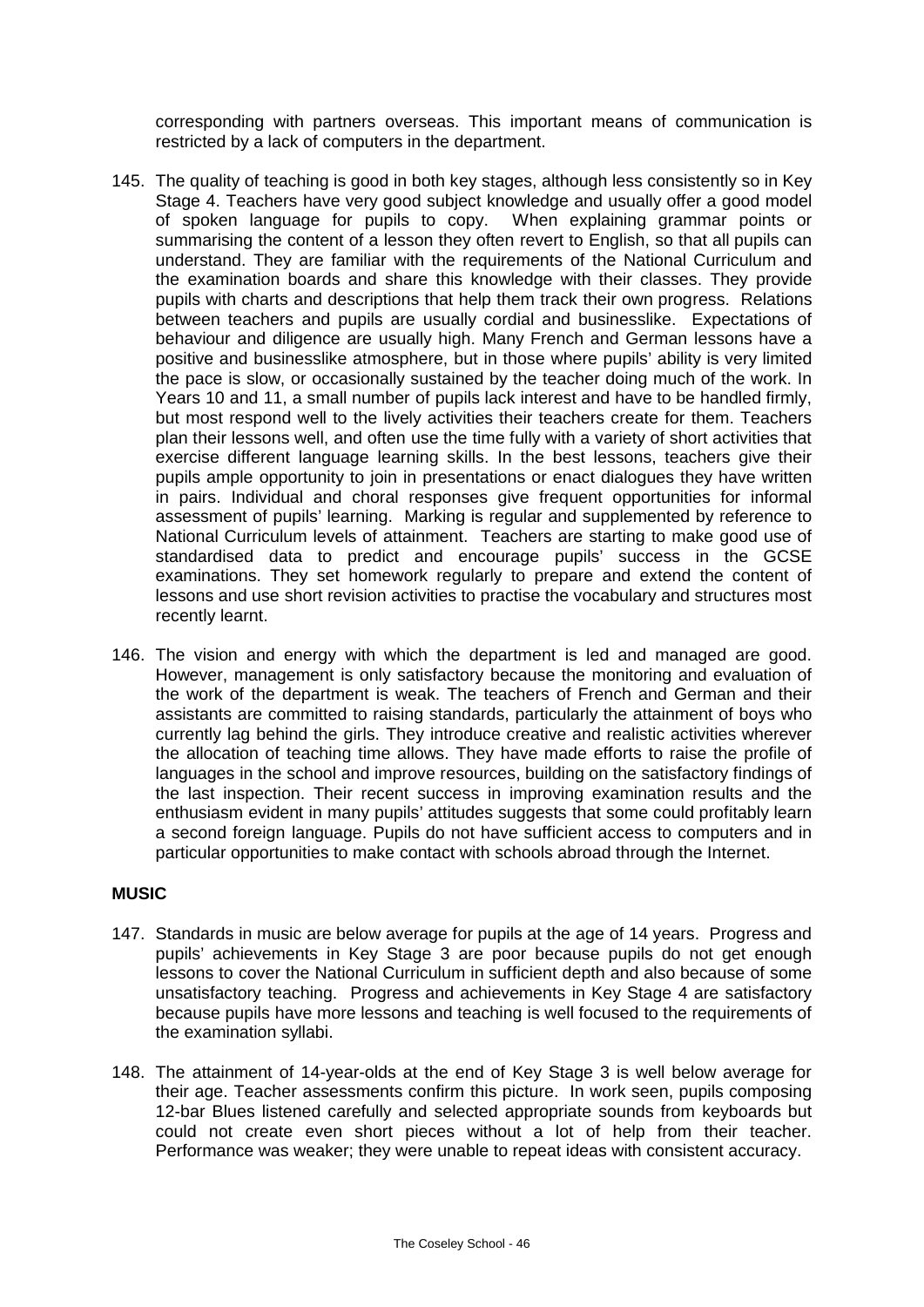- 149. By the age of 16, most pupils in the GCSE group are close to expectations for their age. The number of pupils taking GCSE is too small to compare with national figures but in 2000 both candidates obtained a grade within A\* to C. Pupils studying for the Welsh Certificate of Achievement are meeting the requirements of the course. In work seen, pupils performed simple pieces effectively, with rhythmic accuracy and expression. A small minority were able to play longer and more complex works. Their composing was of a similar standard. Pieces were short but well structured, and the higher attaining pupils produced longer pieces. There are more lower attaining boys in the group but some are also among the highest achievers.
- 150. Pupils' progress through Key Stage 3 is poor, particularly for lower attaining pupils. A major factor here is that pupils do not have sufficient music lessons. Across the key stage, one-third of pupils have only 67 per cent of the average number of lessons nationally and two-thirds have only 55 per cent. This problem is compounded by a lack of continuity because they miss lessons one term in three. In individual lessons some pupils with special educational needs make good progress because of helpful support from learning assistants.
- 151. In Key Stage 4 pupils' progress is at least satisfactory and for the highest attaining pupils it is good because they reach grades A\* to C from a low base at the end of Key Stage 3.
- 152. During the inspection the teaching situation was unusual, in that a newly-qualified teacher had just started to cover for the maternity leave of the regular teacher and inevitably did not know pupils well. The quality of teaching as observed during the inspection was unsatisfactory in Key Stage 3 and satisfactory in Key Stage 4. Teaching is, overall, just satisfactory, because although some lessons observed lacked pace, and in them pupils were not well managed, over time and when permanent staff are in school, almost all pupils make some progress in Key Stage 3 despite the shortage of lesson time, and some make good progress in Key Stage 4. In Key Stage 3, effective aspects of teaching include detailed lesson planning, a firm focus on literacy, good choices of listening and performance pieces and helpful support to lower attainers and pupils with special educational needs. Where teaching is less effective, classroom discipline is not maintained because the pace of lessons is too slow, causing pupils to lose concentration. Questions are not sufficiently focused to identify where pupils need help. Sometimes time is wasted at the start of lessons because pupils do not start work immediately. This allows pupils, particularly a small minority of boys, time to start chatting. They are then reluctant to move on to work.
- 153. Teaching in Key Stage 4 is good because pupils' strengths and weaknesses are identified and they are taught very specific elements of the examination courses to raise standards in areas where they are weakest. They therefore make good progress.
- 154. Many pupils are noisy in lessons but this is usually exuberance rather than lack of interest. Often they work effectively, if slowly, in pairs. Many wish to please, and to achieve, but they find it hard to concentrate for more than a few minutes. Almost all pupils listen respectfully to the performances of their friends. However, a minority of pupils are disruptive. Most, though not all of these, are boys and many, though not all, are lower attainers.
- 155. The curriculum in Key Stage 3 lacks depth because of lack of time. It contains some multicultural music, but not enough. Assessment systems are satisfactory but there is inconsistent use of analysis to evaluate and monitor the progress of all groups across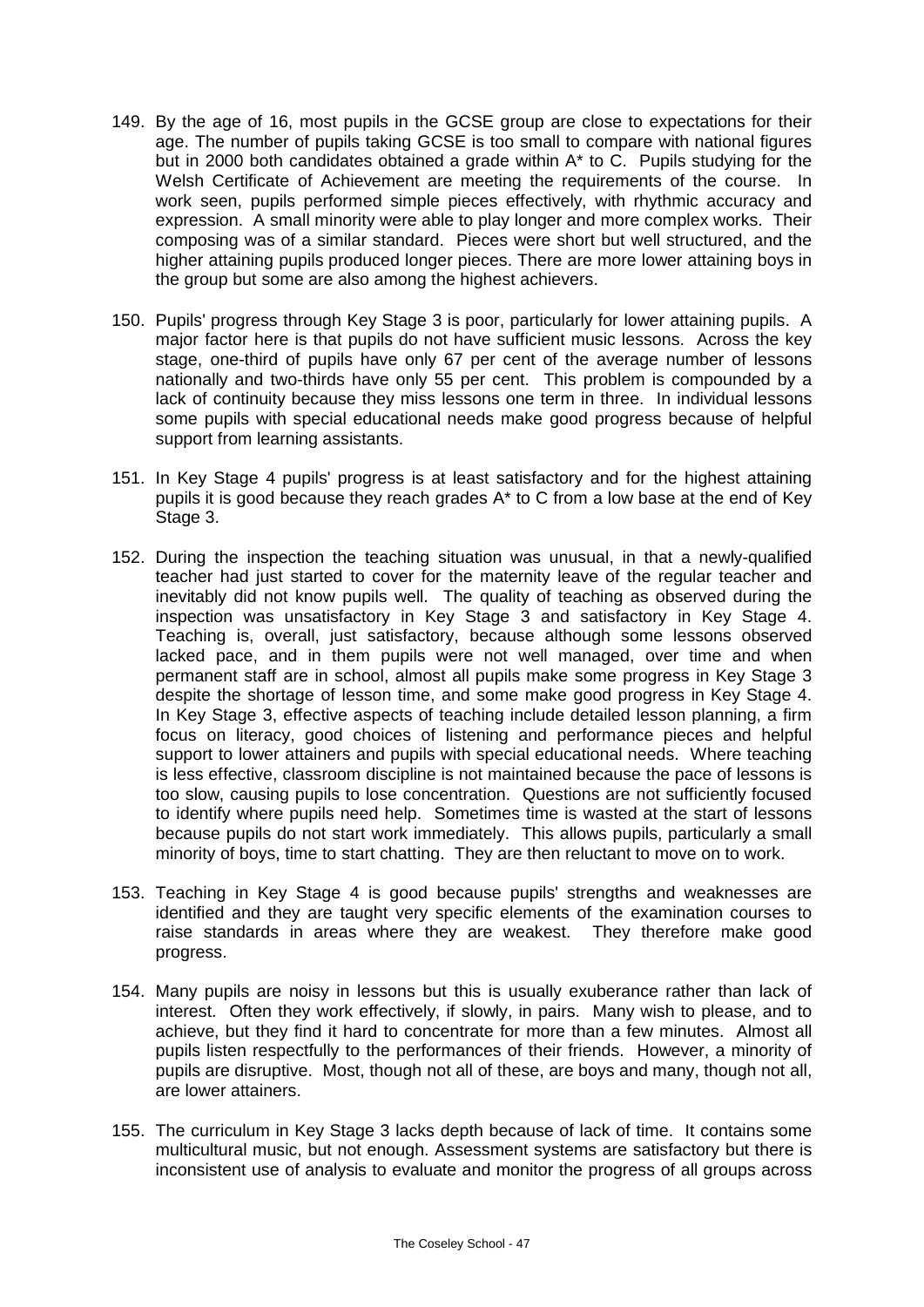years or from year to year. Departmental planning is good, both long-term and shortterm objectives are well focused.

- 156. In recent years staffing has been a problem because of high turnover and difficulties in recruitment. These had apparently been solved but maternity leave has led to further temporary cover which affects the consistency of teaching for the pupils. Resources are poor. There are no good quality tuned percussion instruments and the supply of untuned percussion is limited. The department is short of multicultural resources such as instruments and CDs and library provision for music is poor.
- 157. Progress since the last inspection has been unsatisfactory though there are signs of recent improvement. The senior management team have given much support and monitoring of teaching has been satisfactory. However, standards of teaching and learning have declined in Key Stage 3, and the allocation of time remains too little at Key Stage 3. As a consequence leadership and management is judged unsatisfactory. However, in Key Stage 4 the separation of GCSE lessons from Welsh Certificate of Achievement lessons has led to more effective teaching because it is now tailored to each specific syllabus.

### **PHYSICAL EDUCATION**

- 158. Standards are average at the end of Key Stage 3 and above average at the end of Key Stage 4. Pupils' achievements are good throughout the school, and pupils make good progress. In Key Stage 4, many pupils are making very good progress as a consequence of good teaching.
- 159. In 2000, assessments by teachers at the end of Key Stage 3 showed the majority of pupils achieving the expected standard. Results in the GCSE examination in which 67 per cent of pupils entered obtained grades A\* to C were well above the national average and continued the upward trend of recent years. Although far more boys were entered for examination there were no significant differences in attainment between boys and girls. GCSE results obtained in dance were above the national average with 60 per cent of the 25 girls entered gaining the higher A\* to C grades.
- 160. Work seen during the inspection at the end of Key Stage 3 indicates that standards of attainment have been maintained since the last inspection and are at least in line with those expected nationally. Younger pupils show confidence and versatility across a range of activities that during the inspection included aerobics, gymnastics, dance, cross-country running and trampolining. Pupils appreciate the need to warm-up correctly and they understand the effect that exercise has on the heart rate. Most pupils are able to plan aspects of their own work either individually or in co-operation with others. They are also able to comment sensibly and constructively on their own work or that of their peers. At the end of Key Stage 4 in both core and GCSE, PE standards are above average. Pupils consolidate and develop the skills acquired earlier performing more consistently and effectively*.* Standards are also good in the GCSE dance groups where pupils show imagination and fluency.
- 161. In relation to prior attainment most pupils are achieving well in both key stages. For example pupils' learning was particularly good in a Year 7 gymnastics lesson. Good progress was also seen in a Year 8 aerobics class. Pupils also make good progress at Key Stage 4. This is especially evident in the GCSE groups where the work produced in pupils' files is of a good standard. Progress is also good among pupils studying for the Junior Sports Leaders Award. Pupils work with interest and maturity in developing their qualities of leadership. In other practical lessons, for example dance in Year 10,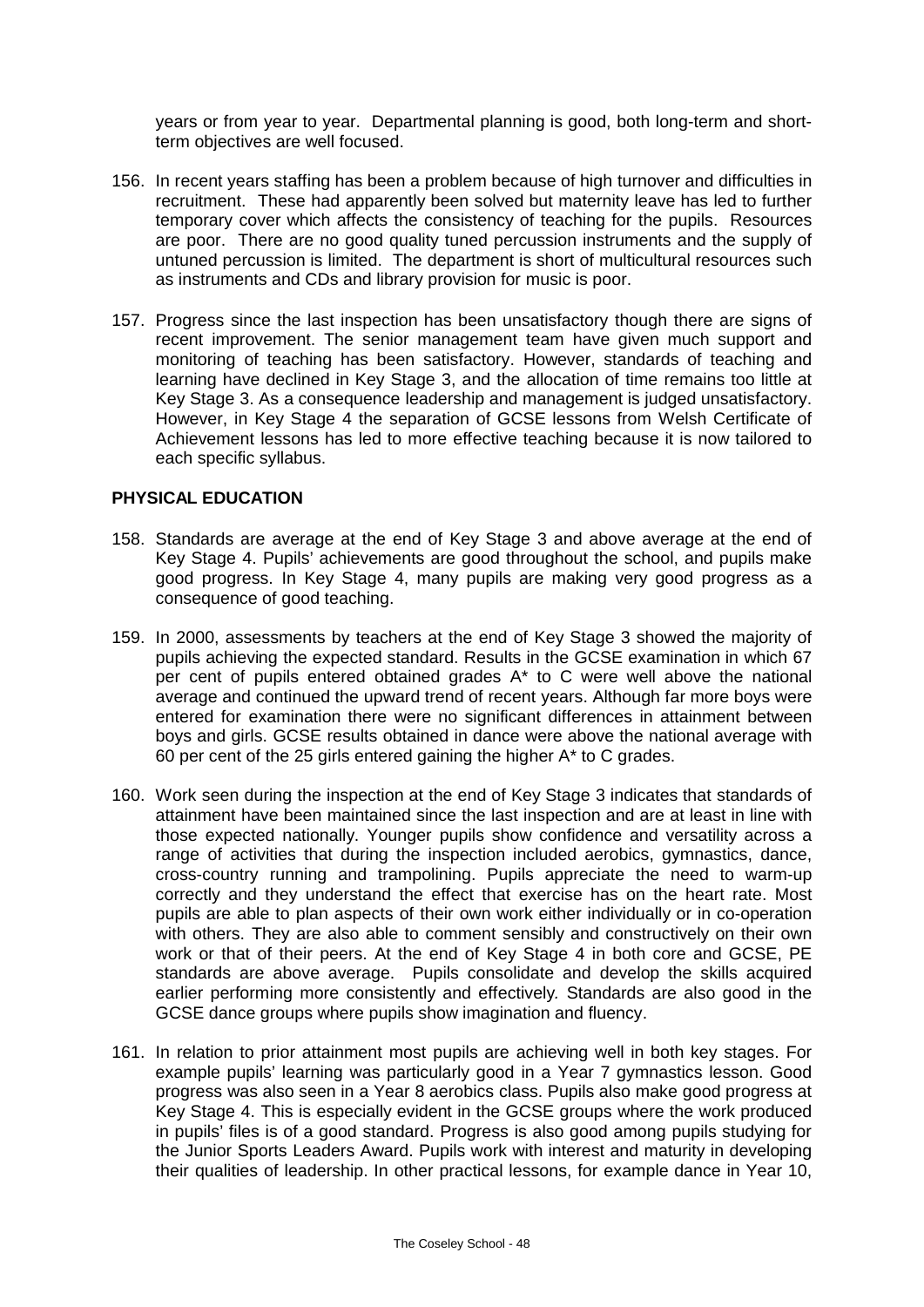important emphasis is placed on the quality of movement. Combined with the ability of the pupils to produce creative sequences showing control, tension and co-ordination this results in work of good quality. Pupils with special educational needs who are fully integrated into all physical education and dance lessons also make good progress and several are successful in external examinations.

- 162. The quality of teaching is good at both key stages. Lessons are purposeful and well organised and they result in pupils of all ages responding very positively to the enthusiasm and commitment of the teachers. Class management is usually efficient and effective. Relationships between teachers and pupils are good and levels of participation are high throughout the school. Encouraged and supported by the staff, pupils are willing to work consistently hard to develop their skills. They are frequently given opportunities to co-operate with each other in various practices aimed at improving their level of performance and they do so very effectively. This attitude, together with the challenging tasks that pupils experience in lessons, has a beneficial impact on the standards achieved. Pupils also respond positively and with enjoyment to the high expectations of work and behaviour set by their teachers.
- 163. The department continues to have a strong commitment to the provision of a wide range of extra-curricular activities that are well supported by pupils. There are school teams for boys and girls in a range of sports. Individual pupils have represented the district in athletics, cross-country and football. Pupils have been involved in Sports Development Coaching programmes in cricket and tennis. Pupils also participate in the North Dudley Dance Festival.
- 164. Leadership of the subject is good and monitoring of teaching is satisfactory. Improvement since the last inspection has been good and a number of significant developments have taken place. Examination results have improved consistently. Funding has been obtained to develop links with local clubs. Facilities have been improved. They now include an impressive floodlit astro-turf pitch and new changing rooms. Three years ago the school received the Sportsmark award for the quality of provision in physical education and it is currently awaiting the result of its reapplication. Priorities for improvement include implementing and monitoring the assessment system and introducing the use of ICT where appropriate.

### **RELIGIOUS EDUCATION**

- 165. Standards are below average at the end of both key stages. Pupils' achievements are unsatisfactory, because of insufficient time, staffing problems and inadequate planning and schemes of work.
- 166. The attainment of pupils at the end of Key Stage 3 is below the standards indicated in the agreed syllabus. The pupils' knowledge and understanding of world religions, including Christianity, is very limited. They have a knowledge of a number aspects of religions, such as festivals, religious buildings and rites of passage, but this is not developed to the extent of them being able to understand how these aspects might fit into each religious tradition as a whole. There is very little written work in their books so their skills in extended writing are not strong. The pupils can give good verbal responses on a general level but they find it difficult to respond fluently in extended conversations about a lot of basic religious themes and beliefs. At both key stages the pupils find it difficult to relate what they are doing to their own lives and experiences and their knowledge and understanding about religions are largely related to the phenomena of religion rather than the beliefs and values that lie behind the phenomena. Overall in both key stages knowledge and understanding of world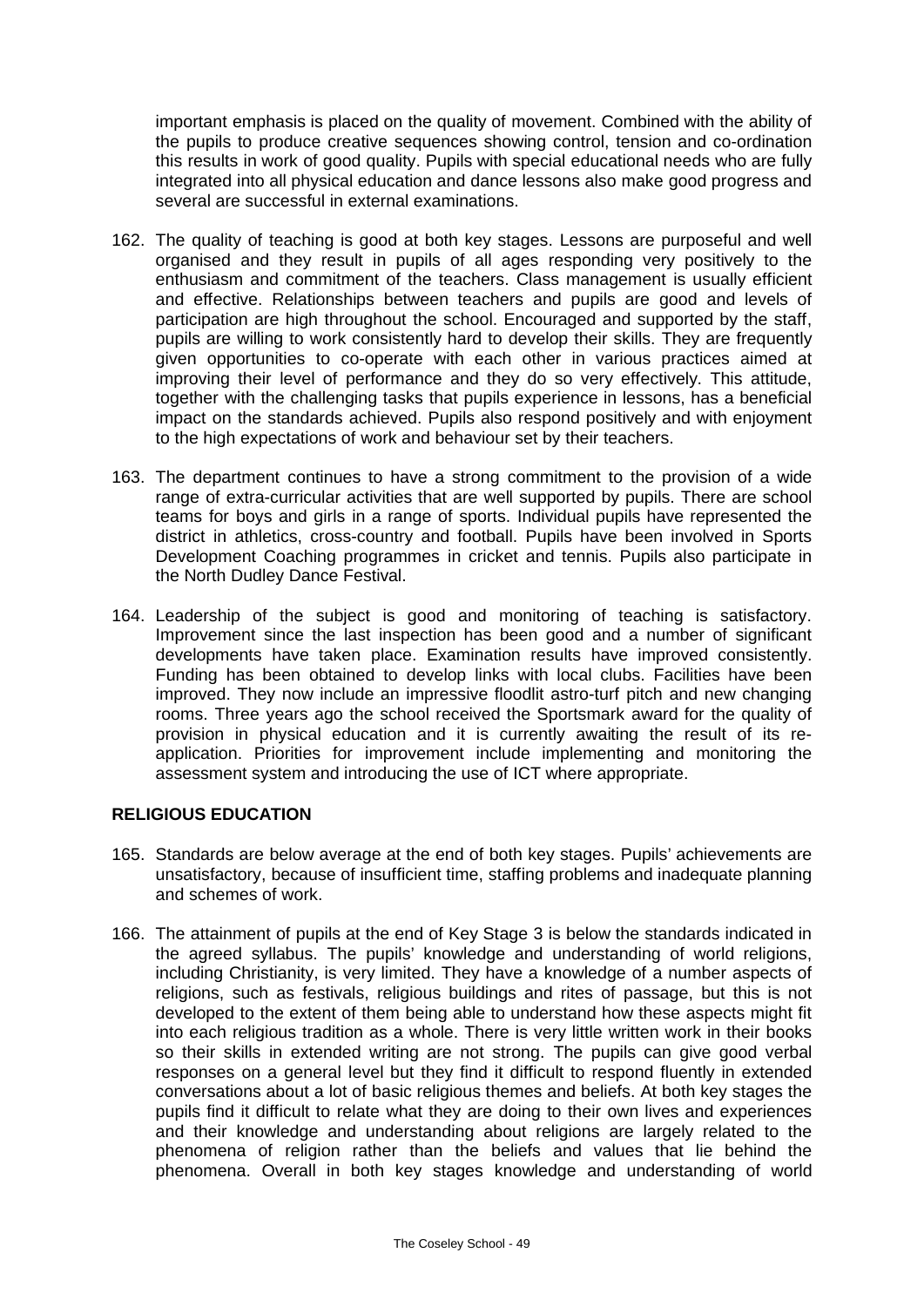religions as total entities are very patchy and they have a very limited overall and indepth understanding of the teachings and central beliefs of Christianity.

- 167. No pupils have been entered for an examination in religious education in the last few years so no judgement can be made about standards in comparison to national standards at the end of Key Stage 4. Of the work seen in the lessons and in their books, standards are below those indicated in the agreed syllabus. Pupils only have a very basic knowledge of some aspects of world religions. The pupils can discuss and talk meaningfully about a number of social and moral issues such as euthanasia and poverty. Overall, however, their grasp of a detailed knowledge of specific world religions, including Christianity, is weak and consequently they are not very confident in being able to relate their study of moral and social issues to the overall belief systems of the major world religions. The amount of written work in their books is very limited and as a consequence their skills in extended writing in the subject is not strong. Their understanding of how world religions approach and give answers to the many fundamental issues of life needs more development.
- 168. The pupils' achievement over time is largely unsatisfactory. The reasons for this include issues of insufficient time, problems of staffing, and inadequate planning and schemes of work. Progress of pupils with special educational needs is satisfactory because teachers are aware of their needs and plan accordingly. Planning does not effectively meet the needs of the higher and lower attaining pupils. There is some evidence that girls achieve better than boys but this is not a significant issue.
- 169. In most lessons, pupils are well behaved and concentrate well. In the instances where attitudes and behaviour are less than very good, pupils lose concentration and productivity drops. This is usually in the cases where the lesson objectives are unclear to the pupils or where the work is insufficiently demanding. Some concentration is also lost where the pace of the lesson is too slow or where the pupils cannot see the immediate relevance of what they are doing. Pupils relate well to each other and to the teachers and they respect the views and opinions of others as well as the immediate classroom environment. Not a lot of collaborative work was seen but where it was the pupils worked together in a co-operative way.
- 170. In Key Stage 3 the teaching is satisfactory. Lessons are adequately planned and generally the methodologies are at least satisfactory. However at times there is too much reliance on a single textbook or photocopied worksheet. Control of the class is good and there is a pleasant working atmosphere. Expectations in terms of depth and content of the lessons, however, are not strong and teaching tends to be restricted to the facts and figures of religions at the expense of a more spiritual dimension. Consequently the pupils' learning is very much restricted to knowledge about religions without adequate reference to learning from religions. There is also very little emphasis on encouraging the pupils to give personal responses to specifically religious issues. This reflects the lack of subject expertise in the teaching. Much of the teaching is currently being carried out by non-specialists and their subject knowledge and understanding is poor.
- 171. In Key Stage 4 the teaching is satisfactory. At times the pace of the lesson is slow and time is wasted. A significant feature of the teaching at this key stage is the imbalanced emphasis on social and moral issues. Consequently the specifically religious content is not strong and when it is present it is often just an incidental part of the lesson. As in Key Stage 3, this reflects the lack of subject expertise in the department. Also, as in Key Stage 3, there is little emphasis on personal responses to specifically religious issues and it is not always evident to the pupils what relevance